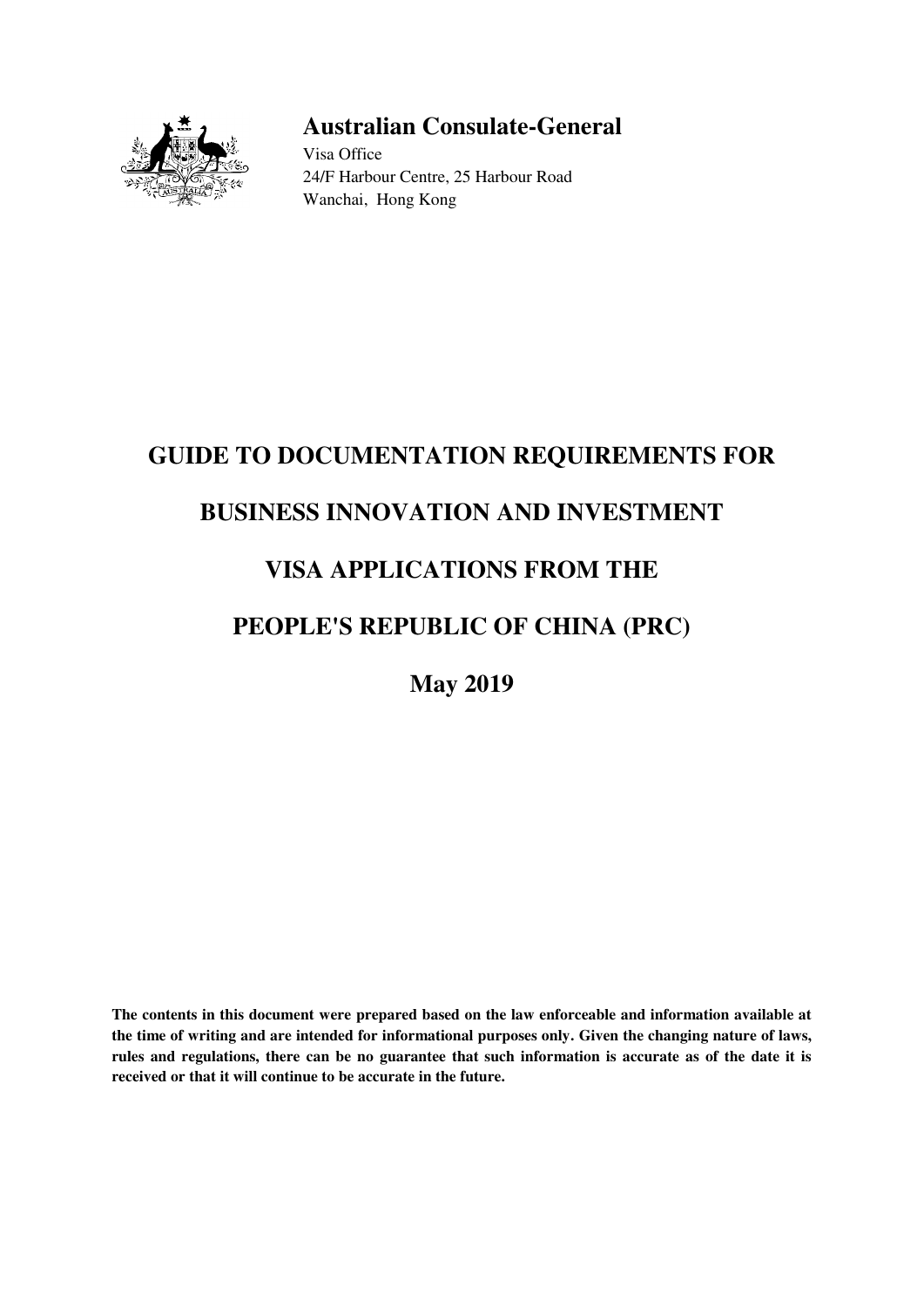## Table of Contents

| Historical Company Extract and Up-to-date Company Search (企业资料查询) - 12 - |  |
|--------------------------------------------------------------------------|--|
|                                                                          |  |
|                                                                          |  |
|                                                                          |  |
|                                                                          |  |
|                                                                          |  |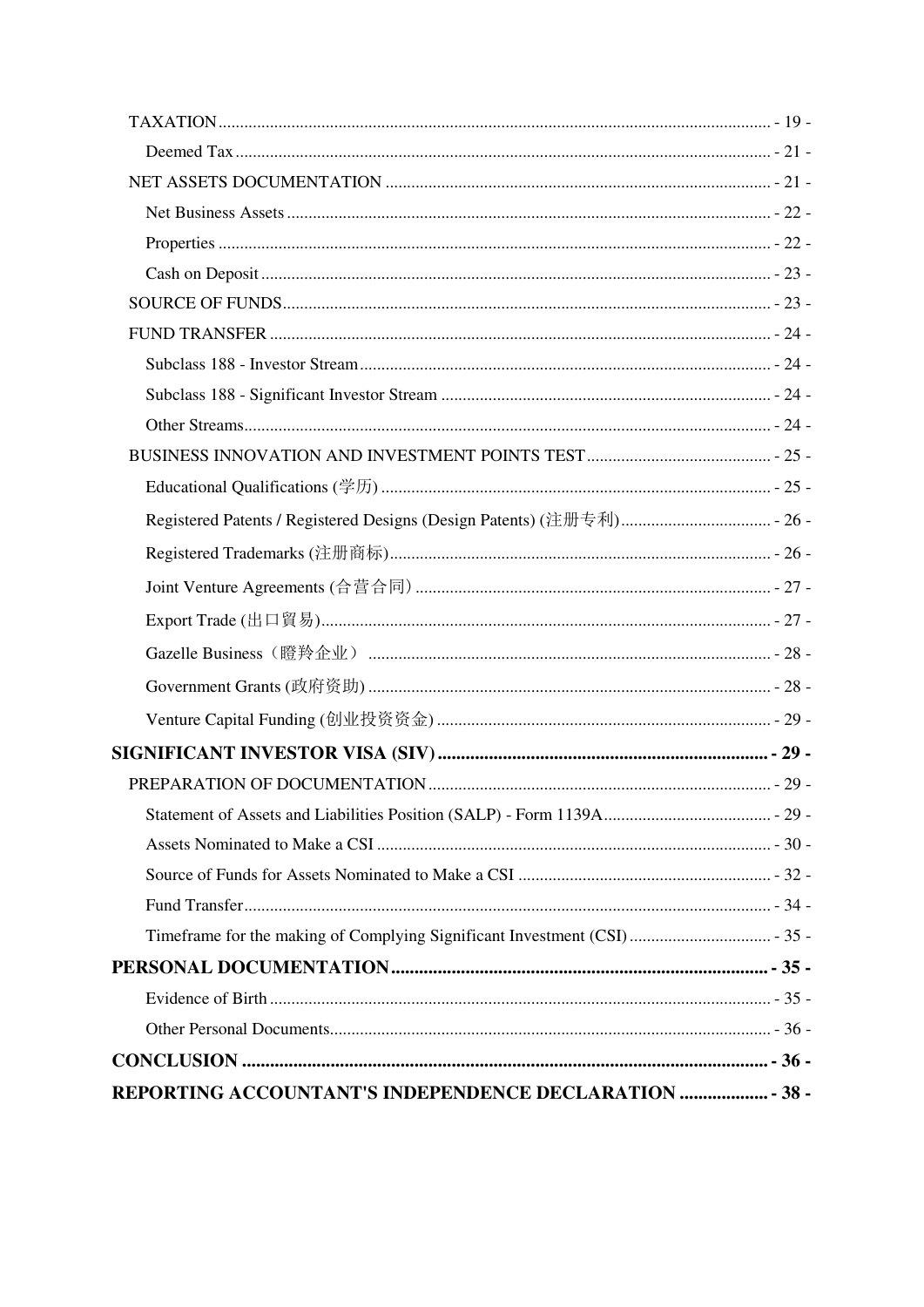## <span id="page-3-0"></span>**INTRODUCTION**

- 1. This document aims to provide guidelines on documentation requirements for Business Innovation and Investment visa applications lodged by applicants from the People's Republic of China (PRC). It covers both residents of the PRC as well as those applicants who, while not PRC residents, rely on a PRC business entity to meet the criteria for the grant of a Business Innovation and Investment visa.
- 2. This document serves to provide supplementary information which should assist applicants in preparing their application for a visa under the Business Innovation and Investment program. This document does not replace the *Migration Act 1958*, *the Migration Regulations 1994* nor is it a substitute for the Procedures Advice Manual 3 (PAM3).
- 3. This document should be used as a guide for applications lodged under the following subclasses:
	- Business Talent (Class EA) (Permanent) (Subclass 132)
	- Business Innovation and Investment (Class EB) (Provisional) (Subclass 188)

The Subclass 188 visa is the first step towards being granted a permanent Business Innovation and Investment (Class EC) (Permanent) (Subclass 888) visa.

4. Visa applicants under the Business Innovation and Investment program require State/Territory nominations or Austrade nominations (for the Significant Investor and Premium Investor streams only). The nominations are recorded electronically and prescribed paper forms are no longer required.

## <span id="page-3-1"></span>**BACKGROUND**

5. The Hong Kong Business Skills Processing Centre commenced processing of PRC business skills applications in December 1995. In the face of the complexity of business regulations in the PRC, the compilation of a guide on business and asset ownership documentation is considered useful to assist in the preparation of business skills applications from the PRC. Information contained in this document represents outcomes of wide ranging consultations with relevant government officials, legal and accounting professionals and the experience gained by this office in the handling of this caseload.

## <span id="page-3-2"></span>**PROCESSING OF APPLICATIONS**

- 6. Applications under the Business Innovation and Investment program are to be made electronically. Additionally, in relation to the Subclass 188 and Subclass 132 visas, an application for the visa could only be made after a prospective applicant has received an invitation to apply through the SkillSelect system.
- 7. A prospective applicant may start the process by completing an electronic Expression of Interest (EOI) form online through SkillSelect. They may be nominated by a State/Territory government or Austrade (for the Significant Investor and Premium Investor streams only) to apply for a particular stream of the Subclass 188 or Subclass 132 visa, subsequent to which they will be invited to lodge an application for a visa in that stream of that visa subclass. Those invited must then lodge an application within 60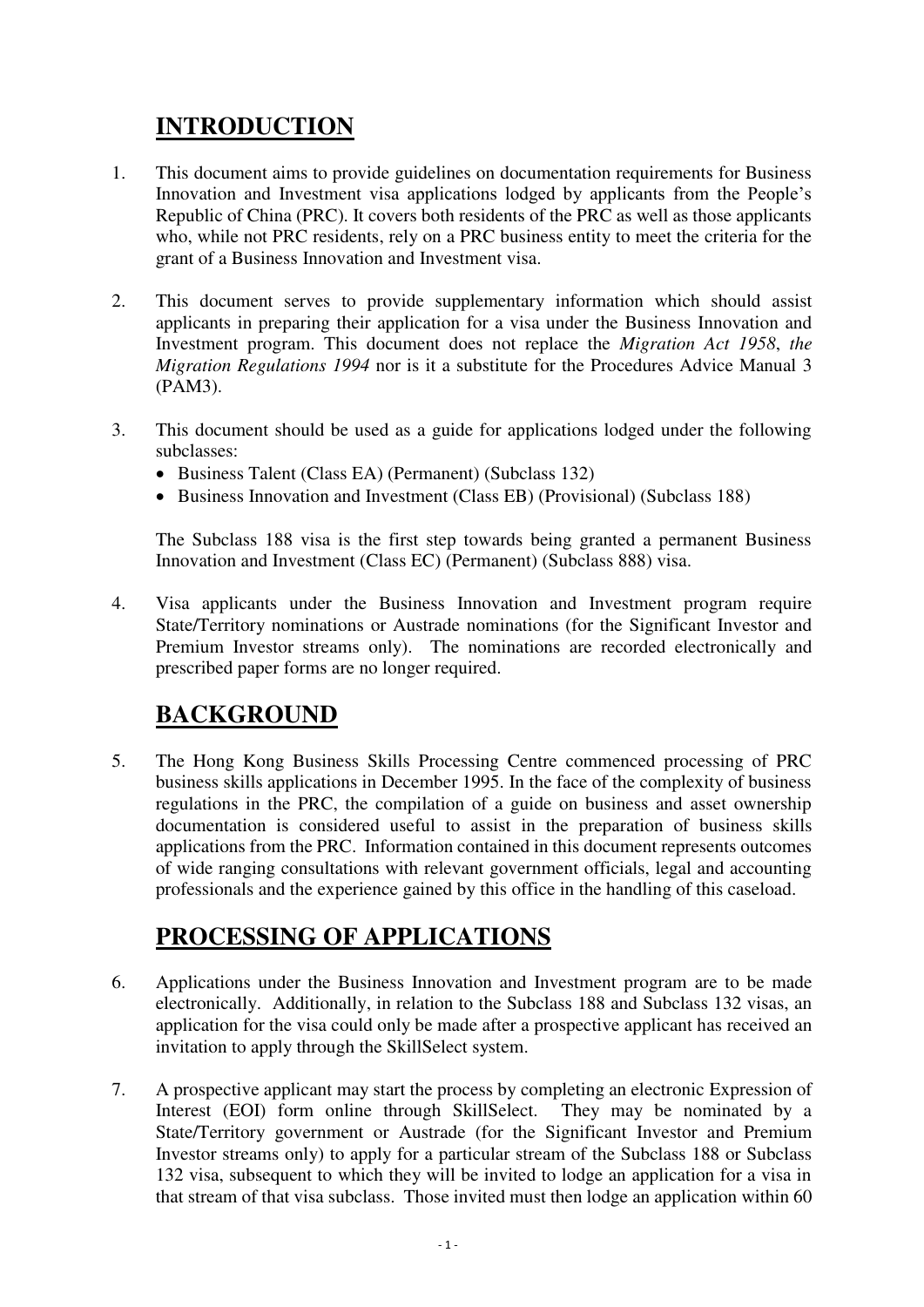days from the time of invitation, a second invitation may be issued upon expiry of the 60 days period if no application is made. If two invitations have been sent but no valid visa applications are made as a result of either invitation, the EOI will be removed from the SkillSelect database and another EOI will have to be formally resubmitted to be considered for further invitations.

- 8. Applicants are expected to provide to the Department all the information and documentation they consider relevant to support their application. It is expected that documentation to support the claims made by applicants in the EOI be available at the time of the submission of the EOI. This is because an invitation to make a visa application may be issued soon after the submission of an EOI and there may be limited time for the submission of a complete visa application.
- 9. Supporting documentation is to be provided directly to the appropriate processing centre depending on the applicant's country of usual residence. For applicants residing in the PRC, Hong Kong, Macau and Taiwan, supporting documentation is to be provided to the Hong Kong Business Skills Processing Centre. The documentation should be provided within 28 days after the lodgement of the visa application.
- 10. Well documented applications can be processed more promptly in the assessment process. Documentation checklists for the Subclass 132 and Subclass 188 visas for PRC applicants have also been developed. The checklists, in conjunction with this document, will enable applicants to better present their cases.
- 11. Applicants who have not provided threshold documentary evidence to support their eligibility may have their cases decided on the basis of the information provided without further information requests.
- 12. Where additional information is required, applicants will, in general, be given 28 days to provide the information. Please note that no follow-up or reminder letters will be sent. Where the information has not been provided within the prescribed time frame, and no extension has been granted, the application will be decided based on the information on hand.
- 13. When supporting documents are provided in response to our request, we may proceed to make a decision based on what is presented. We may not further correspond with applicants should we find the documents deficient in meeting the relevant requirements.
- 14. Applicants should provide certified true copy of documents with English translation. We accept translated documents that are prepared by a commercial firm offering translation services. The translators must endorse the translation with their full name, address, telephone number, and details of their qualifications and experience in the language being translated. Please note that the translation may be rejected should it contain material errors.
- 15. This document serves to offer suggestions on a range of documents considered acceptable to this office, the list is by no means exhaustive or mandatory. Applicants are advised to present their cases as best they can with the help of this document. In circumstances where applicants do not have the necessary supporting documentation, a signed statement outlining the reason(s) is required. Alternative evidence pertaining to the individual circumstances of the case may be acceptable.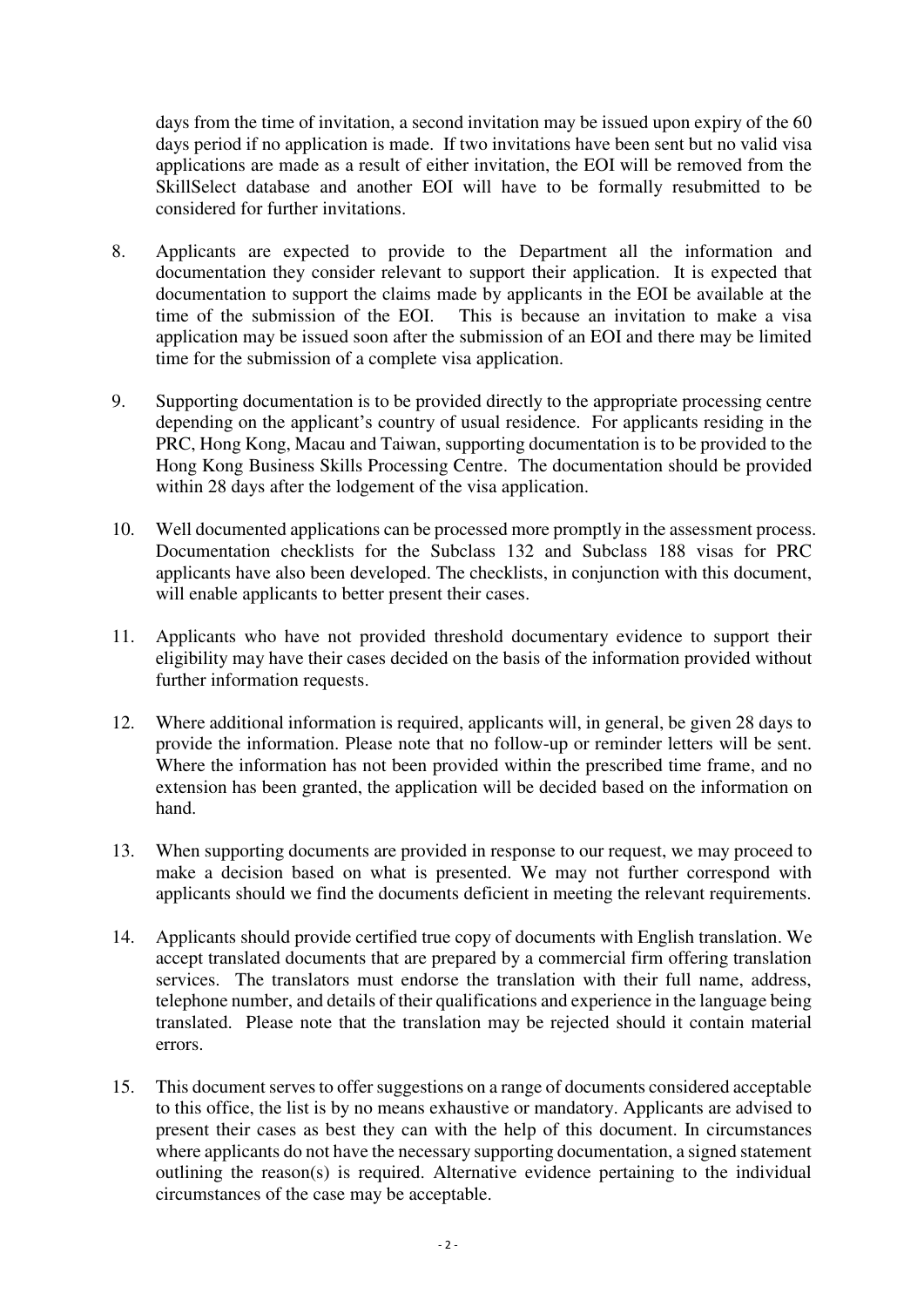- 16. Where applicants or their representatives are aware of other applications lodged by related parties such as business partners we would appreciate the assistance in notifying us of those relationships at the time of application.
- 17. Applicants' business premises may be visited by a Departmental Officer at any time during the assessment process to verify claims made in relation to business scale and performance as well as applicants' role in managing the business where applicable.
- 18. Please note that the authenticity of documentation submitted with the application may be subject to verification with the relevant issuing authority. Where an applicant is found to have supplied a bogus document or information that is false or misleading in a material particular to the Department, the application may be refused and applicants included in the application subject to a three year bar which may prevent the grant of a further visa to which Public Interest Criterion 4020 applies. From 22 March 2014, where Public Interest Criterion 4020 is not met on the ground of identity fraud, a ten year bar applies to prevent the granting of another visa that includes Public Interest Criterion 4020 as part of its criteria. Further, please be advised that the *Migration Act 1958* provides for visa cancellation where the visa holder gives incorrect information or bogus documents to the Department or fails to notify the Department of a change in circumstances.

#### **Processing Times**

<span id="page-5-0"></span>19. Global visa and citizenship processing times are available at [https://www.homeaffairs.gov.au/about/access-accountability/service-standards/global](https://www.homeaffairs.gov.au/about/access-accountability/service-standards/global-visa-citizenship-processing-times)[visa-citizenship-processing-times.](https://www.homeaffairs.gov.au/about/access-accountability/service-standards/global-visa-citizenship-processing-times) Please note that actual processing times will vary due to individual circumstances.

#### **Health Processing**

<span id="page-5-1"></span>20. For applications under the Business Innovation and Investment program, applicants are required to retrieve their 'eMedical Referral Letter' from their ImmiAccount online to bring with them to the medical examination. Applicants have the option to undertake their health examination at any time during processing, noting that medical clearances have limited validity periods.

## <span id="page-5-2"></span>**PRC BUSINESS OWNERSHIP**

- 21. The PRC is an economy in transition. The determination of personal ownership of assets in the PRC can be complicated when legal title to an asset may not always confer a right to control or transfer the asset. Australian legal concepts are to be used when deciding ownership of assets in a foreign jurisdiction when applying the Migration Regulations. Therefore, decision makers must make decisions based on a reasonable degree of satisfaction that the ownership is proven in the conceptual sense as understood under Australian law.
- 22. In the following discussion, we will focus on four main groups of business structures in the PRC – Private Enterprises, Foreign Investment Enterprises, State Investment Enterprises and Social Enterprises – and seek to clarify their characteristics as well as advise on their status in relation to the Australian Business Innovation and Investment visa requirements.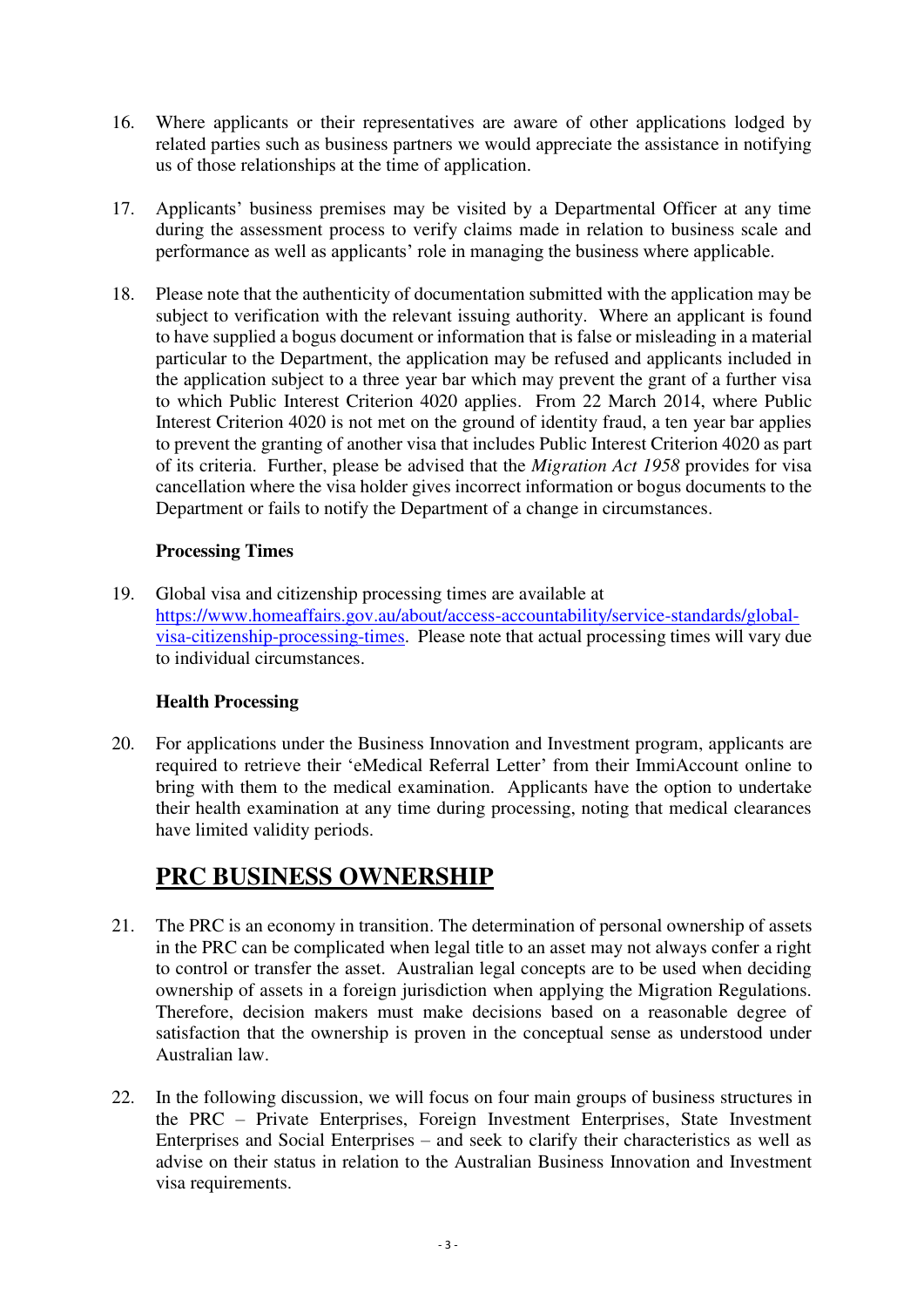## <span id="page-6-0"></span>**PRIVATE ENTERPRISES**

#### **Individual Business Owner (**个体工商户**)**

- <span id="page-6-1"></span>23. An individually owned business is not accorded separate legal person status. By PRC business regulations, it could be formed either by an individual with full civil rights or by his/her family as a whole. In actual practice, only an individual would be registered as the owner of the business as reflected on the business licence. This form of business registration normally applies to small scale businesses in certain stipulated industries. Prior to the corporatisation of business entities in the PRC, this was a very common form of private business ownership.
- 24. As far as the genuinely registered owner of an individually owned business is concerned, this is an acceptable form of ownership of business assets in accordance with Australian legal concepts.

#### **Individual Proprietorship Enterprise (**个人独资企业**)**

- <span id="page-6-2"></span>25. An individual proprietorship enterprise (IPE) in the PRC is also not accorded separate legal person status. It is established under the Law of the People's Republic of China on Individual Proprietorship Enterprises (中华人民共和国个人独资企业法) effective from 1 January 2000 as a business operating entity solely funded by an individual with full civil rights and he/she assumes the position of investor (投资人) to the IPE. This investor is stipulated to be the sole owner of all assets of the IPE and also assumes all liabilities of the IPE on an unlimited basis to the extent of all his/her personal assets. For the sake of increasing the credibility of an IPE upon its establishment, it can be specially registered where the investor of the IPE is to assume all liabilities of the IPE on an unlimited basis to the extent of all the family assets (and not just those personal assets) of the investor.
- 26. As far as the registered investor of an IPE is concerned, this is an acceptable form of ownership of business assets in accordance with Australian legal concepts.
- 27. For the establishment of an IPE, the Law of the People's Republic of China on Individual Proprietorship Enterprises requires registration of the total amount and forms of capital funds to be contributed by the investor into the IPE.

#### **Partnership (**合伙企业**)**

- <span id="page-6-3"></span>28. As in Australia, partnerships in the PRC are not accorded legal person status. As far as a partner to the partnership is concerned, this is an acceptable form of proportional ownership of the business assets of the partnership.
- 29. The Law of the People's Republic of China on Partnerships (中华人民共和国合伙企业 法) which came into effect on 1 August 1997 and the latest amended version came into effect on 1 June 2007. It prescribes conditions for the establishment of partnerships in the PRC. On applying for registration as a partnership in the PRC, it is mandatory that the partnership comprises at least two partners and that a partnership agreement in written form is submitted for consideration. The partnership agreement formalises the major arrangements of the partnership, including the partnership's name, its major operating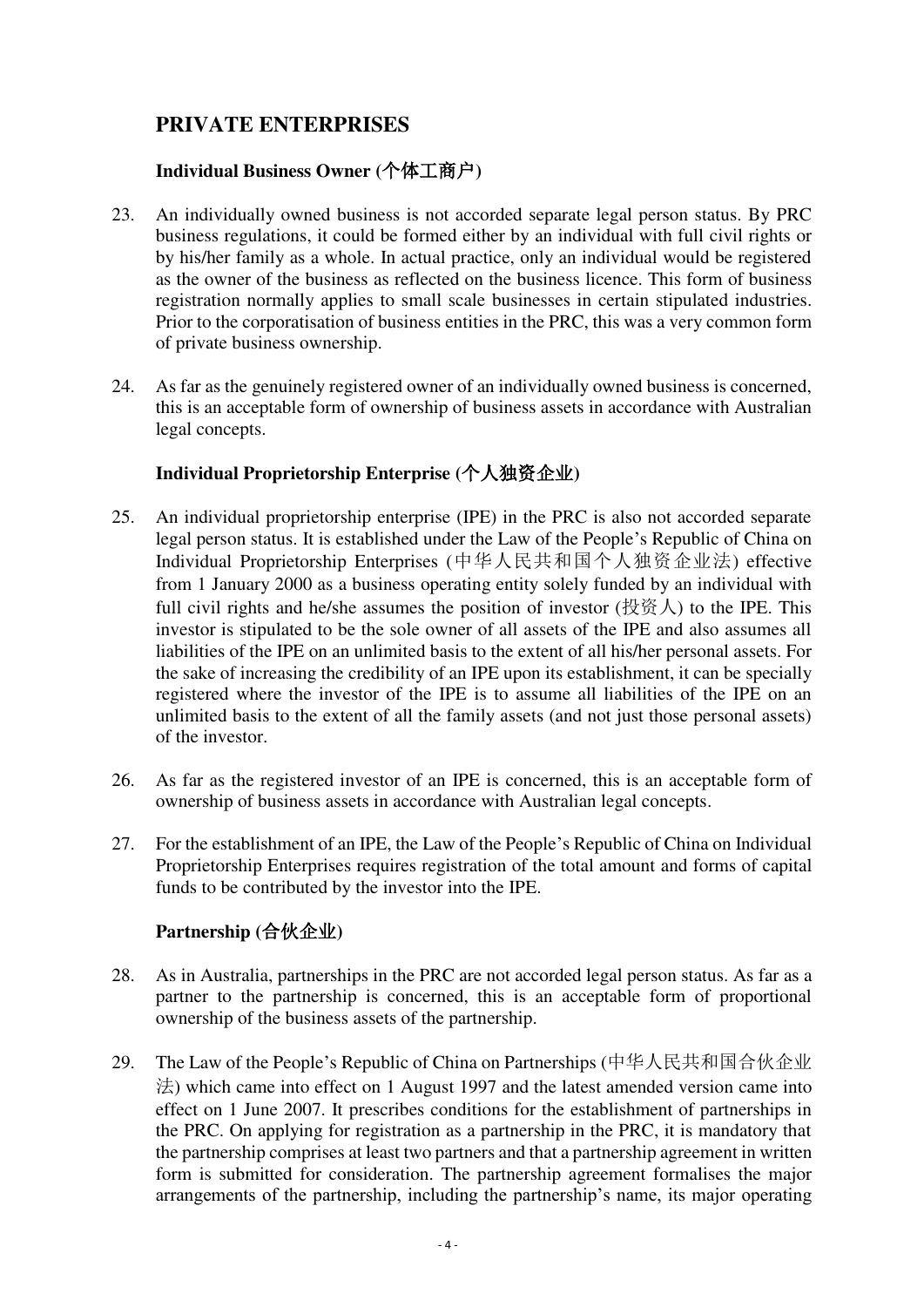location, objectives and scope of business, names and addresses of respective partners, amounts and forms of capital funds to be contributed by each partner, profit and loss sharing ratios, how the partnership business is to be conducted, entry into and exit from the partnership, how disputes are to be resolved, liquidation and dissolution of the partnership , liabilities for breach of contract, etc.

30. There are 2 types of partners to a partnership, general partners and limited partners. Whilst general partners would assume unlimited responsibility towards the liabilities of the partnership, the liabilities of a limited partner towards the partnership would be limited to the amount of capital funds committed to be contributed into the partnership. When a partnership contains 1 or more limited partners, the partnership would be referred to as a limited partnership. State-owned enterprises, listed companies, institutions for public services (事业单位) and social organisations (社会团体) cannot act as a general partner in any partnerships.

### **Limited Companies (**有限公司**)**

- <span id="page-7-0"></span>31. Limited companies are incorporated entities. As a separate legal entity, a company has a legal and financial status separate and distinct from that of its shareholders (股东) or promoters ( $\oint \mathcal{L}$ ). The current legislation applicable for regulating the affairs of limited liability companies (有限责任公司) and joint stock limited companies (股份有 限公司) is the Company Law of the People's Republic of China (中华人民共和国公司 法) which came into effect on 1 January 2006, and was last amended on 28 December 2013. The amendments, which came into effect on 1 March 2014, relate largely to a reform of the registered capital regime in the PRC.
- 32. The major features of a limited liability company in the PRC include the following:
	- shareholding is transferable among shareholders; transfer of shares to external parties must be approved by more than 50% of the other shareholders
	- there is a restriction on the numbers of shareholders (less than or equal to 50)
	- each shareholder enjoys rights and bears obligations in proportion to the shareholder's investment
	- shareholders in a limited liability company are liable to the company to the extent of the capital agreed to be contributed; and
	- shareholders can be the State, various forms of economic entities and individuals.
- 33. The major features of a joint stock limited company in the PRC include the following:
	- it can issue shares and investment certificates
	- its shares are transferable
	- there is a restriction on the number of promoters (from 2 to 200)
	- shareholders in a company limited by shares are liable to the company according to the number of shares subscribed in the company, and
	- shareholders can be the State, various forms of economic enterprises and individuals.
- 34. The amendments effective from 1 March 2014 removed the minimum registered capital threshold requirements previously imposed on limited companies, being RMB100,000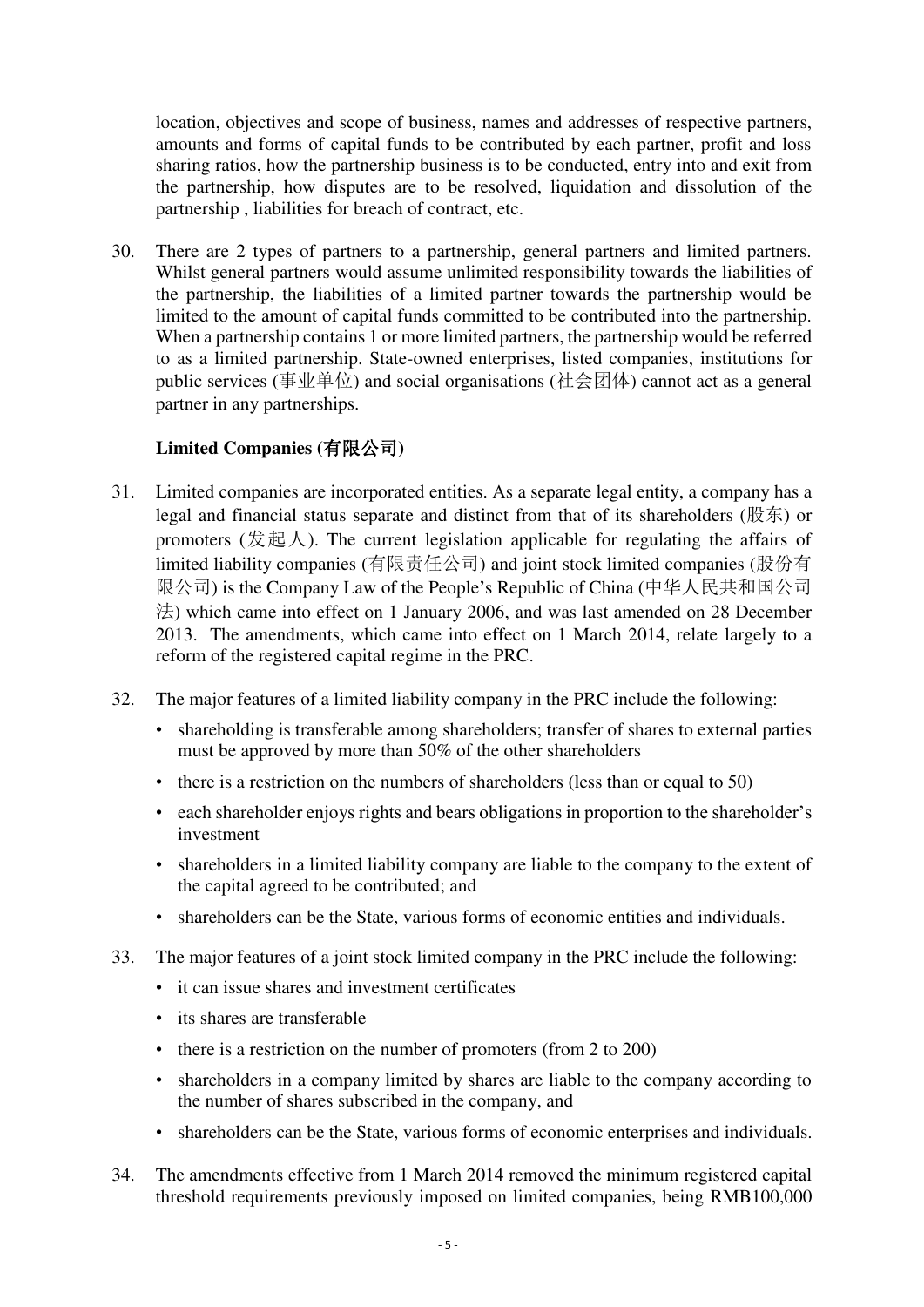for one-person limited liability companies, RMB30,000 for other limited liability companies, and RMB5m for joint stock limited companies. However, industry specific minimum registered capital requirements may continue to apply.

35. In order to have the necessary legal capacity to conduct the targeted business, limited companies would normally have to register with the relevant government body at the appropriate level (national, provincial, city or county) corresponding to the company's territorial/catchment base. Once registered, companies will be issued with a business licence. The commencement date as stated on the business licence is the date of establishment of the company.

### **FOREIGN INVESTMENT ENTERPRISES**

- <span id="page-8-0"></span>36. Foreign investment vehicles permissible in the PRC are wholly foreign owned enterprises, representative offices and branches, joint ventures and foreign investment joint stock limited companies. The establishment of all foreign investment enterprises requires the approval of the Ministry of Commerce (MOFCOM) (商务部) (previously known as the Ministry of Foreign Trade and Economic Co-operation (MOFTEC)) and/or its subordinating authorities.
- 37. Investors (投资方) in these vehicles must include foreign nationals or corporations, whose total percentage of shareholding in the company generally should not be less than 25%.

#### **Wholly Foreign Owned Enterprises (WFOE) (**外商独资企业**)**

- <span id="page-8-1"></span>38. Normally a WFOE would take the form of a limited company with all its investment capital to be sourced (directly or indirectly) from outside of the PRC. It cannot include a shareholder who is a Chinese national, a domestic limited company or a state-owned enterprise.
- <span id="page-8-2"></span>39. This is an acceptable form of ownership of business ownership.

#### **Representative Offices and Branches (**常驻代表机构和分行**)**

40. Both of these business structures refer to permanent establishments of foreign enterprises in the PRC (外国企业在华的常设机构). Representative offices are allowed to undertake non-income generating liaison and servicing functions for their foreign head offices in the PRC. As the activities of representative offices are limited to the provision of services that do not give rise to any earnings, this form of business structure will therefore not be considered a qualifying business. Branches that are allowed to be registered in the PRC are currently exclusively restricted to foreign banks and financial institutions. As such, ownership claims by individuals are unlikely.

### <span id="page-8-3"></span>**Sino Foreign Joint Ventures (JV) (**中外合资**/**合作经营企业**)**

41. In the PRC context, JV's can take two forms, equity joint ventures (EJV's) (中外合资 经营企业) and co-operative joint ventures (CJV's) (中外合作经营企业). The key difference between these 2 types of business entities lies in the terms regarding the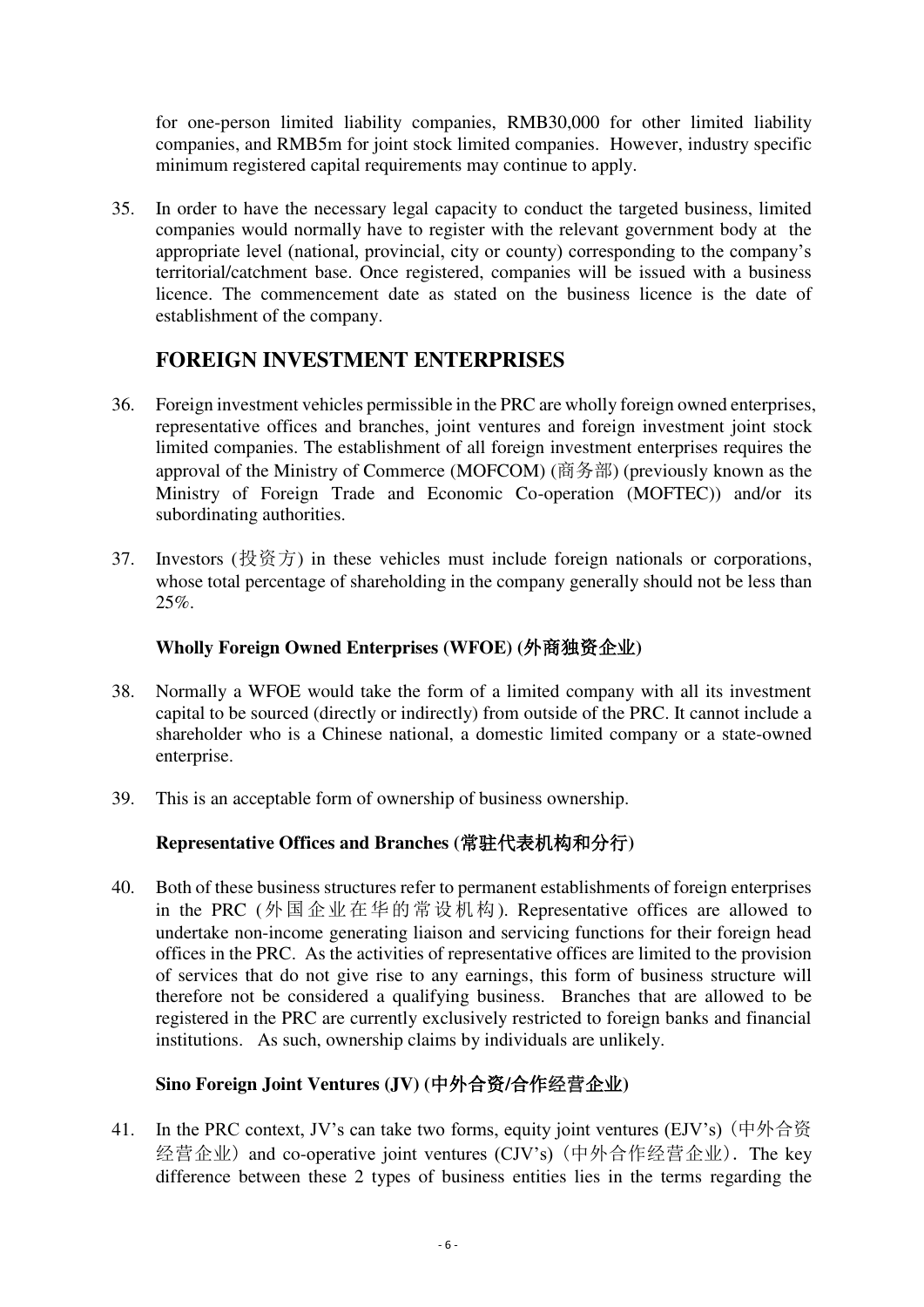distribution of profits. Whilst distribution of profits from an EJV must be in proportion to the percentages of equity investment of the respective investors in the EJV, the same restriction does not apply to a CJV. Distribution of profits from a CJV is made by reference to the terms of the co-operative joint venture contract agreed by all parties beforehand and may not reflect the respective investors' share of investment into the CJV.

- 42. Contributions of registered capital to the joint venture by the investors may be by cash or in kind, or may include the right of use of land, industrial property rights, patent or non-patent technology or other property rights. In CJV's, the foreign party  $(\frac{1}{2}, \frac{1}{2})$  is typically required to provide the entire registered capital investment while the PRC party  $(\nleftrightarrow f)$  typically arranges for land and buildings, and facilitates the smooth operation of the joint venture. Where there is no monetary value placed on these types of contribution in kind by the PRC party, his/her share of equity in the CJV cannot then be established.
- 43. The investment made to JVs through a private enterprise, a foreign investment enterprise or a wholly foreign owned enterprise would be acceptable in terms of Australian legal concepts of ownership. However, the investment made to JVs through a state-owned enterprise would remain the property of the State and therefore, this type of investment is not an acceptable form of ownership for visa purposes.

#### **Foreign Investment Joint Stock Limited Companies (**外商投资股份有限公司**)**

<span id="page-9-0"></span>44. In January 1995, the then MOFTEC (now renamed as MOFCOM) promulgated provisions for the establishment of foreign invested joint stock limited companies. This is the common vehicle that is used by foreign investment enterprises targeting for listing on the Chinese stock exchanges.

### <span id="page-9-1"></span>**STATE INVESTMENT ENTERPRISES**

#### <span id="page-9-2"></span>**State Owned Enterprises (SOE) (**国有企业**)**

- 45. State-owned enterprises would include wholly state-owned companies (国有独资公司), state-owned holding companies (国有控股公司), special legal enterprises (特殊法人企 业) and state-owned joint stock companies (国有参股企业).
- 46. State-owned enterprises cannot be considered as equivalent to private ownership and thus cannot be considered as an acceptable form of ownership as required by the Migration Regulations of Australia. While we note that it is possible for PRC nationals to have certain minority investment in certain types of state-owned enterprises, applicants will have to provide credible evidence to prove their share of ownership interest.

#### **Collective Enterprises (**集体企业**)**

<span id="page-9-3"></span>47. PRC's laws on collective enterprises are neither comprehensive nor clear. The basic rule about ownership of collective enterprises is that the source of the equity investment determines ownership. Whilst the bulk of the equity investment in a collective enterprise would normally come from collective funds of social organisations, institutions for public services or state-owned enterprises, private enterprises or PRC nationals may also be allowed to make equity investment in the 'urban' type of collective enterprises.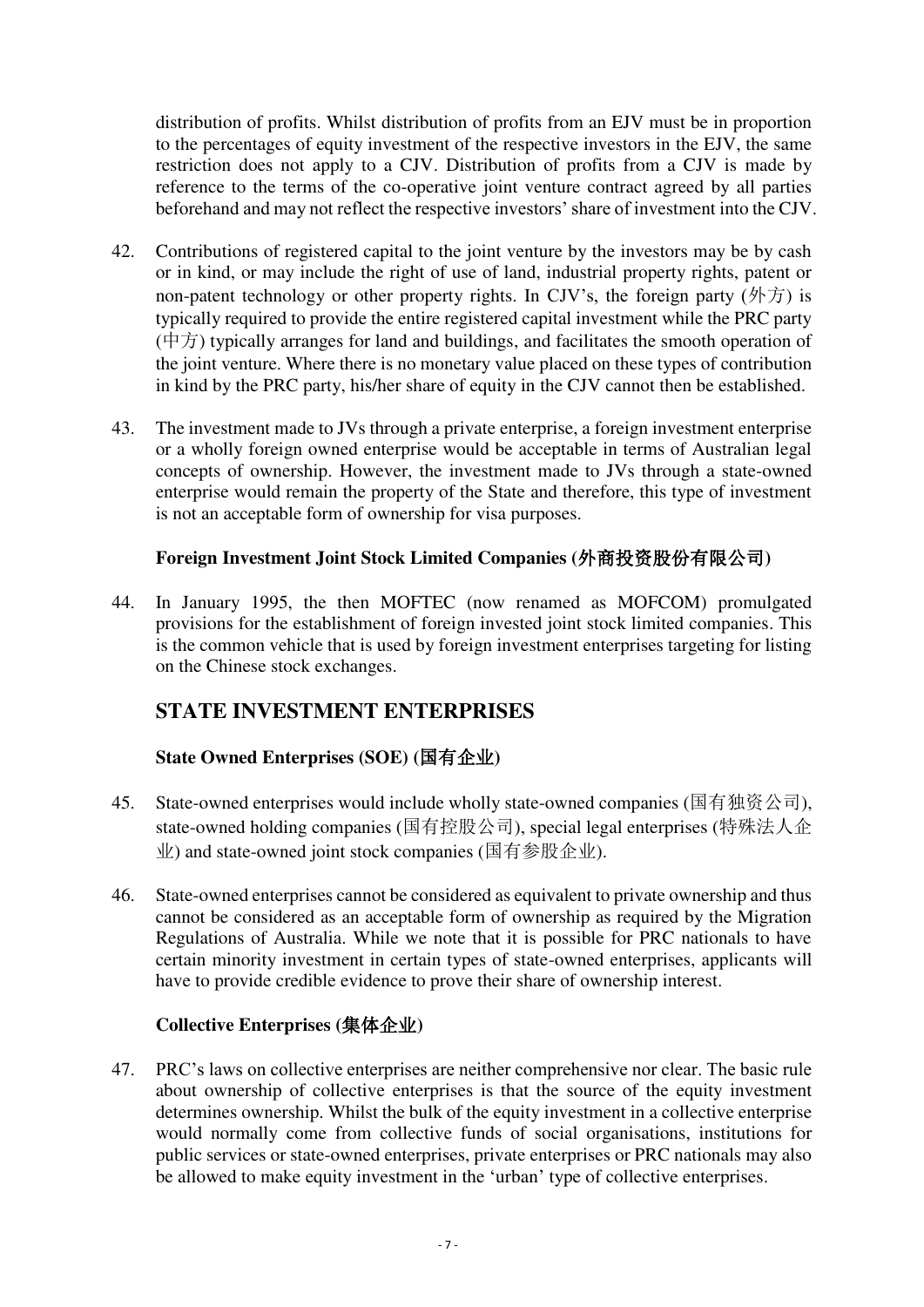- 48. Collective enterprises have been granted the status of legal persons. There are two types of collective enterprises, 'rural' and 'urban', and they are governed by completely different sets of regulations. Rural collectives do not have the capacity to encompass private ownership and accordingly this is not an acceptable vehicle of ownership as required by the Migration Regulations.
- 49. We are also aware of the existence of the 'red-hat' affiliation phenomenon in the PRC whereby private enterprises are legally registered as collective enterprises with the approval of local authorities in return for paying a 'management fee' to the authorities. The true reasons for such arrangement of affiliation registration would include political protection, facilitation of business, tax exemption, better access to banking loans etc. Since 1996, these privately funded collective enterprises have been under government directives to convert into private enterprises so that this form of business structure is not common nowadays.
- 50. Generally speaking, applicants whose business is in the form of collective enterprises find themselves unable to provide sufficient evidence to prove their ownership interests required under the Migration Regulations. In the case where a business had been registered as a privately funded collective enterprise, ownership claims may be acceptable where restructuring to a private enterprise has already taken place and official recognition of the private investment of the applicant as issued by the relevant regulatory authority can be presented as evidence. Such official recognition of an applicant's private investment in the business must cover the whole period during which ownership claims are made.

#### **Contract Management (**承包经营**)**

- <span id="page-10-0"></span>51. Contract management was once a popular mode of enterprise management prevailing in the first 20 years when the PRC commenced to adopt economic reform and open door policies. The word 'contract' here simply refers to an undertaking taken out by a contractor (may be an individual or a legal corporate) for delivering a certain level of targeted profitability to the owner of a business which the contractor would manage for and on behalf of the owner on a day to day basis.
- 52. The following describes the general characteristics of contract management:
	- a) an individual or a limited company contracts for the management and operational rights of a then loss incurring business, typically owned by a state-owned or collective enterprise in return for providing to the owner of the business an agreed management fee. This contractor of the business would either be entitled to the net balance of the operating profits of the business (after deducting the guaranteed profits payable to the owner), or in cases where the actual profits are less than the guaranteed profits, subsidise the owner out of the contractor's own funds to the extent of guaranteed profits payable to the owner. It is our understanding that contract management was introduced to provide incentives to contractors to improve the operational efficiencies of businesses previously operated by the stateowned or collectively-owned enterprises without profits.
	- b) the contractor would operate the business for and on behalf of its original owner using the business licence and qualifications of the owner.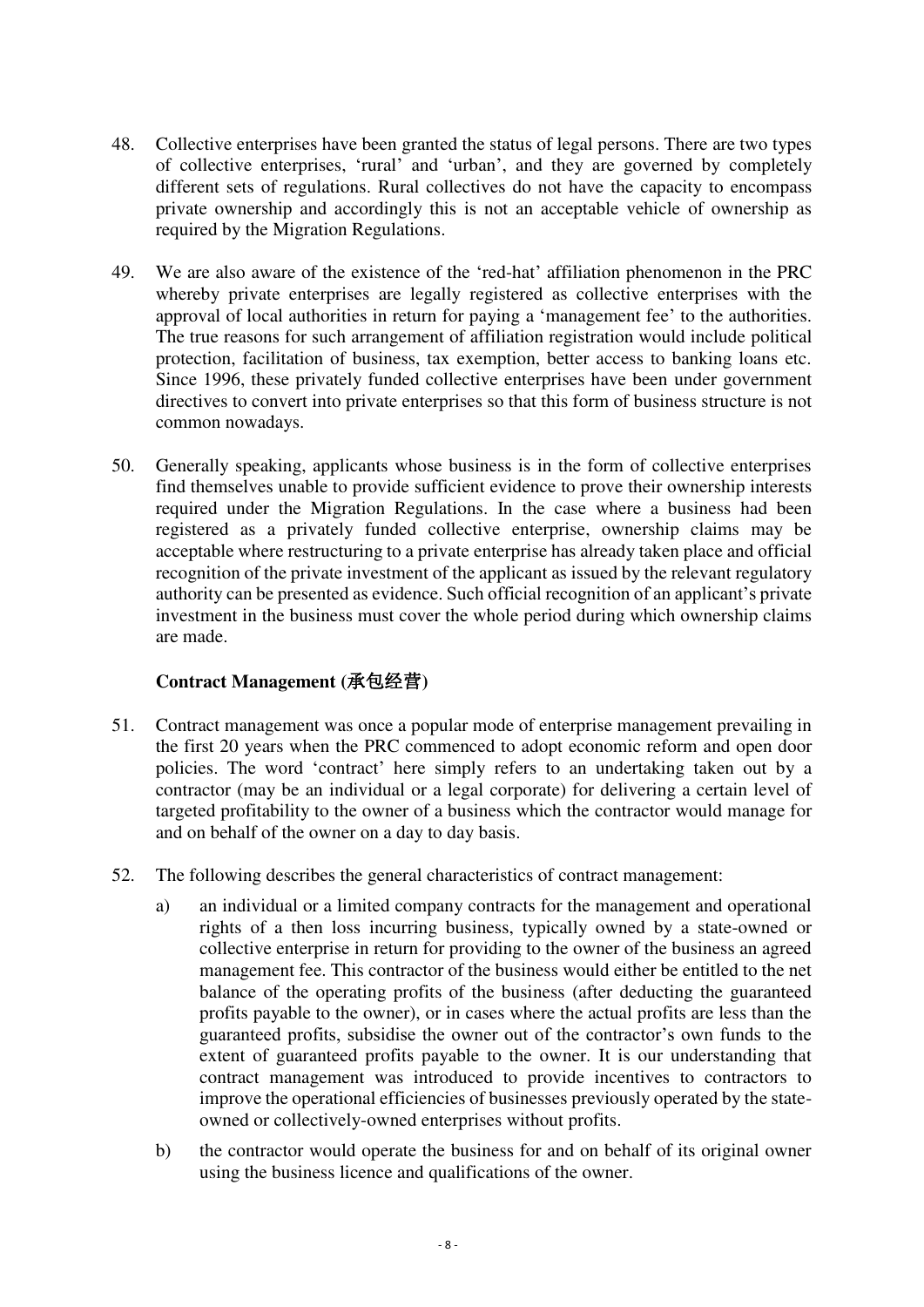- c) where the targeted level of profitability (or other parameters) has not been achieved, it is likely that the contractor would be suffering an operating loss together with the possibility of early termination of contract by the owner.
- 53. Although having the operating and management rights of the business, the contractor has no claims against the title of the assets of the business. As such, an applicant, in his/her capacity as contractor of a business from either a state-owned or collective enterprise, would not be able to claim effective ownership against the assets of the business under his/her contract management.

## <span id="page-11-0"></span>**SOCIAL ENTERPRISES**

#### **Civilian-Run Non-Enterprise Unit (**民辦非企業单位**)**

<span id="page-11-1"></span>54. Civilian-run non-enterprise units (CRNEU) are established under the legal framework of the 'Interim Regulations for Registration and Administration of Civilian-Run Non-Enterprise Units' (民办非企业单位登记管理暂行条例)as promulgated by the State Council on 25 October 1998. Their day-to-day operations are being supervised by the Ministry of Civil Affairs (民政部) for the purposes of providing various social services (in such fields as education, hygiene, culture, science and technology, sports, labour, civil administration, agency and legal services) but on a non-profit making basis. Tax exemption would be granted with respect to their qualified tax exempt income (for example, financial aids from the government, various fees collected under governmental approved fee scales, donations from the society, etc.) This kind of enterprise would not generally be considered a qualifying business which, by Migration Regulation definition, is an enterprise that is operated for the purpose of making a profit. Where an entity is registered as 'non-profit' or 'not-for-profit', this is a strong indicator that the entity has not been established for the purpose of making a profit. In addition, given the tax exemptions in place, applicants will unlikely be able to provide corroborating evidence of turnover to satisfy the turnover requirement prescribed in the Migration Regulations.

#### **Informal Employment Organisation (**非正规就业劳动组织**)**

- <span id="page-11-2"></span>55. The concept of informal employment organisation has been introduced in the PRC since 1996 for the purposes of organising unemployed and large-scale laid off workers from state-owned enterprises into small-scale work units for providing regional community services in such fields as repair and maintenance, real estate management, retails and distribution, etc. so that these workers would be able to secure basic income and social protection. Tax incentives such as 3 years exemption from Business Tax, Individual Income Tax, Enterprise Income Tax, etc. have been provided by the government as incentives.
- 56. Informal Employment Organisations are organised and supervised on a day-to-day basis by local bureaus under the Ministry of Human Resources and Social Security (人力资源 和社会保障部) without any intervention from any offices under the State Administration for Industry & Commerce (SAIC)(国家工商行政管理总局)and as such the evidentiary requirements of business ownership for visa purposes will generally not be met. In addition, given the tax exemptions in place, applicants will unlikely be able to provide corroborating evidence of turnover to satisfy the turnover requirement prescribed in the Migration Regulations.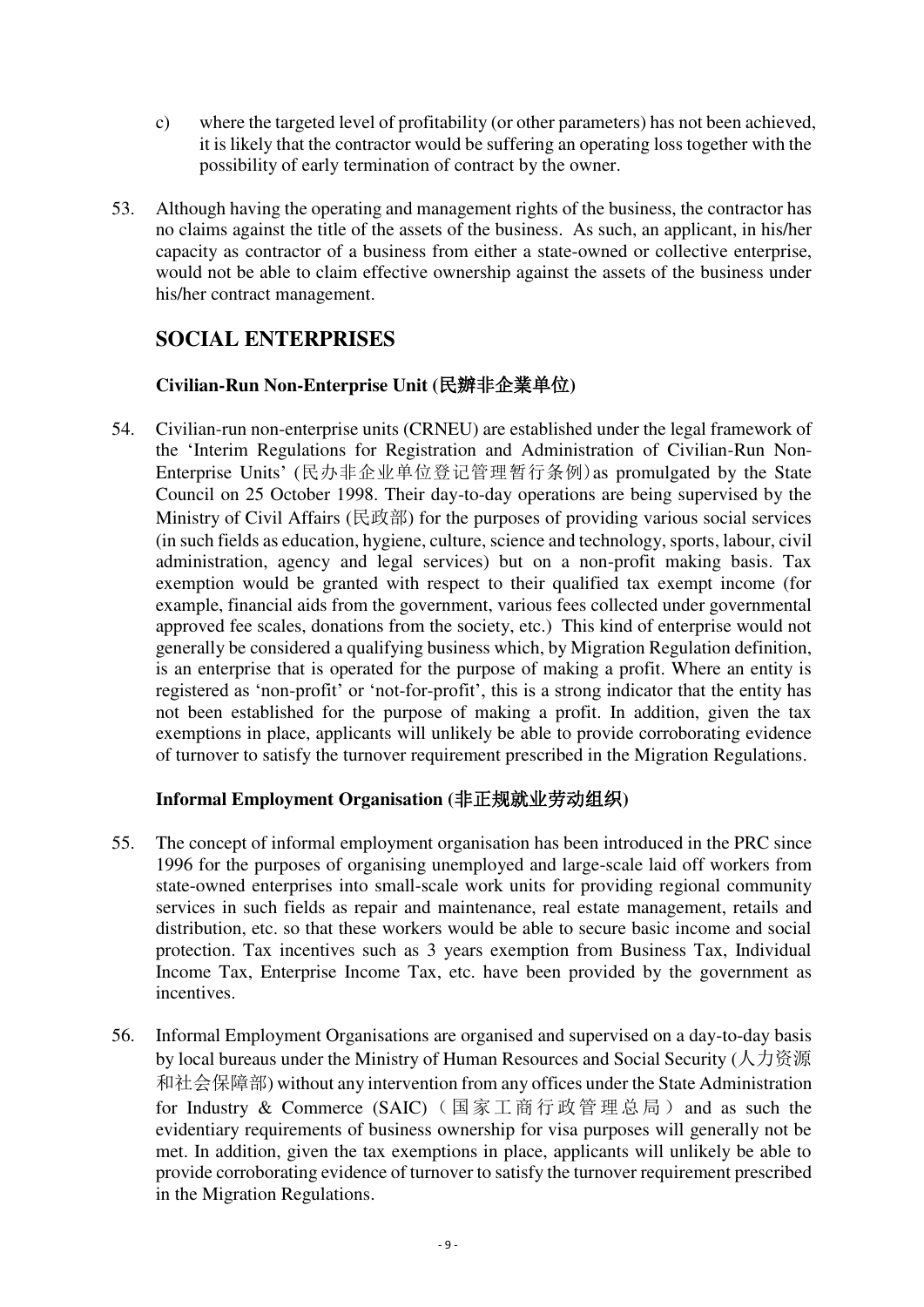## <span id="page-12-0"></span>**PREPARATION OF DOCUMENTATION**

### <span id="page-12-1"></span>**BUSINESS ASSETS DOCUMENTATION**

#### **Business Licence (**营业执照**)**

- <span id="page-12-2"></span>57. Applicants nominating a qualifying business or main business in support of their application should provide the relevant business licences for the nominated years. From the business licences, it can be ascertained whether the business is a corporate legal enterprise (企业法人) or non-corporate legal enterprise (非企业法人).
- 58. For non-corporate legal enterprises, the business operator (负责人) only has the right to operate the business and does not possess civil responsibility towards its liabilities which would all be borne by its supervisory enterprise (normally the head office of this noncorporate legal enterprise or the individual owner of the business in case of a proprietorship or a partnership).
- 59. The legal representative (法定代表人) as named on the business licence of a corporate legal enterprise would only mean that he/she have the capacity to represent and act for and on behalf of the corporate legal enterprise but does not mean that he/she would have vested equity interest in the enterprise per se. As such, a business licence is not an acceptable form of evidence to support business ownership.
- 60. A business licence also contains information on the authorised scope of business (经营 范围) for that particular business/enterprise. Business turnover attributed to business activities outside the legal scope of the business/enterprise cannot be counted for Business Innovation and Investment visa purposes.
- 61. Prior to 1 March 2014, all enterprises including foreign investment enterprises and domestic enterprises (private enterprises, state-owned enterprises and collective enterprises) in the PRC are required to go through an annual inspection by the State Administration for Industry and Commerce or its subordinating bureau ("the AIC") before the end of June every year. The inspection system was to ensure that the enterprise is properly in existence and that all its statutory and operating data are updated. A stamp from the AIC will be affixed onto the duplicate copy of the enterprise's business licence once the enterprise has passed this annual inspection. An enterprise cannot pass the annual inspection of the AIC for the current year without the annual inspection of all previous years being cleared first.

From 1 March 2014, the enterprise annual inspection system (年度检验验照制度) is being replaced with a new annual reporting system (年度报告公示制度). Under the new system, a business will need to file an annual report by the end of June each year with the AIC providing pertinent information such as its assets and details of capital contributions. It is noted that electronic business licences are also being introduced in the PRC.

As of 1 October 2015, a "Three-in-one" business licence was rolled out to encompass the Business Licence, Organisation Code Certificate and Tax Registration Certificate. In 2016, the "Five-in-one" licence was rolled out, which also incorporates the Social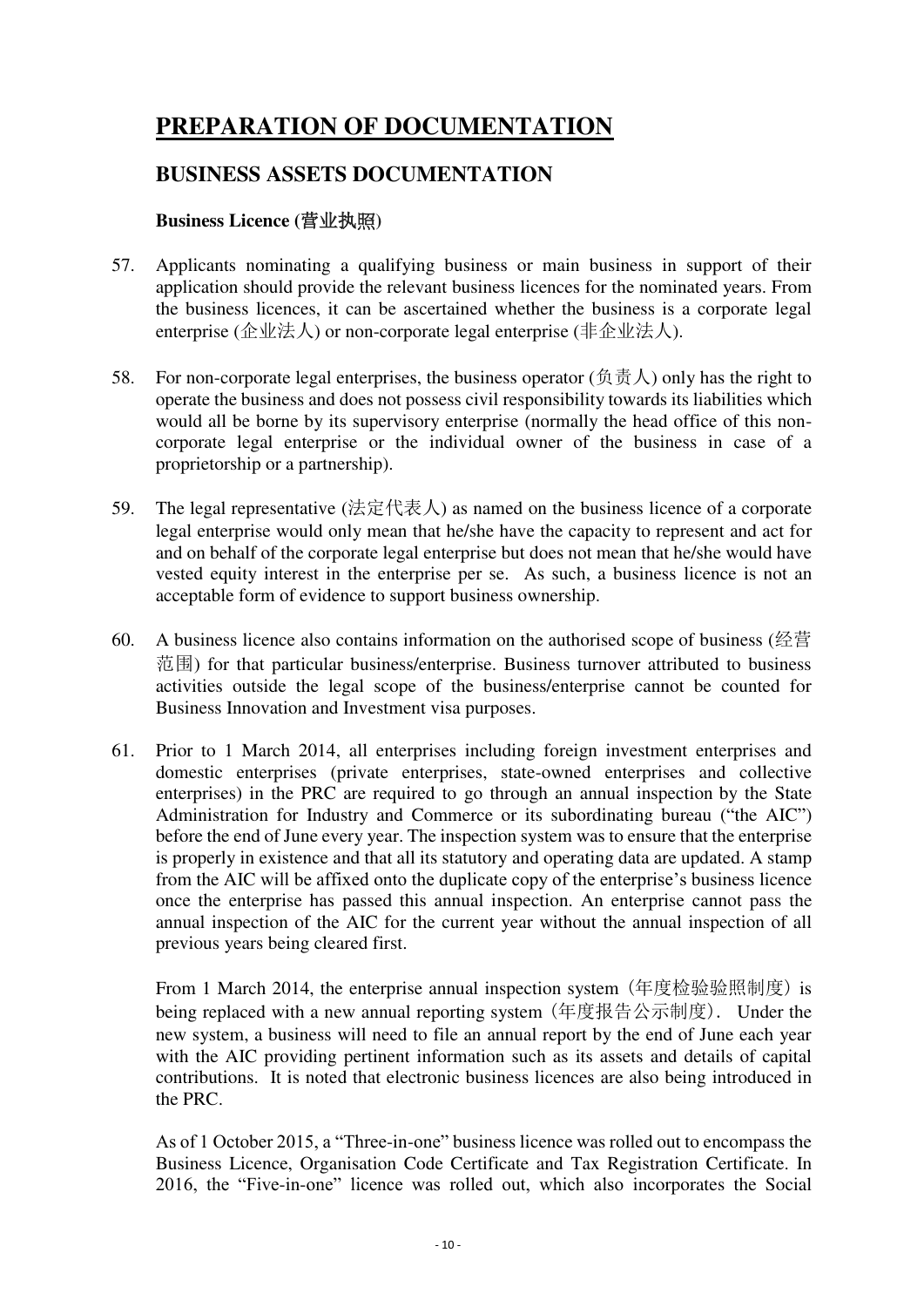Insurance Registration Certificate and Statistical Registration Certificate. Since 2017, reforms on introducing a nation-wide "all-in-one" business licence have been under way.

On 27 December 2017, the Announcement on Renewal of Business Licence with Unified Social Credit code was gazetted by the AIC. The main requirements are that the enterprises shall use the business licence with a unified code approved and issued by the Department of Industry and Commence or the market regulatory authorities. The unified social credit code is a set of 18-digit code used for identification of legal persons and other organizations.

#### **Capital Verification Report (**验资报告**)**

- <span id="page-13-0"></span>62. Prior to the amendments to the Company Law effective from 1 March 2014, a capital verification report was required to be filed with the AIC after shareholders of a company had contributed funds towards the registered capital of the company (when a company was newly established, or when the registered capital of a company had been changed). The capital verification process requires the auditor to verify the existence and legality of the paid-up registered capital and also identify who had contributed to the registered capital to become shareholders of the company.
- 63. The Company Law amendments effective from 1 March 2014 allow a registered capital subscription system for limited liability companies in which shareholders can set out the amount of registered capital, the amount subscribed by each shareholder and the final date of payment of the subscribed amount in the company's bylaws. A company's financial liability is limited to all its property including the registered capital subscribed by its shareholders according to the new company law. Failure to contribute capital in accordance with the agreed timeframe may impact on the shareholder's claim of ownership interest and/or the share of net business assets of the company in question. As the shareholders' civil liability is determined by their respective pledge of subscribed capital, for establishing an applicant's share of ownership interest in a company, their share of subscribed registered capital is the basis for calculation.
- 64. Subsequent to the Company Law amendments, paid-up registered capital is no longer required to be registered with the AIC and the requirement to file an accountant's report verifying payment of the capital with the AIC has been removed. Information regarding the company's registered capital, the form and timing of the subscriptions as agreed among the shareholders are reflected in the company's articles of associations and claim of ownership interest is to be supported by the company's articles of associations as well as the company's annual report filed with the AIC.
- 65. To support their ownership claims prior to 1 March 2014, applicants are expected to provide full copies of capital verification reports submitted to the AIC and certified (chopped) by the AIC for business registration and subsequent amendments. In cases where an applicant claims indirect ownership of a business, all links must be satisfactorily evidenced through capital verification reports. Capital verification reports should be lodged complete with all relevant attachments such as valuation of assets contributed in kind and business balance sheet where additional capital is funded by reinvestment of business profits. Bank confirmations of the applicant's capital contribution into the capital injection bank account of the company should also be filed as an attachment to the capital verification report.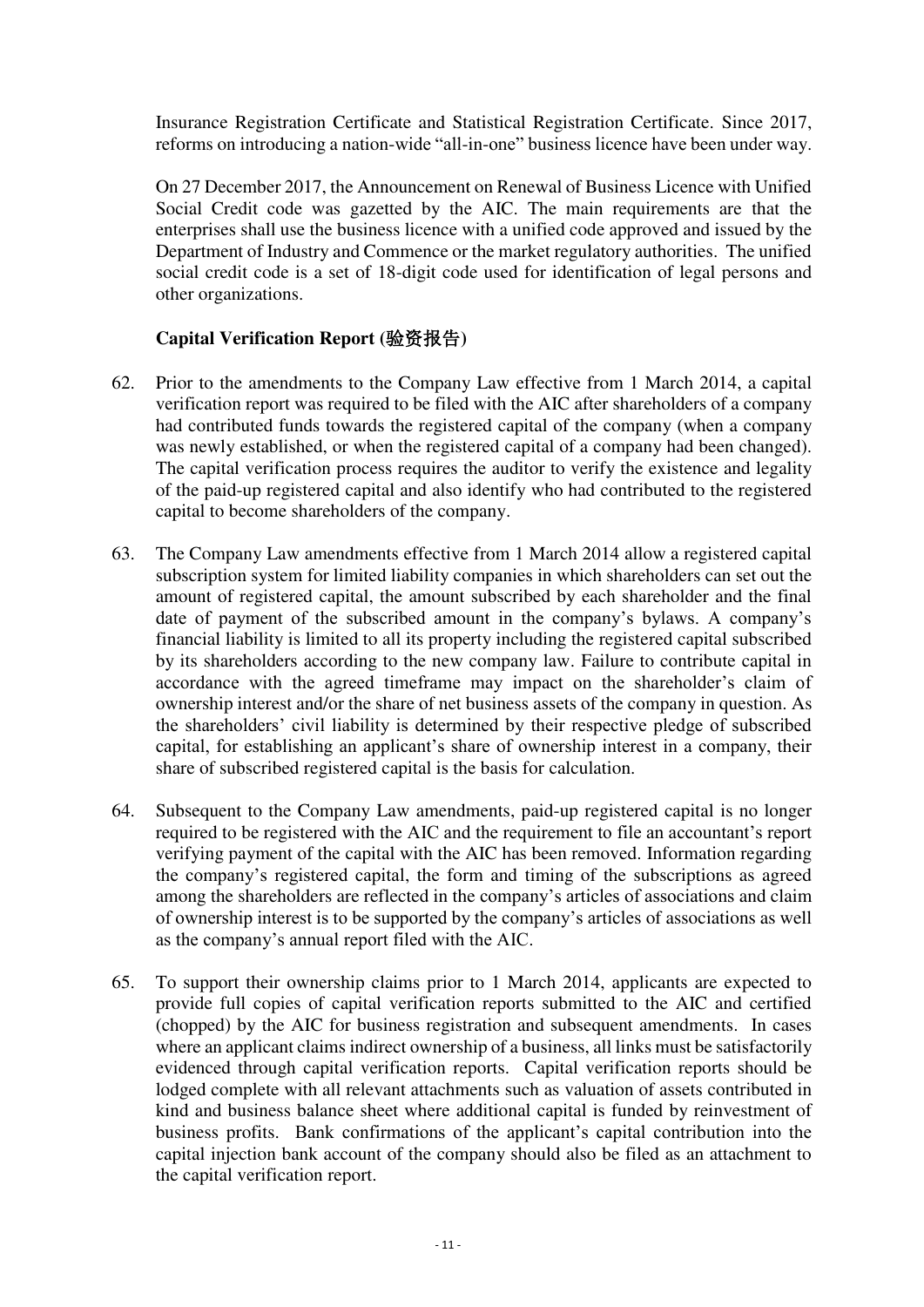66. From 1 March 2014, where information regarding a company's registered capital is reflected in the company's annual report filed with the AIC these annual reports are expected to be provided.

#### **Historical Company Extract and Up-to-date Company Search (**企业资料查询**)**

- <span id="page-14-0"></span>67. Composition of shareholders' equity may change continuously and as such, aside from capital verification reports, applicants are also expected to submit share transfer agreements where applicable, as well as up-to-date company searches with historical records detailing all ownership changes of their business to support their ownership claims for the periods under consideration. These documents should bear the original stamp (chop) of the AIC unless printed from the AIC database of corporate information accessible to the public.
- 68. Concurrent with the legislative reform effective on 1 March 2014, a nationwide electronic registration system on corporate information, the National Enterprise Credit Information Publicity System (全国企业信用信息公示系统), has been made available to assist the public in evaluating a company's creditworthiness. The electronic registration system provides information from the AIC on an enterprise such as its business registration number, date of establishment, registered capital, address, legal representative, business scope, shareholders' information, enterprise changes and history of penalties levied by the AICs. Annual reports filed by the company to the AIC are also to be made publicly accessible through this system. A new version of the electronic registration system has been launched in 2018 to facilitate registration and information disclosure.

### **FINANCIAL DOCUMENTATION**

- <span id="page-14-1"></span>69. PAM3 (Generic Guidelines M) states that financial statements compiled and provided by persons certified by a recognised accounting body acting to international/Australian accounting standards will generally be regarded as sufficient.
- 70. In the PRC due to the accounting and tax regulations in place, there is scope for assets in the balance sheet of a PRC enterprise to be over-stated, and the liabilities under-stated. For example:
	- a) PRC income tax rules would impose upper limits on the size of bad debts unless with special approvals, therefore provisions for bad and doubtful debts are uncommon;
	- b) As the write-down in inventory value is not an expense deductible for tax purposes, PRC accounting treatments generally do not adopt the measurement rule of 'lower of cost and net realisable value' for inventories;
	- c) Long term investments are usually measured using the historical cost method so that unrealised losses in the value of long term investments would not be recognised; and
	- d) PRC income tax rules would normally impose upper limits on depreciation rates unless the company obtains prior approvals. As such, the carrying amounts of fixed assets would normally be overstated due to insufficient depreciation.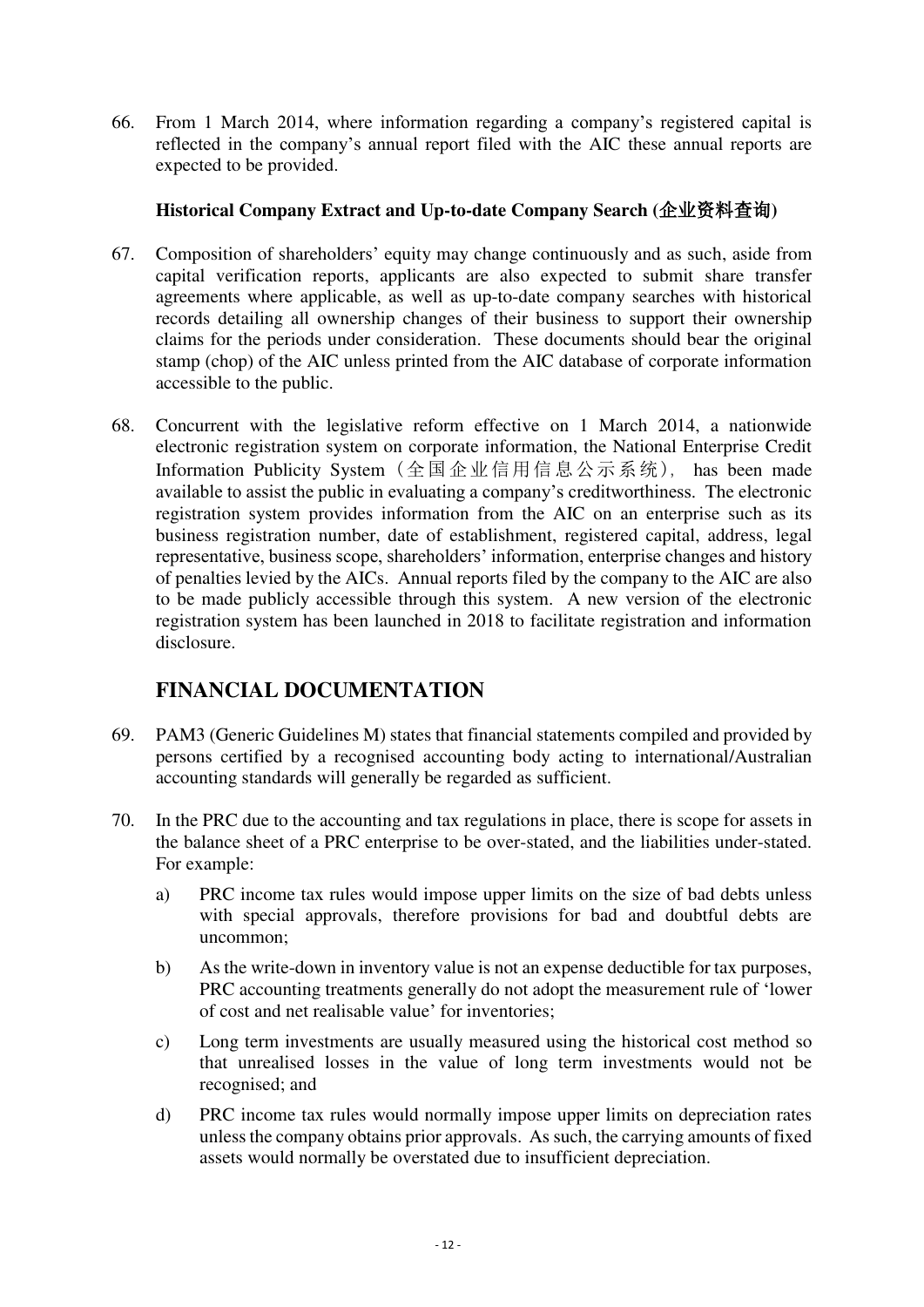- 71. In addition to the above major departures from international/Australian accounting standards, reports prepared by PRC accountants/auditors also may not have sufficient notes to the accounts or comments on material items which would form the basis of Business Innovation and Investment visa decision making.
- 72. As a result of the above, applications based on PRC business or investment activities must include reports prepared in accordance with either "standards on review engagements<sup>1</sup>" or "standards on related services engagements<sup>2</sup>" as applicable.
- 73. These standards replaced ISA 910 and ISA 920 respectively and are the responsibility of the International Auditing and Assurance Standards Board (for more information see [www.i](http://www./)aasb.org).
- 74. The reports must be issued by accountants who belong to one of the following groups who hold a Public Practice Certificate and have relevant PRC experience:
	- Hong Kong Institute of Certified Public Accountants;
	- the Institute of Chartered Accountants in Australia (from 1 July 2014, Chartered Accountants Australia and New Zealand);
	- CPA Australia; or

<u>.</u>

• the Institute of Public Accountants in Australia.

A copy of the Public Practice Certificate of the accountant who issued the review report (report prepared in accordance with ISRE2400 or ISRE2400 (Revised) or special purpose report (report prepared in accordance with ISRE4400) must be attached.

- 75. Review reports and special purpose reports that are issued by the 'Big 4' international accounting firms (i.e. [PricewaterhouseCoopers,](http://en.wikipedia.org/wiki/PricewaterhouseCoopers) [Deloitte Touche Tohmatsu](http://en.wikipedia.org/wiki/Deloitte_Touche_Tohmatsu), [Ernst &](http://en.wikipedia.org/wiki/Ernst_%26_Young)  [Young](http://en.wikipedia.org/wiki/Ernst_%26_Young) and KPMG) operating in the PRC will also be accepted.
- 76. We expect the reporting accountants to perform their duties with impartiality, that is, without bias. The reports must be prepared by qualified accountants who are independent of the applicants and any businesses and/or investments included in the visa application concerned and for this purpose, the accountants are not considered independent if they have a material direct or indirect financial interest in the subject matter. An obvious example will be the practice of contingent fee arrangement relating to either an assurance engagement or a non-assurance service provided to a client, a matter of which constitutes an identified threat to independence. To address the above, a reporting accountant is required to submit an independence declaration set out on the last page of this documentation guide to be attached to all review reports and special purpose reports provided to this office. In addition, the accountant should inform this office as soon as possible should they become aware of a change to the information contained in the declaration.
- 77. The table that follows sets out the required financial documentation pertaining to each stream in the visa subclasses of Stage 1 Business Innovation and Investment visa

<sup>&</sup>lt;sup>1</sup> International Standard on Review Engagements (ISRE) 2400 Engagements to Review Financial Statements or ISRE 2400 (Revised) engagements to Review Historical Financial Statements for reviews of financial statements for periods ending on or after 31 December 2013

<sup>&</sup>lt;sup>2</sup> International Standard on Related Services (ISRE) 4400 Engagements to Perform Agreed-Upon Procedures regarding Financial Information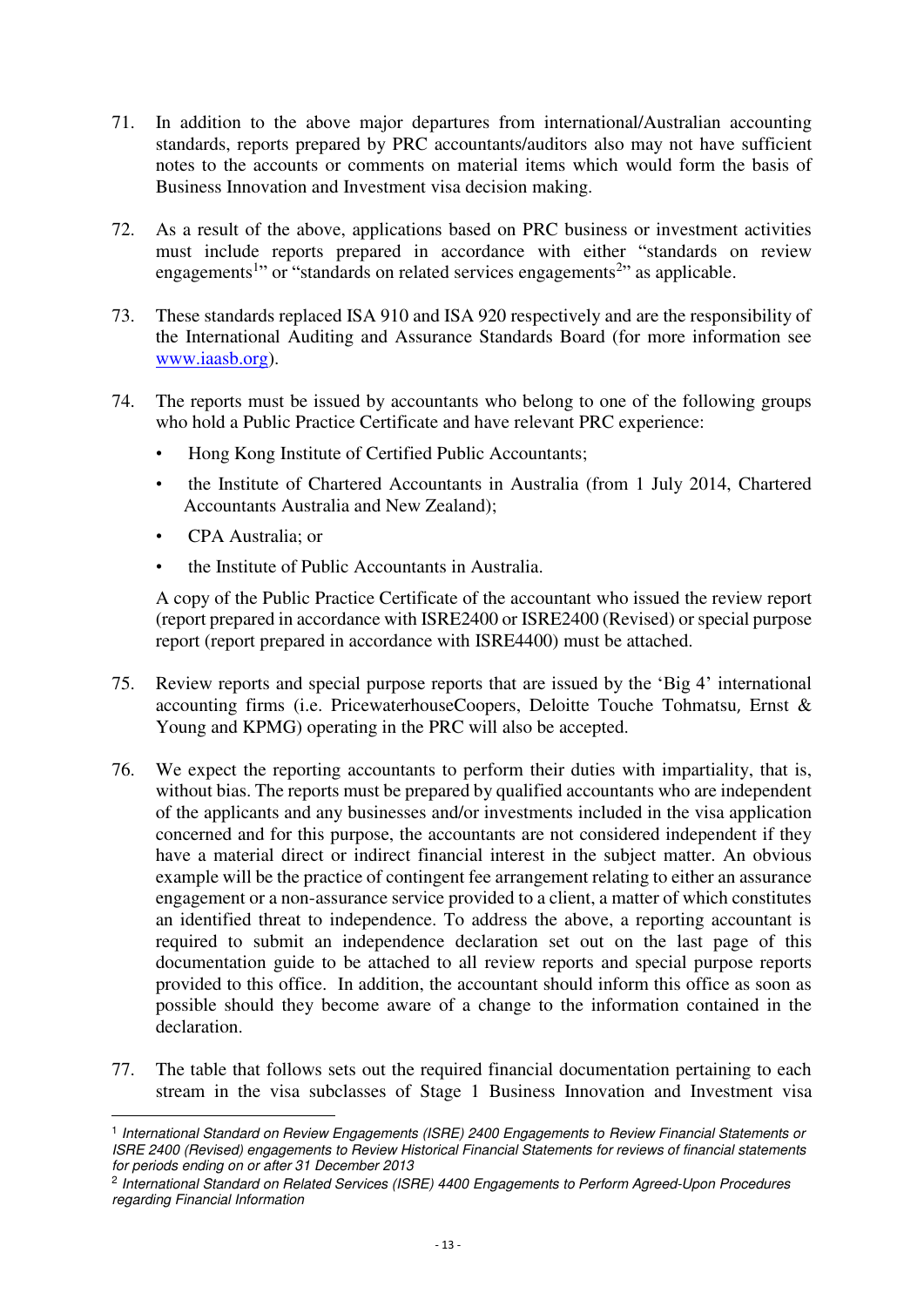processing. A discussion of the procedures and matters requiring comments by the reporting accountant follows in the next section.

| <b>Financial Documentation Requirement Table</b> |
|--------------------------------------------------|
|--------------------------------------------------|

| <b>ISRE 2400/</b><br>ISRE 2400 (Revised) $1$<br><b>Review Report</b>                                | <b>ISRS 4400</b><br><b>Special Purpose Report</b><br><b>On Turnover</b>         | <b>ISRS 4400</b><br><b>Special Purpose Report</b><br><b>On Investment Activity</b> |
|-----------------------------------------------------------------------------------------------------|---------------------------------------------------------------------------------|------------------------------------------------------------------------------------|
| <b>Subclass</b><br>188<br>in the<br>visa<br>Business Innovation Stream <sup>2</sup>                 | Subclass<br>188<br>visa<br>in<br>the<br>Business Innovation Stream <sup>3</sup> |                                                                                    |
| Subclass 188 visa in the Investor<br>Stream <sup>4</sup>                                            | Subclass 188 visa in the Investor<br>Stream <sup>5</sup>                        | Subclass 188 visa in the Investor<br>Stream <sup>6</sup>                           |
| Subclass<br>- 188<br>in the<br>visa<br>Significant Investor Stream <sup>7</sup>                     |                                                                                 |                                                                                    |
| <b>Subclass</b><br>the<br>132<br>visa<br>in.<br>Significant<br><b>Business</b><br>History<br>Stream |                                                                                 |                                                                                    |

#### *Notes:*

- *1. ISRE 2400 (Revised) applies to reviews of financial statements for periods ending on or after 31 December 2013*
- *2. A Review Report is required where net business assets are claimed as part of the net assets available for transfer to Australia or where the applicant wishes to use net business assets to claim points under 'Part7A.7 Financial asset qualifications'*
- *3. A Special Purpose Report on Turnover is required unless a review on the financial statements of the nominated business for the nominated years have already been conducted in accordance with ISRE2400/ISRE2400 (Revised)*
- *4. A Review Report is required where an ownership interest in a business is claimed as an eligible investment for the purposes of clause 188.244(b); where the net assets of a qualifying business is nominated to meet clause 188.245; and/or where the applicant wishes to use net business assets to claim points under 'Part7A.7 Financial asset qualifications'*
- *5. A Special Purpose Report on Turnover is required where the applicant wishes to use turnover of a main business to claim points under 'Part 7A.8 Business turnover qualifications'. However, where a review on the financial statements of the main business has been conducted in accordance with ISRE2400/ISRE2400 (Revised), a Special Purpose Report on Turnover would not be required*
- *6. A Special Purpose Report on Investment Activity is required where stocks and bonds are claimed as eligible investments*
- 7. *A Review Report is required where net business assets are nominated as assets for making a complying significant investment*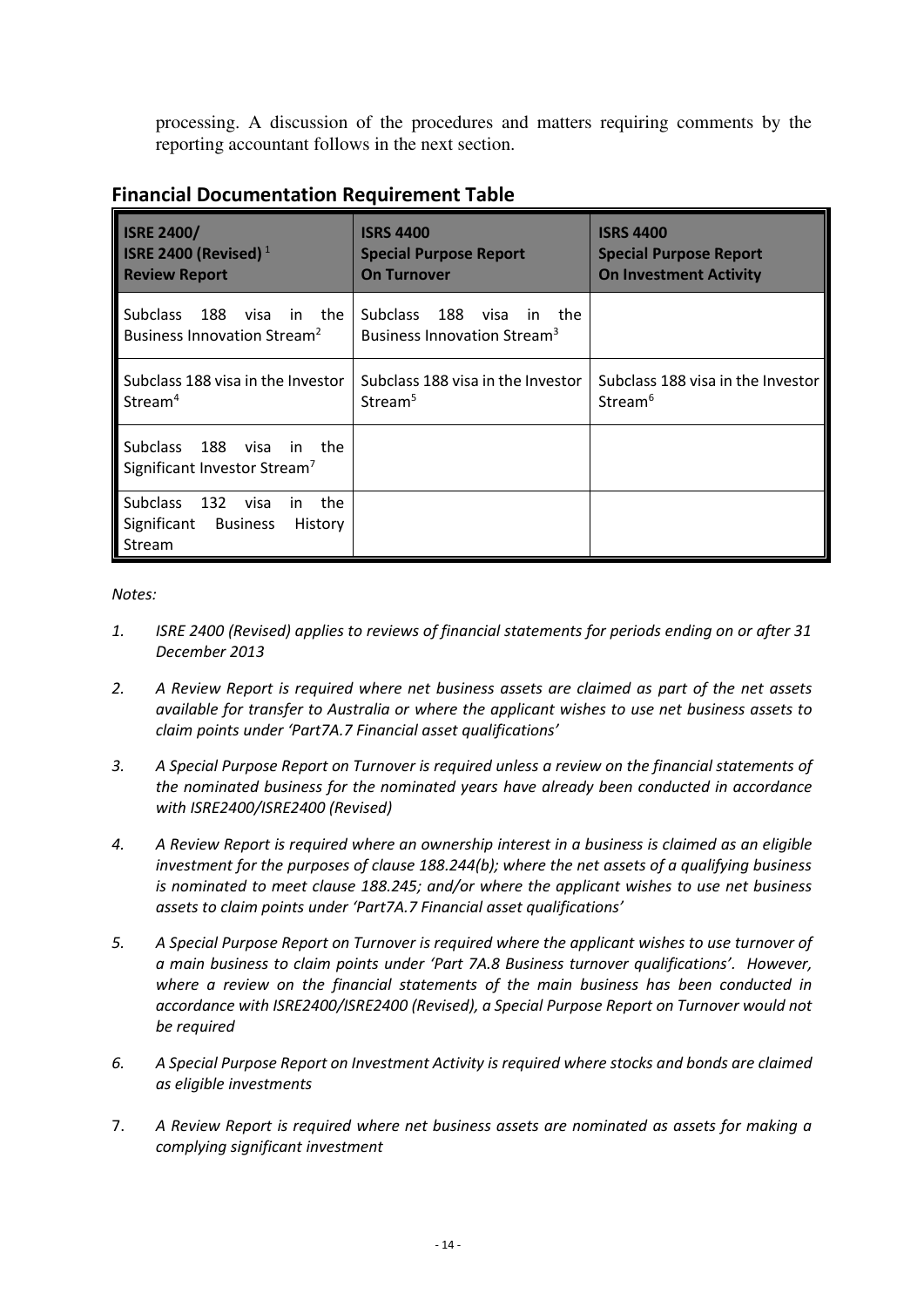#### **Review Report**

- <span id="page-17-0"></span>78. A review on the financial statements of a qualifying business conducted in accordance with ISRE2400 (or ISRE2400 (Revised) for reviews of financial statements for periods ending on or after 31 December 2013) may be required for Business Innovation and Investment visa purposes as outlined above.
- 79. The reporting accountant's objective in a review of financial statements is to obtain limited assurance, primarily by performing inquiry and analytical procedures, about whether the financial statements as a whole are free from material misstatement, thereby enabling the reporting accountant to express a conclusion on whether anything has come to the reporting accountant's attention that causes them to believe the financial statements are not prepared, in all material respects, in accordance with an applicable financial reporting framework. For Business Innovation and Investment visa purposes, international/Australian accounting standards are the applicable financial reporting framework.
- 80. The review must be conducted by an accountant referred to at paragraphs 74 and 75. The review report should contain a clear written conclusion on the financial statements, whether unmodified or modified. Where there is a departure from international/Australian accounting standards, the reporting accountant should outline possible adjustments to the financial statements such that the financial statements would provide a true and fair view in accordance with international/Australian accounting standards. Where adjustments are made to the financial statements prepared in accordance with the PRC accounting principles and policies, the reporting accountant should disclose by way of a table setting out the pre-adjusted, adjustment and postadjusted figures, as well as comment on the basis for such adjustments.
- 81. In the review report, the reporting accountant is expected to state the date and location of the site visit conducted, outline procedures applied in obtaining the relevant evidence and provide information on the business gained from the site visit including:
	- a) the nature of business, staffing and organisation structure;
	- b) the product range;
	- c) the full address of the operating location(s) (preferably in both Chinese and English);
	- d) whether the business has a broad customer/supplier base, comment on economic dependency on one or two customers/suppliers, if applicable; and
	- e) details of other businesses operating from the same premises.
- 82. In addition, the reporting accountant should provide separate comments on business turnover as follows:
	- a) outline the accounting principles and practices for sales (both cash and credit) and the type of records kept;
	- b) breakdown of business turnover by activity, e.g. commissions, sales, consultancy fees (where the main business is engaged in export trade, a breakdown of local and export sales is to be provided);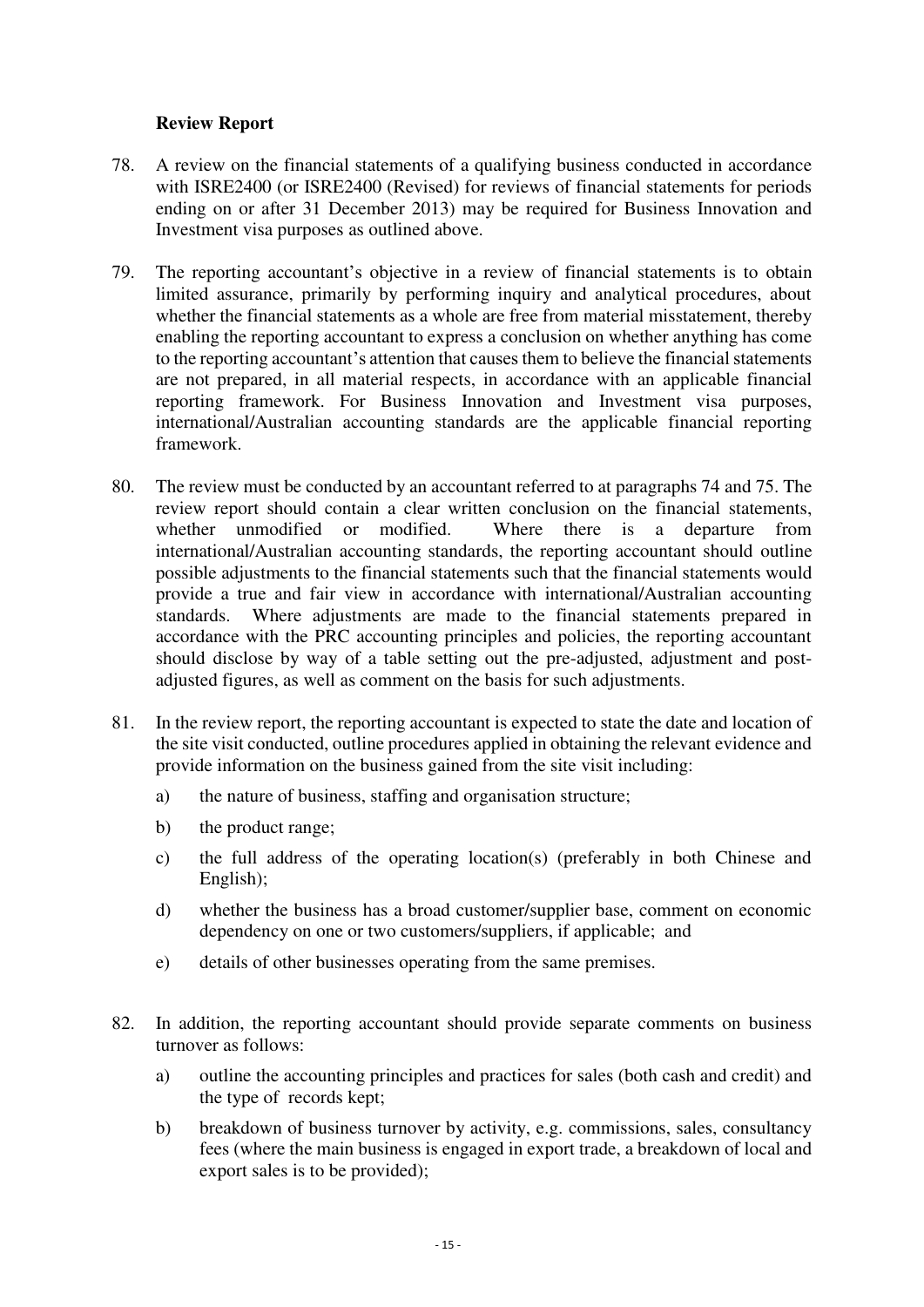- c) details of sales with related parties;
- d) advise and provide an explanation where business turnover and net profit reported in the profit & loss statement vary from those declared for tax (the basis of tax assessment is to be explained). For each of the relevant years, the following tax documents should be attached with the report:
	- profits/enterprise income tax returns filed with the relevant tax bureau and payment receipts;
	- business/value added tax returns filed with the relevant tax bureau and payment receipts. Where there is a large number of tax payment receipts, it may not be practical for all tax payment receipts to be attached to the review report. A selection of tax payment receipts may be provided with advice that the remaining tax payment receipts are available on request; and
	- summary schedules reconciling tax payments against turnover/profit claimed.
- 83. Separate breakdown and comments are also required in the report on:
	- a) accounts receivables, payables and etc.;
	- b) fixed assets, intangible assets and investment properties included in the balance sheet;
	- c) any long and short term loans, loans to/from the business in relation to each individual shareholder and their related parties (e.g. family relatives/businesses);
	- d) any intercompany loans, their nature and recoverability;
	- e) the carrying value of investments and subsidiary interests;
	- f) any significant changes in the owners' equity;
	- g) any dividend distributions to equity holders;
	- h) events/commitments/uncertainties that have arisen subsequent to the balance sheet date that would have a material effect on the financial statements under review;
	- i) any legal actions, threatened, pending or in process and the effect thereof on the financial statements under review;
	- j) any circumstances of fraud and non-compliance with laws and regulations; and
	- k) the entity's ability to continue as a going concern.

There is no need to attach the relevant workings performed by the accountant and supporting documents to the review report. These documents should be made available upon request.

- 84. Where a number of companies come under the umbrella of a group company, the option is available for the best performing two to be nominated as main businesses. In this case, the applicant must provide a declaration on the profitability or otherwise of the remaining companies in the group. The reporting accountant must also highlight all intercompany transactions.
- 85. A set of the PRC financial statements of the business (balance sheet and profit & loss statement) should also be enclosed with the review report for each of the relevant years/periods.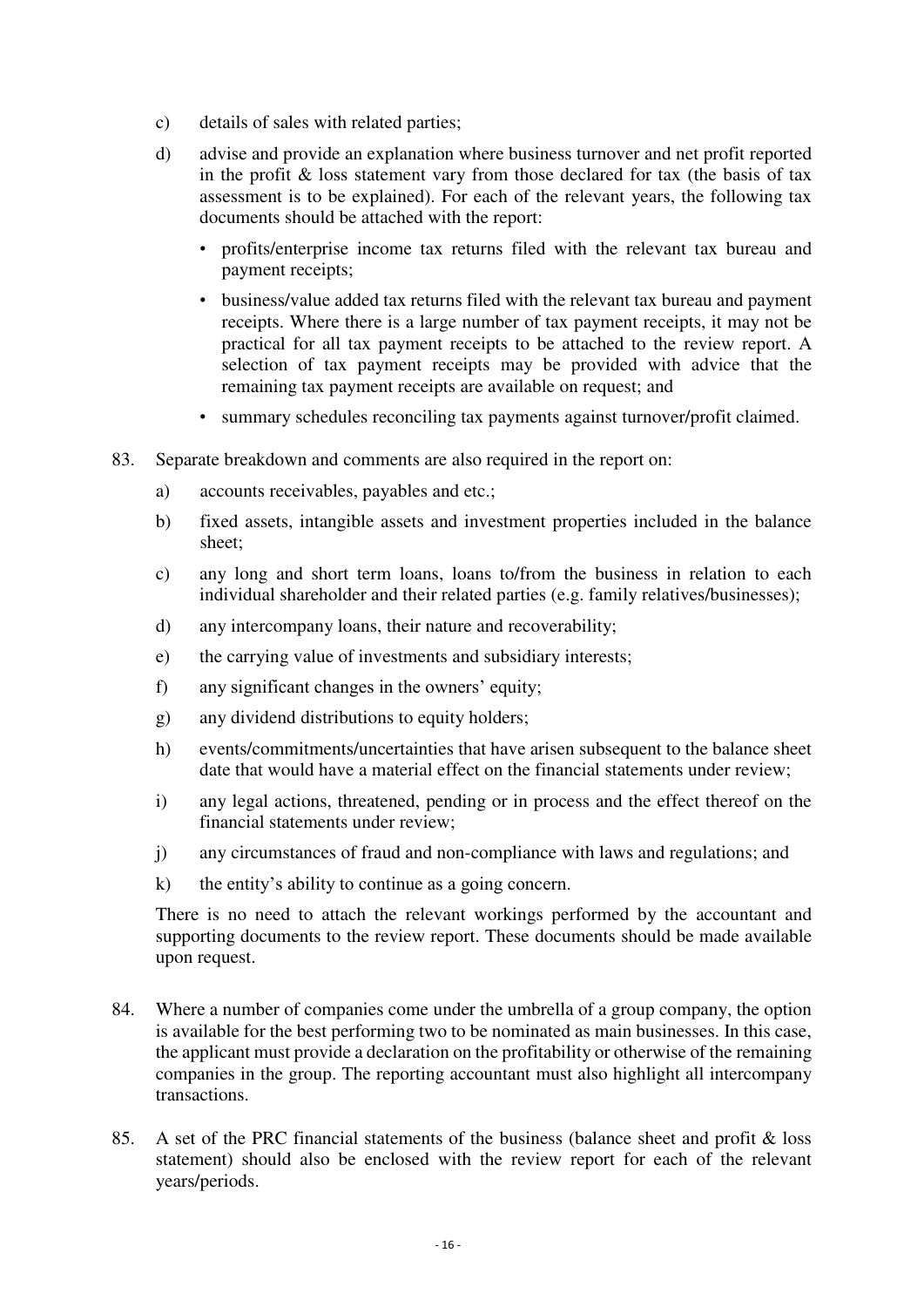86. Where an applicant wishes to claim points under the Business Innovation and Investment Points Test using a main business for which a review report is being prepared in meeting other visa criteria, evidence to support the eligibility of the main business for points may be provided in the form of separate comments in the review report (for details please refer to the below sections under 'Business Innovation and Investment Points Test').

#### **Special Purpose Report of Factual Findings on Turnover**

- <span id="page-19-0"></span>87. The objective of a special purpose report is for the reporting accountant to report on factual findings based on agreed-upon procedures performed on agreed financial information, without providing an assurance. Therefore, the cost for a special purpose report is expected to be substantially less than a review report. Where work has commenced on a review of financial statements, applicants have the option to provide a review report in place of a special purpose report.
- 88. The special purpose report on turnover must be prepared by an accountant satisfying the requirements stated in paragraphs 74 and 75. The reporting accountant is expected to perform the following agreed-upon procedures regarding the business turnover of the applicant's nominated business:
	- a) carry out substantive testing of sales transactions in accordance with the audit guidelines set out in the International Standards on Auditing (ISA) and comment on any misstatements (with an outline of the tests undertaken);
	- b) detail the method of accounting for sales (both cash & credit) and the type of records kept;
	- c) provide a breakdown of business turnover by activity, e.g. commissions, sales, consultancy fees (where the main business is engaged in export trade, a breakdown of local and export sales is to be provided);
	- d) advise details of sales with related parties; and
	- e) advise and provide an explanation where business turnover and net profit reported in the profit  $\&$  loss statement vary from those declared for tax (the basis of tax assessment is to be explained). For each of the relevant years, the following tax documents should be attached with the report:
		- profits/enterprise income tax returns filed with the relevant tax bureau and payment receipts;
		- business/value added tax returns filed with the relevant tax bureau and payment receipts. Where there is a large number of tax payment receipts, it may not be practical for all tax payment receipts to be attached to the special purpose report. A selection of tax payment receipts may be provided with advice that the remaining tax payment receipts are available on request; and
		- summary schedules reconciling tax payments against turnover/profit claimed.
- 89. Where an applicant wishes to claim points under the Business Innovation and Investment Points Test using a main business for which a special purpose report is being prepared in meeting other visa criteria, evidence to support the eligibility of the main business for points award may be provided in the form of separate comments in the special purpose report (for details please refer to the below sections under 'Business Innovation and Investment Points Test').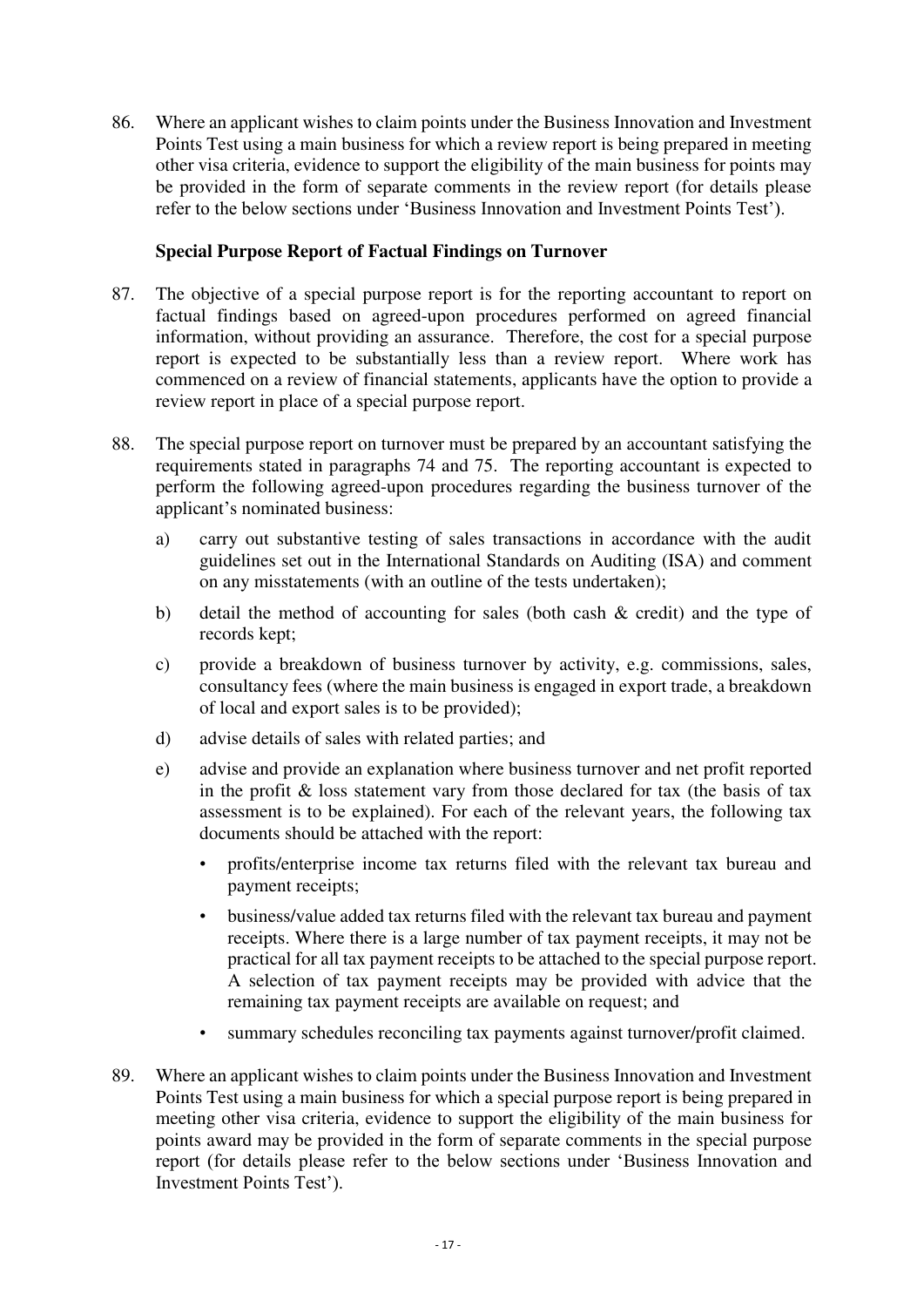- 90. In addition, the report should state the date and location of the site visit conducted, and provide information on the business gained from the site visit including:
	- a) the nature of the business, staffing and organisation structure;
	- b) the product range;
	- c) the full address of the operating location(s) (preferably in both Chinese and English);
	- d) whether the business has a broad customer/supplier base, comment on economic dependency on one or two customers/suppliers, if applicable; and
	- e) details of other businesses operating from the same premises.
- 91. A set of the PRC financial statements of the business (balance sheet and profit & loss statement) should also be enclosed with the special purpose report for each of the relevant years. Where adjustments have been made to the business turnover figures as recorded in the financial statements prepared in accordance with the PRC accounting principles and policies, the reporting accountant should disclose by way of a table setting out the pre-adjusted, adjustment and post-adjusted figures, as well as comment on the basis for such adjustments.

#### **Special Purpose Report of Factual Findings on Investment Activity**

- <span id="page-20-0"></span>92. Applicants for a subclass 188 visa in the investor stream who have stocks and bonds as eligible investments should provide an investment activity report prepared by an accountant referred to at paragraphs 74 and 75. The reporting accountant is expected to perform agreed-upon procedures regarding the applicant's investment activity outlined in paragraph 93 in accordance with ISRS 4400 and attach to the report the following documentation:
	- a) a statement from the securities company of stock portfolio held by the applicant and/or the applicant's spouse/de-facto partner as at 31 December of each of the last 3 years immediately before the time of invitation to apply for the visa. The following details should be included on the statement for each of the relevant points in time:
		- Basic account information including Client Account No., Client Name, ID Card No., Capital Account No., Trading Account No. and Account Status;
		- Net assets information including date of portfolio, currency, cash balance, market value of the stocks/bonds portfolio, total asset balance;
		- Detailed stock information including stock name, stock code, quantity, unit price, and total market value of each stock as at the statement date; and
		- Details of the loans provided to the applicant against this Client Account No. in the relevant three years.
	- b) the Securities Account Holdings Statement (投资者记名证券持有数量) issued by the China Securities Depository and Clearing Corp Ltd (中国证券登记结算有限  $\langle \hat{\triangle} \vec{\tau} |$ ), both Shanghai and Shenzhen branches, with details of the stocks held by the applicant and the applicant's spouse/de-facto partner as at 31 December of each of the last 3 years immediately before the time of invitation to apply for the visa; and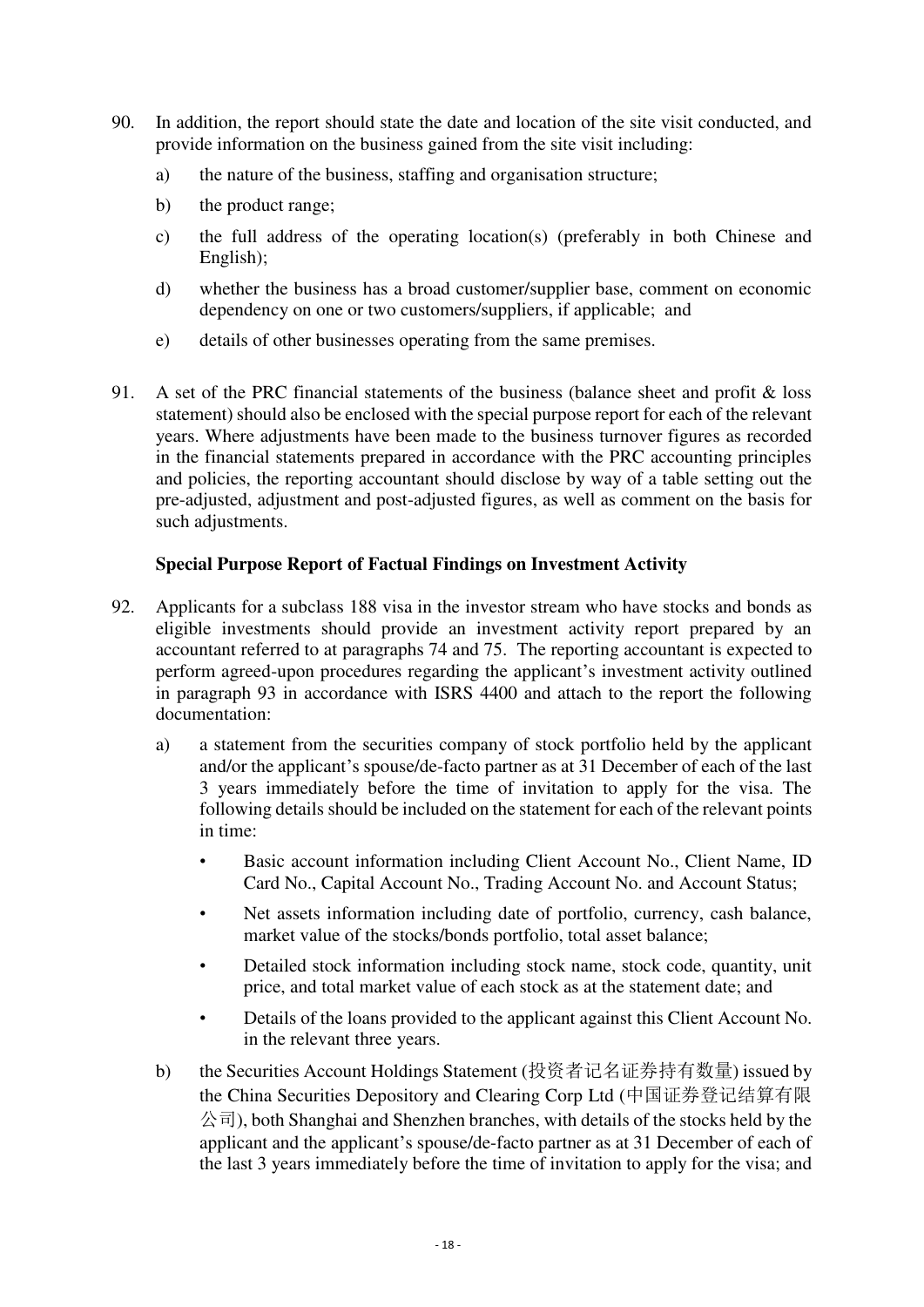- c) bank statements of the capital account for the most recent fiscal year immediately before the time of invitation to apply for the visa as corroborating evidence of the in-and-out cash entries as stated on the transaction records of the securities account/s. Where there are copious source documents, please provide a representative sample of the documents and indicate in a statement that the complete set of documents is available upon request. Please refrain from submitting multiple copies of bank records.
- 93. The investment activity report should include the following agreed upon procedures:
	- a) compile a summary statement outlining the realised gain or loss incurred on stock disposal and unrealised gain or loss on the unsold stocks in the three relevant years for each individual stock. There is no need to provide the detailed analysis on the calculation of profit for each stock and the relevant workings performed by the reporting accountant. These documents should be made available upon request;
	- b) A table detailing the funds injected into and transferred out of the nominated securities account/s, and provide the total balance of cash injected and cash withdrawn from the nominated securities account/s in each of the relevant 3 years; and
	- c) identify and comment on unusual pattern of trading.

#### **Balance Date**

- <span id="page-21-0"></span>94. Regulation 1.03 defines fiscal year in relation to a business or investment as:
	- a) if there is applicable to the business or investment by law an accounting period of twelve months - that period; or
	- b) in any other case a period of twelve months approved by the Minister in writing for that business or investment.
- 95. In the PRC, a fiscal year is considered to be a calendar year, therefore reports prepared in accordance with ISRE 2400 (or ISRE2400 (Revised)) and ISRS 4400 should use the balance date 31 December. The commencement date as shown on the business licence is the date upon which a business is deemed to have established.

## **TAXATION**

- <span id="page-21-1"></span>96. In the course of legitimately accumulating his/her net business and personal assets applicable to the Business Innovation and Investment visa application, it is expected that an applicant would have paid the relevant taxes in accordance with the prevailing tax laws and regulations. Major tax applicable to PRC businesses may be summarised as follows:
	- a) Value Added Tax (增值税) Applicable to units (whether be enterprises or other organisations) or individuals who sell tangible goods, provide processing or repairs services, provide stipulated services, sell intangible assets or immovable properties for valuable consideration. Since the initial launch in 2012, the Value Added Tax reform has been rolled out nationwide to replace the Business Tax. Additional sectors were added to the scope of the reform over time. The reform was further expanded nationwide from 1 May 2016, with the construction, real estate, financial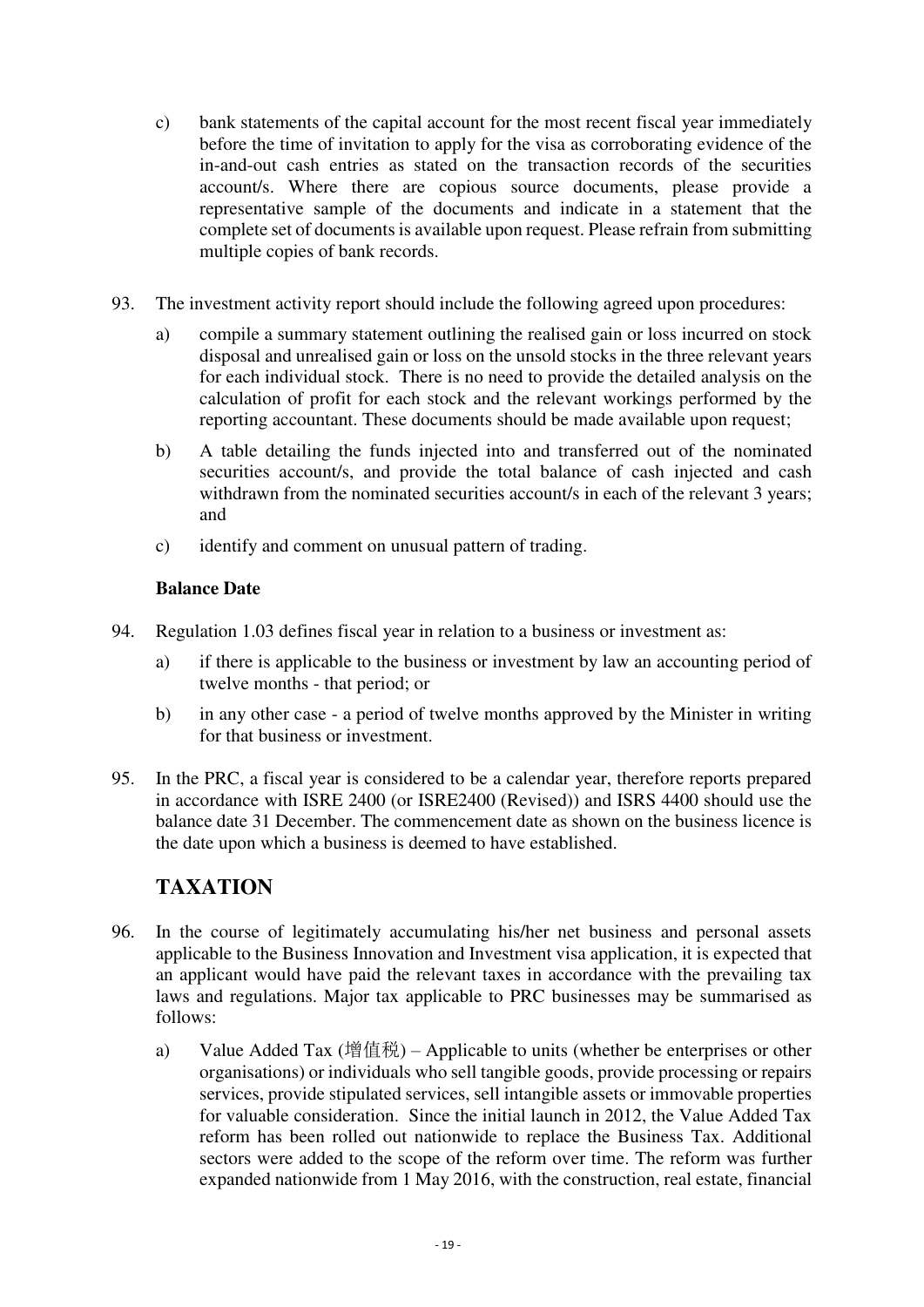services and consumer services sectors being included in the Value Added Tax regime. The business activities that are subject to Value Added Tax are categorized into three groups, namely, (1) supply of real estate, (2) supply of services and (3) supply of intangible assets. Under Value Added Tax, taxpayers are divided into general taxpayers and small-scale taxpayers based on their annual sales.

- b) Business Tax (营业税) Applicable to units (whether be enterprises or other organisations) or individuals who provide stipulated services or sell immovable properties for valuable consideration. As from 1 May 2016, the scope of Value Added Tax covers all goods and services, and Business Tax is no longer imposed.
- c) Enterprise/Corporate Income Tax (企业所得税) Applicable to all enterprises (but explicitly excluding sole proprietorships and partnerships) against the overall annual profits.
- d) Individual Income Tax (个人所得税) Applicable to individuals (also including individuals behind sole proprietorships and partnerships) against various types of income at various tax rates, summarised as follows:
	- i) Wages and salaries, bonus and commission income;
	- ii) Production and operational income (profits) arising from engagement in industrial and commercial activities;
	- iii) Income derived from contracting for or leasing operations;
	- iv) Contracts for service (freelancing);
	- v) Author's remuneration;
	- vi) Royalties and property lease income;
	- vii) Property transfer income;
	- viii) Interest, dividends, incidental income and other incomes specified as taxable by the Ministry of Finance.
- e) Land Appreciation Tax (土地增值税) Applicable to units (whether that be enterprises or other organisations) or individuals against the value added amounts secured from transfer of land use rights of state-owned land, the attached buildings or structures.
- f) Deed Tax  $(\overline{\mathcal{R}}\vec{\mathcal{R}})$  Applicable for all transfers, buy and sell, swap, gift of land use rights of state-owned land and to the attached buildings and structures.
- 97. Time frames for tax filings and payments with respect to various types of taxes may differ as follows:
	- a) Value Added Tax and Business Tax Normally on a monthly basis, exceptions would be uncommon.
	- b) Enterprise/Corporate Income Tax Provisional filing and payment would have to be made on a quarterly basis with an annual final settlement to be performed on or before 31 May of the following year.
	- c) Individual Income Tax Vary depending on the types of income as follows:
		- i) For wages and salaries on a monthly basis;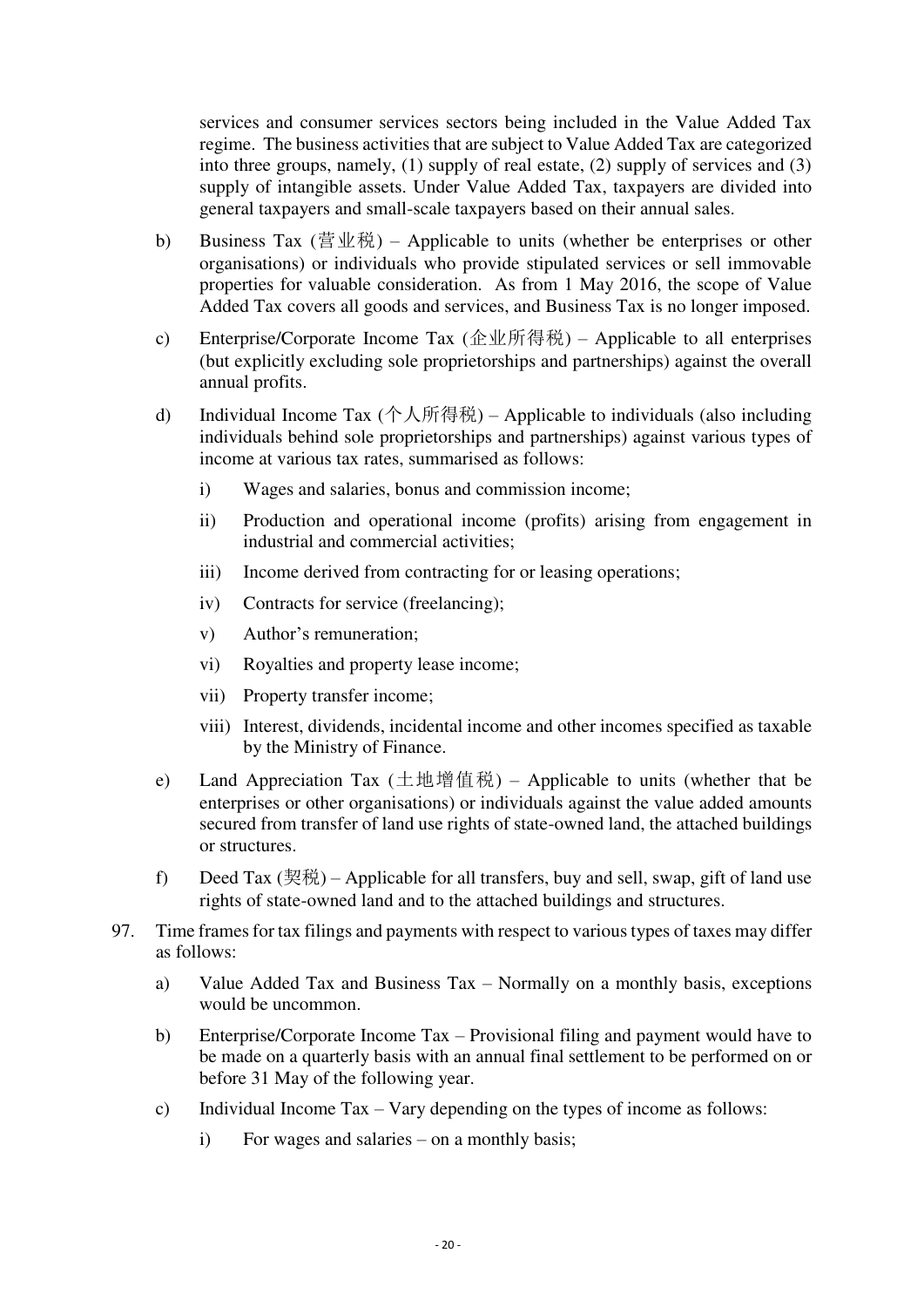- ii) For production and operational income and individuals undertaking contractual operations or lease operations – tax filings and payments would normally be on a monthly basis;
- iii) Others At the beginning of the month immediately following the month in which the income arises.
- d) Land Appreciation Tax Tax filing within 7 days upon the execution of the relevant transfer contract.
- e) Deed Tax As and when the tax charge is accrued.

#### **Deemed Tax**

- <span id="page-23-0"></span>98. To our current understanding, private enterprises such as individually or privately owned businesses, sole proprietorships and private limited companies in certain industries may, under certain circumstances and upon application to the tax authorities, be required to regularly pay their respective tax charges, including value added tax, business tax, enterprise/corporate income tax and/or individual income tax, as the case may be, on a deemed basis.
- 99. Deemed tax payments can be determined on the basis of directly deeming a certain amount of tax payable (定额征收) by the business or deeming the taxable profit ratio against either the actual gross income or the actual stipulated costs (such as raw material costs or fuel and power costs) (核定征收). The amount of tax payable under these arrangements therefore may not bear correlation to the turnover level or actual profits of the business and may not be relied upon as corroborating evidence of turnover/profits as declared.
- 100. Furthermore, businesses subject to deemed tax arrangements are usually of a smaller scale and would most likely not keep their books of account or source documents to the standards as required by the tax authorities as in cases subject to audited method of taxation (查账征收). Such cases would invariably be examined in more details, particularly with reference to the contents of the 'deeming notice' (核定通知书) as issued by the tax authorities from time to time (mostly on an annual basis), in order to ascertain turnover/profits levels.

### <span id="page-23-1"></span>**NET ASSETS DOCUMENTATION**

101. Net assets of the applicant and/or their spouse/de-facto partner are the value of their assets, after deducting any liabilities, and comprised both personal and business assets. A statement of all the assets and liabilities of the applicant and/or their spouse/de-facto is required as at a date within the 3 months immediately before the time of invitation to apply for the visa. By using the same date, the possibility of double-counting is eliminated. This statement should disclose all assets and liabilities including those in business and other investments. However, only the value of those personal and business assets required to satisfy the net assets requirement need evidencing.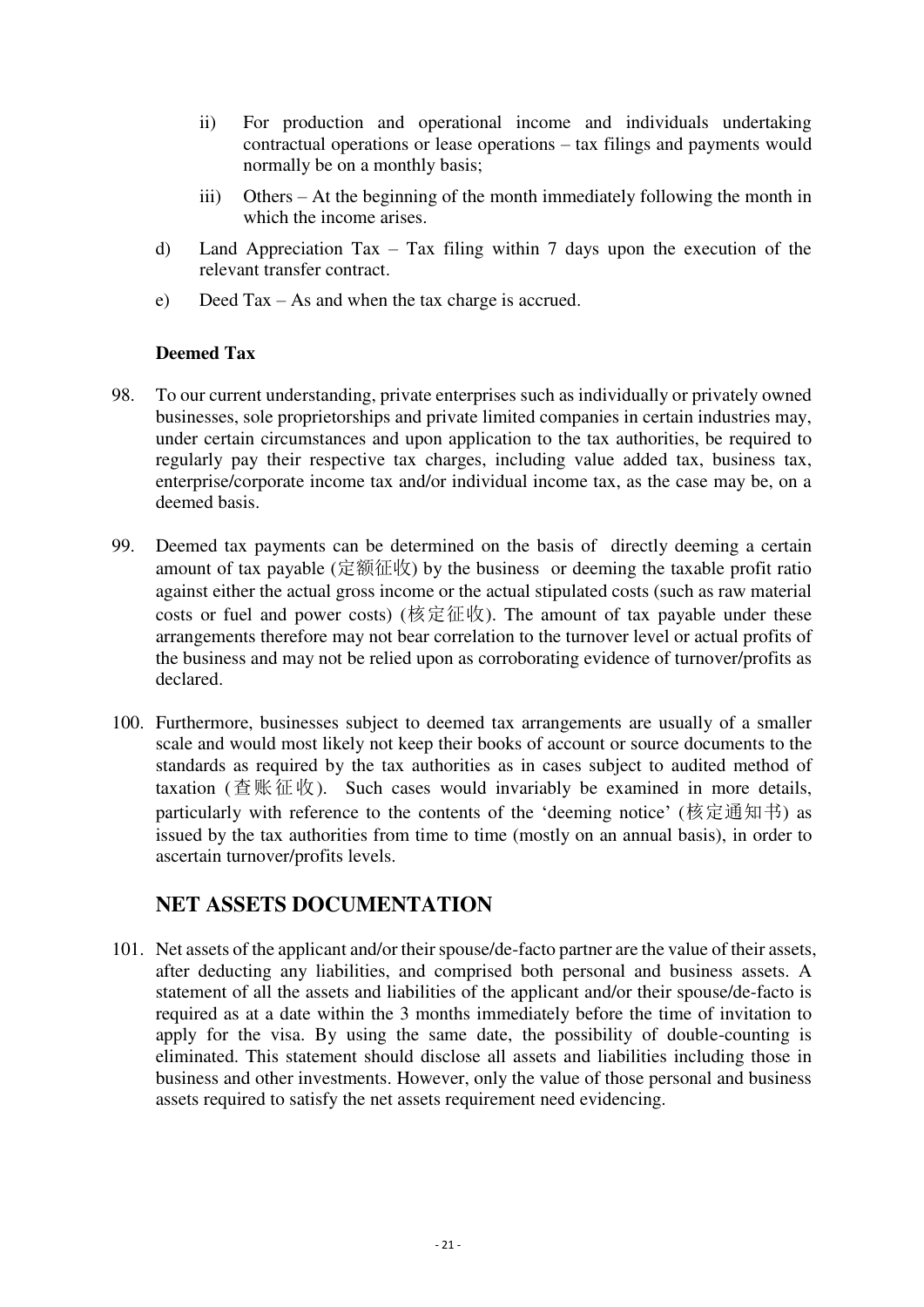#### **Net Business Assets**

<span id="page-24-0"></span>102. Where an applicant nominates net business assets for consideration, the value of the net business assets is to be supported by a review on the financial statements of the business in accordance with ISRE 2400 (or ISRE 2400 (Revised) for reviews of financial statements for periods ending on or after 31 December 2013). A valuation of the net business assets should be provided as at a date within the 3 months immediately before the time of invitation to apply for the visa. Where the value of buildings in the calculation of net business assets is included, the review report must include evidence of the existing land use rights and valuation report to support re-valuation of properties.

#### **Properties**

- <span id="page-24-1"></span>103. Where an applicant nominates a property for consideration, the market value of the property needs to be included. For properties in the PRC, the valuation must be undertaken by one of the following firms/individuals with relevant experience in the PRC:
	- an international valuation firm
	- a qualified member of Royal Institute of Chartered Surveyors (RICS) with a valid certificate of RICS Registered Valuer
	- a Hong Kong registered professional surveyor with a valid Certificate of Registration issued by the Surveyors Registration Board.
- 104. The valuer must comment on:
	- a) the outcome of property inspection undertaken;
	- b) land use rights;
	- c) title to the property (certified copies of all pages of the title deed to be provided);
	- d) encumbrances against the property (please provide certified copies of evidence of all encumbrances as at the date of valuation or confirmation that the property is free from encumbrances is to be provided);
	- e) market value of the property on a date within the 3 months immediately before the time of invitation to apply for the visa;
	- f) valuation methodologies; and
	- g) where applicable, the basis of significant appreciation in the market value of the property which occurred over a short period of time.
- 105. Additionally, the applicant should provide a certified copy of the purchase/tax invoice for the property to demonstrate the acquisition cost of the property.
- 106. Please note that claims of ownership of properties for which title certificates (房产证) are yet to be issued at the time of assessment are not accepted. In the absence of a valid and enforceable title to a property, the market value of the property could not be properly ascertained.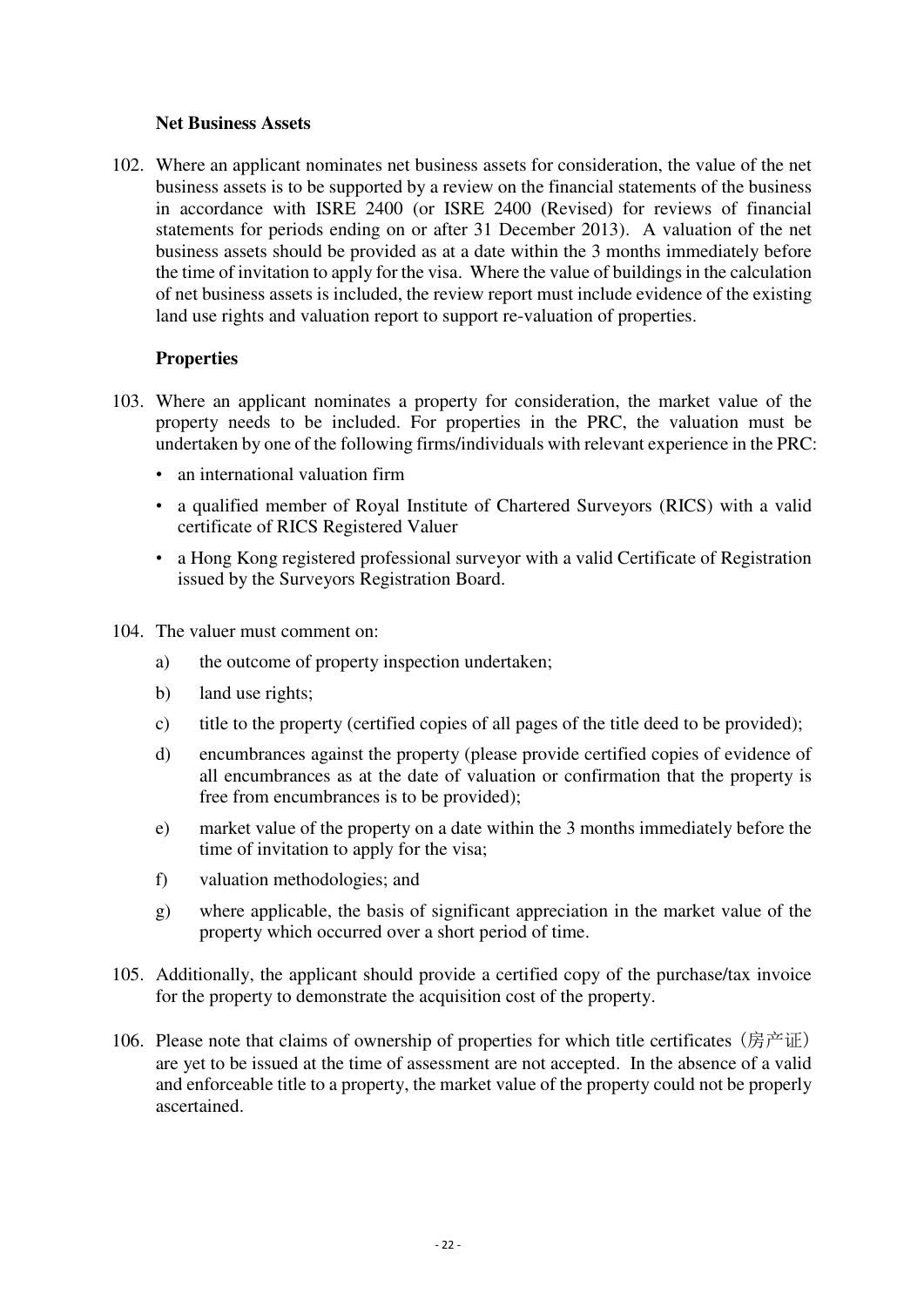#### **Cash on Deposit**

- <span id="page-25-0"></span>107. Where applicants intend to include cash on deposit in the calculation of net assets, bank statements or certificates of deposits should be provided. If cash is held in more than one account, all balances must be evidenced on the same date. Applicants will be asked to demonstrate the source of substantial cash deposits.
- 108. As bank deposits can be withdrawn prior to the agreed maturity date, the certification issuance date is considered to be the valuation date.

#### **SOURCE OF FUNDS**

- <span id="page-25-1"></span>109. In establishing the claims to business ownership, business and personal assets of the applicant and/or their spouse/de-facto partner, decision makers may inquire into the source of their claimed assets in order to reach a proper degree of satisfaction that they are the legal owner of the assets and that the assets are 'net' and 'unencumbered'. Applicants are expected to submit a signed declaration detailing how they generated/accumulated funds for their asset portfolio and capital investments, with evidence to substantiate their claims.
- 110. The PRC economy was, and is, in transition to a market economy. There have been dramatic changes involving the gradual privatisation of state owned enterprises and much reporting on the stripping of State assets. Nominating others to hold assets including business assets and cash assets without formal recognition is not uncommon. In this business environment, it is prudent to take a cautious approach in the determination of personal and legitimate ownership of funds for business investment and personal assets.
- 111. The onus is on the applicant to provide relevant and reliable documentation to evidence how they accrued their funds. Relevant documents that may provide evidence of the source and the accumulation of declared assets over a period of time may include:
	- taxation records/documents, including but not limited to Individual Income Tax returns and receipts for incomes generated from employment/service provided/investment; and Enterprise Income Tax returns and receipts for business profits;
	- business accounts/financial statements of previous businesses, to be corroborated by Enterprise Income Tax returns and receipts where available;
	- historical bank statements or bank records indicating gradual accumulation of wealth; and/or
	- official documents for sale of assets, such as stamp duty or deed tax payment receipts.

Where there are copious source documents (e.g. tax payment receipts, bank records, etc.), only a representative sample of the documents (of no more than 30 pages) need to be provided. A covering statement indicating how each document lends support to claims of source of funds and what additional documents could be made available upon request should be provided to assist with the weighing of the evidence in the assessment process.

112. Applicants who fail to provide the requisite evidence may have the criterion in question assessed as not met on the basis that the officer cannot be satisfied: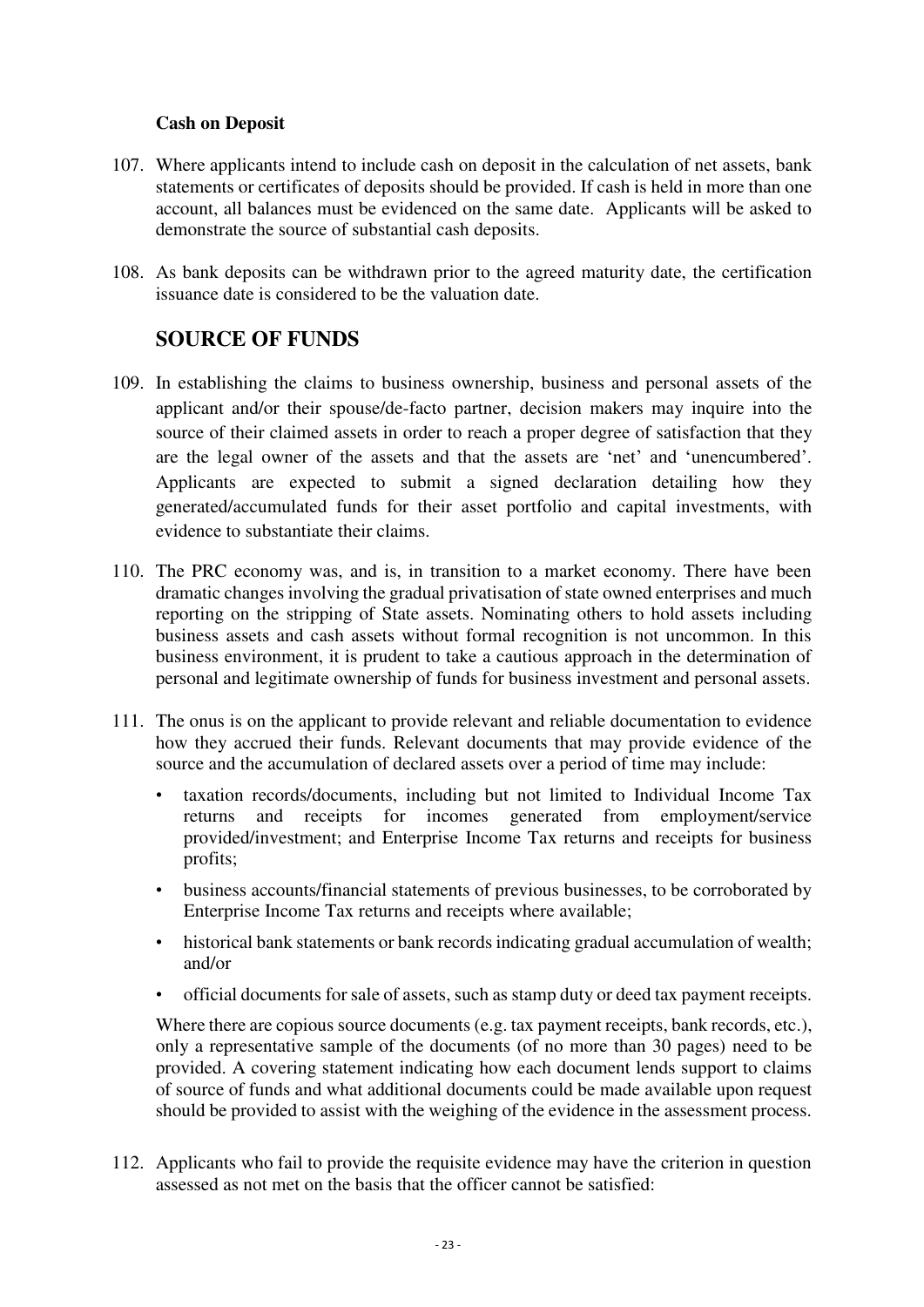- that the claimed level of funds or assets exists; or
- that the claimed ownership interests or funds belong to the applicant.

### <span id="page-26-0"></span>**FUND TRANSFER**

#### **Subclass 188 - Investor Stream**

- <span id="page-26-1"></span>113. Applicants for a Subclass 188 visa in the Investor stream are required to demonstrate that the funds used to make a Designated Investment (DI) were unencumbered and accumulated from either or both of their qualifying business and eligible investment activities. As such, the funds proposed for the purchase of the DI must be able to be trailed back to the relevant sources as claimed by applicants.
- 114. Applicants are required to provide a signed declaration to indicate which asset(s) they propose to use and their proposed method of fund transfer to make the DI before they will be invited to make a DI. Request for transfer of funds to Australia to make a DI will only be made when an applicant has satisfied all other criteria.
- 115. The transfer of investment funds to Australia is not within the scope of immigration and will be a matter for applicants to decide. Applicants are suggested to seek professional advice on such matters and at all times observe and comply with the laws of the resident country that regulate such activity.
- 116. For evidentiary requirements on the liquidation /disposal of assets and the timeframe for the making of the DI, refer to the corresponding sections for the making of complying Significant Investment at paragraphs 149-162 and paragraph 182 respectively.
- 117. After a DI has been made, applicants will need to submit documentary evidence to demonstrate that the funds used to make the DI are those stipulated in the invitation letter (unless approval obtained for change of assets). The trail of funds must be reasonably established with supporting evidence accounting for each step of the way. Applicants should therefore keep all records involved in the transfer/exchange of funds. For the sake of clarity, it is advisable that the number of transactions be kept to a minimum.
- 118. Where sufficient funds are already held outside the PRC at the time of application (including funds already held in Australia), it is expected that applicants will be able to clearly demonstrate, with supporting evidence, that such funds were accumulated from their qualifying business in the PRC and/or eligible investment activities and how they were transferred out of the PRC.

#### **Subclass 188 - Significant Investor Stream**

<span id="page-26-3"></span><span id="page-26-2"></span>119. Please refer to paragraphs 177 to 181.

#### **Other Streams**

120. For the Subclass 188 visa in the Business Innovation stream and the Subclass 132 visa in the Significant Business History stream where funds have to be evidenced as part of business and personal net assets, applicants are required to demonstrate that the funds to be used for business and settlement purposes in Australia are lawfully acquired and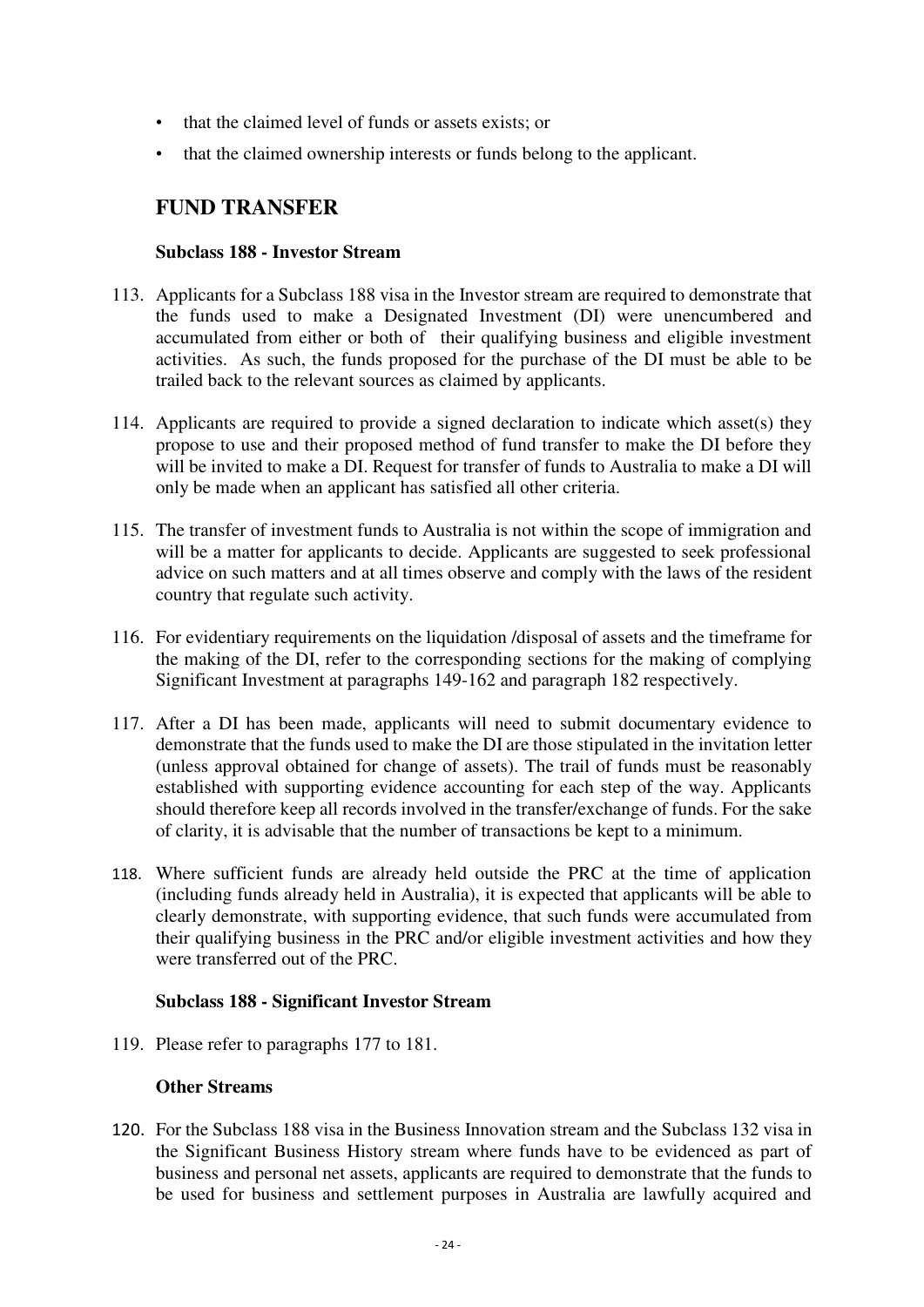available for transfer to Australia within two years after the visa grant. There is however no need to evidence the transfer of funds at the time of visa grant.

## **BUSINESS INNOVATION AND INVESTMENT POINTS TEST**

<span id="page-27-0"></span>121. Applicants of the Subclass 188 visa in both the Business Innovation and the Investor streams are required to meet the pass mark of the Business Innovation and Investment Points Test. The Business Innovation and Investment Points Test criteria are to be satisfied at the time of the invitation to apply for the visa.

#### **Educational Qualifications (**学历**)**

- <span id="page-27-1"></span>122. To evidence bachelor qualifications attained in the PRC, applicants are expected to provide:
	- i) A notarial certificate of their bachelor certificate  $(\frac{\omega}{2} \hat{w} \cdot \hat{w})$  and certificate of graduation (毕业证);
	- ii) A credentials report (认证报告) issued by China Academic Degrees & Graduate Education Development Centre (CDGDC) (教育部学位与研究生教育发展中心) in relation to the bachelor qualification; and
	- iii) Academic transcripts in relation to the bachelor qualification.
- 123. CDGDC is an institution directly under the Ministry of Education and is authorised by the Academic Degrees Committee of the State Council and Ministry of Education to certify individuals' academic degrees and records. A credentials report provides information on the qualification attained by the applicant and whether the educational institution issuing the qualification is recognised as a higher education institution by the Ministry of Education. The credentials report could be verified with the file number (报 告编号) and application number (申请单编号) via the online tool available at: <http://www.chinadegrees.cn/cqva/gateway.html>
- 124. Details on the application procedures for a credentials report are available at <http://cqv.chinadegrees.cn/cn/>
- 125. To evidence bachelor qualifications attained elsewhere than in the PRC, applicants are expected to provide:
	- i) A certified true copy of the relevant award certificate; and
	- ii) The associated academic transcripts.
- 126. A bachelor qualification is considered to be one awarded by 'an education institution that is of a recognised standard' where it is equivalent to the corresponding Australian qualification. Claims of equivalence may be verified by reference to the Australian Education International Country Education Profile at [https://internationaleducation.gov.au/cep/Pages/default.aspx.](https://internationaleducation.gov.au/cep/Pages/default.aspx) In Australia a bachelor degree is one requiring not less than 3 years of full-time study, or the equivalent period of part-time study.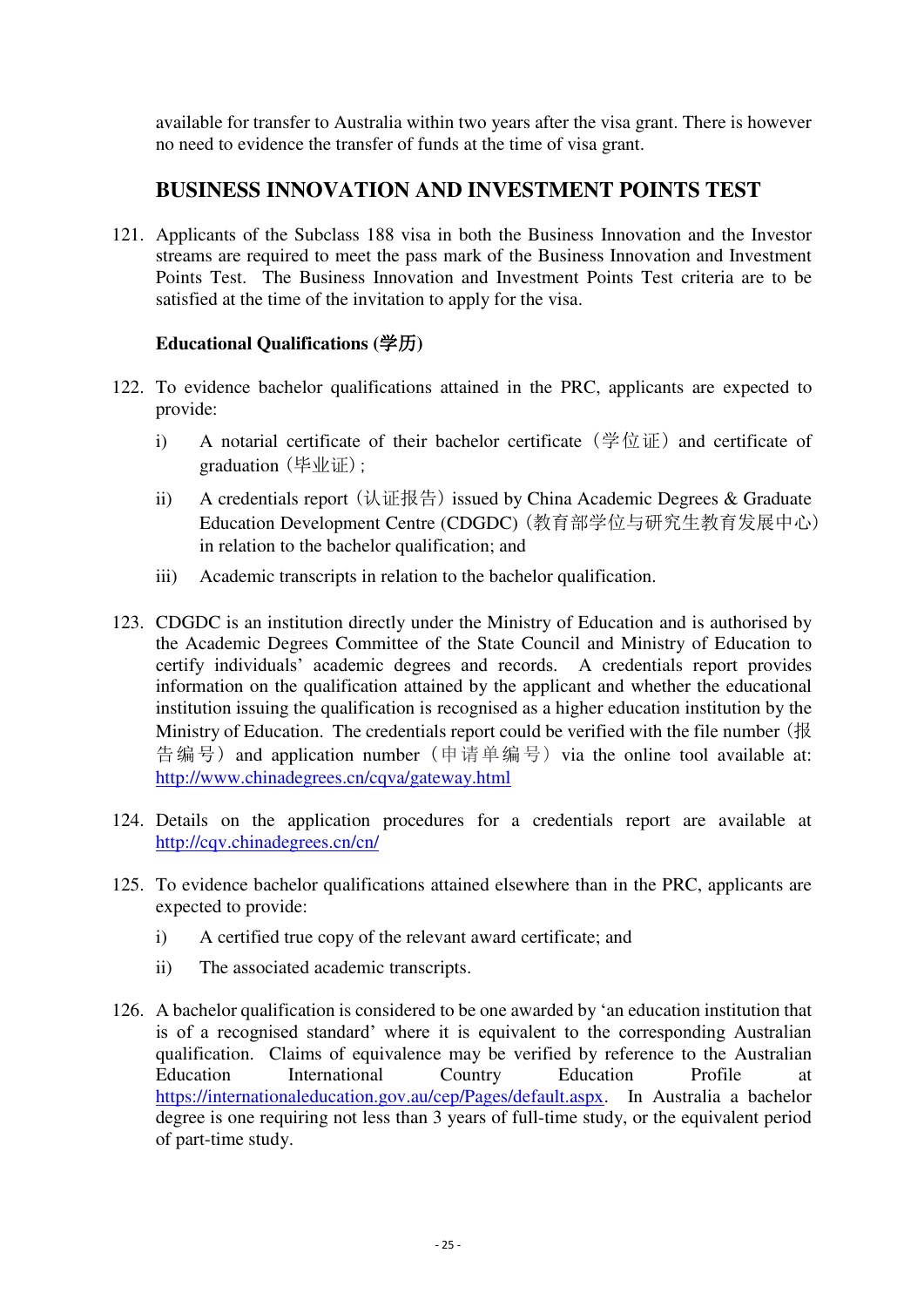#### **Registered Patents / Registered Designs (Design Patents) (**注册专利**)**

- <span id="page-28-0"></span>127. There are 3 types of patents in the PRC, namely, the invention patents (发明专利), the utility model patents (实用新型专利) and the design patents (外观设计专利).
- 128. To evidence a patent registered in the PRC (发明专利/实用新型专) held by the applicant or their main business, applicants are expected to provide documents issued by, or printed from, the web-based electronic databases of the State Intellectual Property Office (国家 知识产权局) in relation to the patent, with the following details:
	- i) Identification numbers application number and/or grant (publication) number
	- ii) Title brief description of the invention
	- iii) Abstract summary of the invention
	- iv) Dates application date, priority date and/or grant date
	- v) Inventor person who invented the product/process
	- vi) Applicant (of the patent) person/entity that applied for the registration of the invention
	- vii) Owner person/entity that holds the set of exclusive rights in relation to the invention
- 129. To evidence a design registered in the PRC (or a design patent as known in the PRC 外 观设计专利) held by the applicant or their main business, applicants are expected to provide documents issued by, or printed from, the web-based electronic databases of the State Intellectual Property Office in relation to the patent, with the following details:
	- i) Identification numbers application number and/or grant (publication) number
	- ii) Product product to which the design is applied
	- iii) Drawings visual images of the design as applied to the product
	- iv) Explanation of the design brief explanation of the design
	- v) Dates application date, priority date and/or registration date
	- vi) Creator person who created the design
	- vii) Applicant (of the design registration) person/entity that applied for the registration of the design
	- viii) Owner person/entity that holds the set of exclusive rights in relation to the design patent
- 130. Information on registered patents (including design patents) are verifiable using the webbased electronic database with search facilities maintained by the State Intellectual Property Office available at http://epub.sipo.gov.cn/gjcx.jsp

#### **Registered Trademarks (**注册商标**)**

<span id="page-28-1"></span>131. To evidence a trademark registered in the PRC held by the applicant or their main business, applicants are expected to provide documents issued by, or printed from, the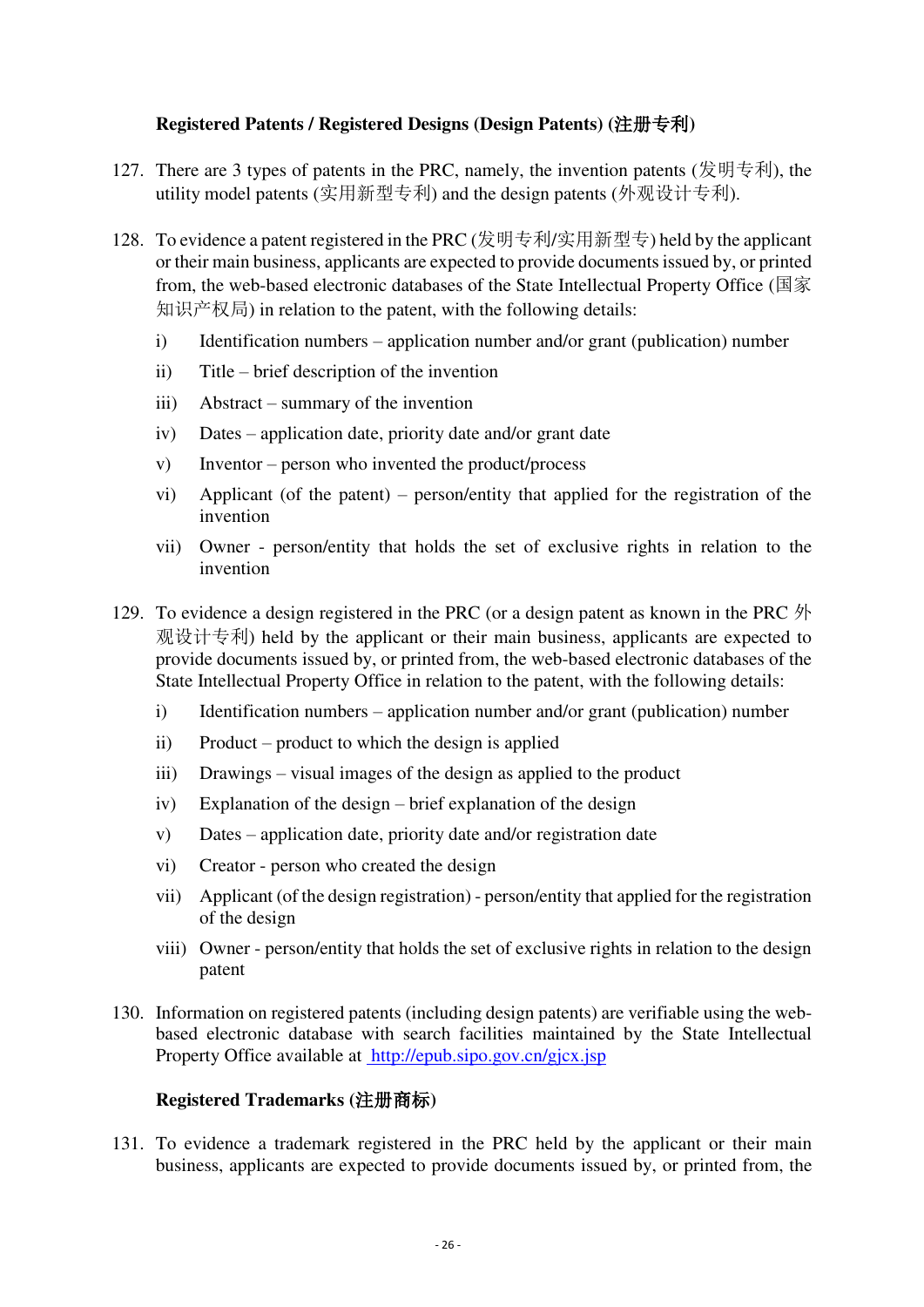web-based electronic databases of the Trademark Office of the SAIC (国家工商行政管 理总局商标局) in relation to the trademark, with the following details:

- i) Identification numbers application number and/or registration number
- ii) Representation of the trademark in word, image, or other relevant formats
- iii) Classification the class of goods or services in relation to which the trademark is registered
- iv) Dates application/filing date, acceptance date, publication date, registration date, date of renewal
- v) Applicant/owner person/entity that holds the set of exclusive rights in relation to the registered trademark
- vi) Status whether the trademark is, for example, applied for, published, registered, revoked or expired
- 132. Information on registered trademarks are verifiable using the web-based electronic database with search facilities maintained by the Trademark Office of the SAIC available at<http://sbj.saic.gov.cn/sbcx/>

#### <span id="page-29-0"></span>**Joint Venture Agreements (**合营合同)

- 133. A joint venture  $(\hat{\sigma} \vec{\equiv})$  is a commercial undertaking entered into by two or more parties, usually in the short term, for the purpose of a particular activity. The relationship between parties to a joint venture (合营者) is governed by a written 'joint venture agreement' (合营合同) which establishes for the joint venturers joint control (共同控 制权) over the joint venture.
- 134. To evidence that a main business of an applicant is a party to a joint venture which operated in accordance with a formal joint venture agreement, applicants are expected to provide:
	- i) The joint venture agreement between the main business of the applicant and other business/es; and
	- ii) Evidence that the joint venture had operated in accordance with the joint venture agreement e.g. contracts with external parties, accounts of the joint venture; and
	- iii) A detailed statement on how the applicant utilised their skills in actively participating at a senior level in the day to day management of the joint venture business (evidence to support claims made in the statement should be made available upon request)

#### **Export Trade (**出口貿易**)**

<span id="page-29-1"></span>135. Where either a review report or a special purpose report is being prepared in relation to a main business of the applicant as part of meeting other visa criteria and it has a level of export sales for the relevant years that is eligible for points under Part7A94, evidence of export trade of that main business may be provided in the form of separate comments in the review report or special purpose report in relation to the value of export sales generated by the main business during the relevant years, and the basis of determination.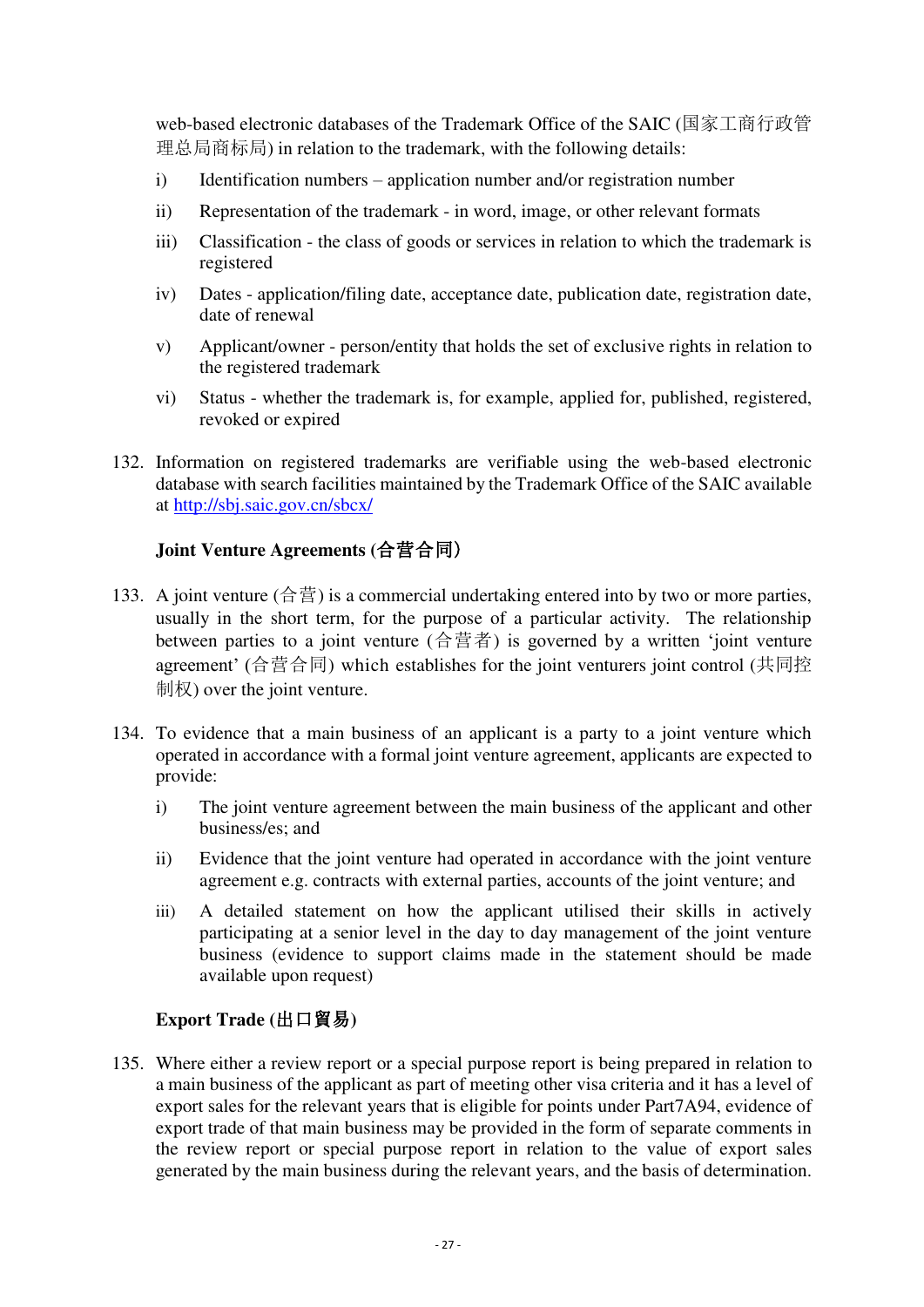Documentation to support the claimed level of export trade should be made available as part of the review report or special purpose report.

136. Where neither reports are required in relation to the main business of the applicant which has a level of export sales for the relevant years that is eligible for points under Part7A94 (where the main business nominated for the purposes of other visa criteria is different to the main business nominated for points under Part 7A94), the applicant is expected to provide the Value Added Tax returns filed with the relevant taxation bureau showing the cumulative turnover and export sales of that business for the relevant years, and representative samples of the associated customs declarations (出口货物报关单) and/or underlying export transaction documents.

#### **Gazelle Business**(瞪羚企业)

- <span id="page-30-0"></span>137. Where either a review report or a special purpose report is being prepared in relation to a main business of the applicant as part of meeting other visa criteria and the main business is eligible for points under Part7A95 as a 'gazelle business', the applicant may provide supporting evidence in the form of additional comments in the reports on the turnover of the main business for the relevant years and the number of its full time employees for 1 of the 3 continuous fiscal years with growth in turnover. Documentation to support the claimed level of turnover and number of employees should be made available as part of the review report or special purpose report.
- 138. Where neither reports are required in relation to the main business of the applicant which is eligible for points under Part7A95 (i.e. the main business nominated for the purposes of other visa criteria is different to the main business nominated for points under Part 7A95), the applicant is expected to provide the financial statements of the main business nominated for the purposes of satisfying Part 7A95 with associated Enterprise Income Tax returns and receipts for the relevant period and business records such as taxation, insurance or superannuation records identifying employees of the business by name and their employment basis, for 1 of the 3 continuous fiscal years with growth in turnover.

#### **Government Grants (**政府资助**)**

- <span id="page-30-1"></span>139. In the PRC, government grants may take various forms. A government grant under Part7A96 is envisaged to be monetary assistance provided by the government to the applicant or their main business, with a transfer of the grant money to the applicant or their main business. As such, government assistance in other forms such as the provision of guarantees, tax incentives, low interest/interest free loans, free services or free advice are not considered to be government grants for the award of points under Part 7A96.
- 140. Further, the government grant must have been awarded for the purposes of early phase start-up of a business, product commercialisation, business development or business expansion, and not for non-business purposes such as those in relation to arts, education, disaster relief, community development, agricultural assistance or environmental protection.
- 141. To evidence the receipt of a government grant, applicants are expected to provide :
	- i) the grant letter issued by the relevant PRC government authority outlining the basis of the grant; and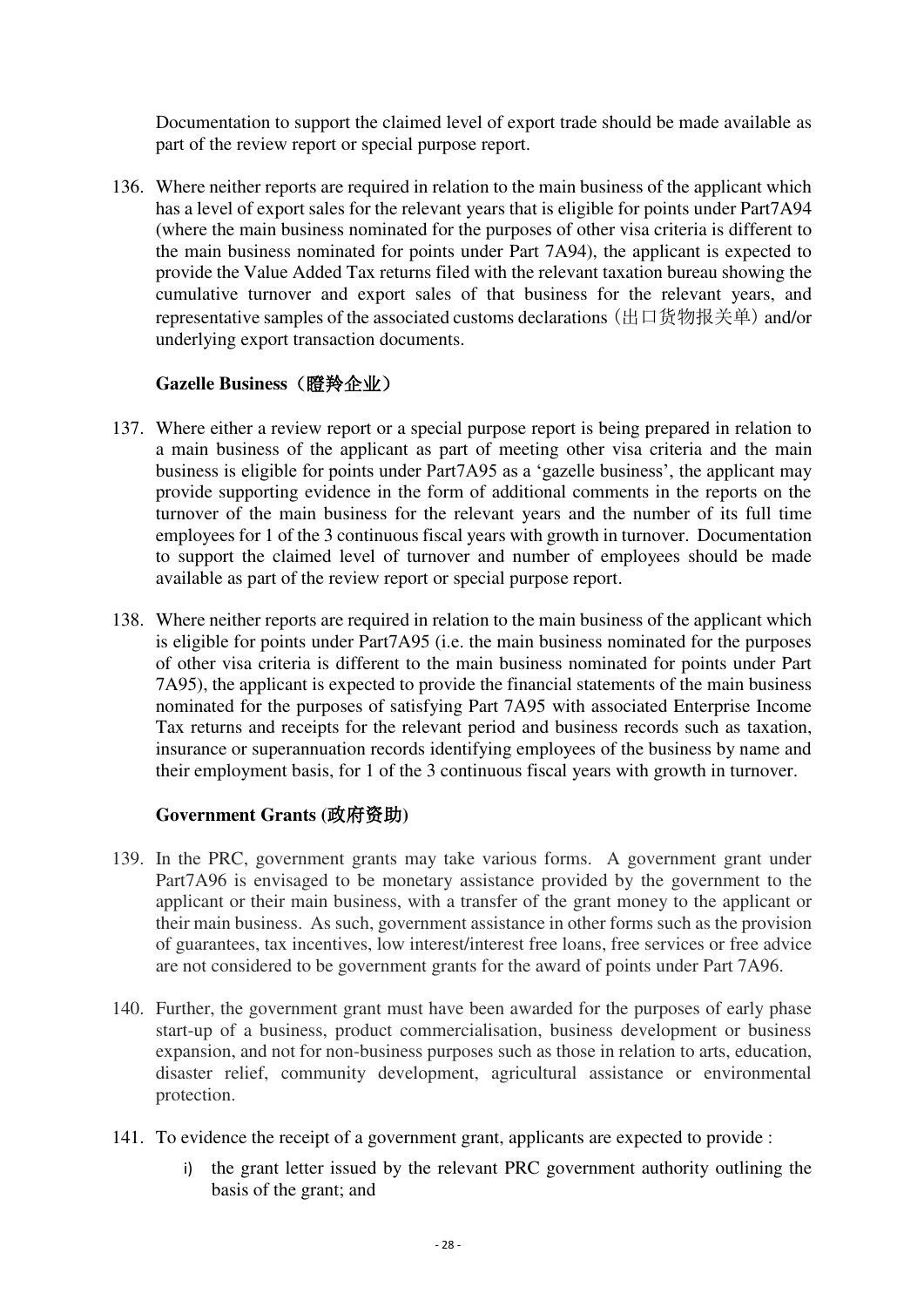ii) bank records showing the transfer of the grant money from the government to the applicant or their main business was made within the 4 years before the applicant was invited to apply for the visa

#### **Venture Capital Funding (**创业投资资金**)**

- <span id="page-31-0"></span>142. Venture capital is finance provided to entrepreneurs or companies that have very high growth potential but are in the very early stages of developing their business or commercialising their idea, in return for an equity stake in the business ([股权投资](http://wiki.mbalib.com/wiki/%E8%82%A1%E6%9D%83%E6%8A%95%E8%B5%84)).
- 143. Venture capital firms (创业投资企业) are the investment fund managers that act as an intermediary between the capital providers and companies in need of capital. Only those companies with the greatest growth potential are selected by venture capital firms for investment due to the high risk associated with investing in the early stages of a company's development. Upon acquisition of an equity interest in the investee company, a representative of the venture capital firm usually joins the board of the investee company and works with the investee company during the investment period. The objective of the venture capital firm is to grow the investee company to a point where it could be sold at a profit.
- 144. Where the capital is sourced from an entity that is a member of a professional private equity and venture capital association (for example, member of China Venture Capital Association 中华股权投资协会会员), evidence of the capital provider's membership is prima facie evidence that finance provided by the entity is venture capital, unless there is evidence to suggest the contrary in which case further evidence regarding the nature of the entity's business activities may be requested. In other cases, applicants are expected to provide evidence that the capital provider is a venture capital firm.
- 145. To evidence the receipt of venture capital funding, applicants should also provide :
	- i) the final contract entered with the venture capital firm (法律合同), accompanied by a plain English letter to explain how much venture capital will be received and for what purposes; and
	- ii) documents in relation to the transfer of capital into the investee company (被投资  $\hat{\mathcal{L}}$  ( $\hat{\mathcal{L}}$ ), including but not limited to bank records and the shareholders' agreement of the investee company.

## <span id="page-31-1"></span>**SIGNIFICANT INVESTOR VISA (SIV)**

146. The following section discusses issues of specific relevance to the subclass 188 visa applications in the Significant Investor stream.

### <span id="page-31-2"></span>**PREPARATION OF DOCUMENTATION**

#### **Statement of Assets and Liabilities Position (SALP) - Form 1139A**

<span id="page-31-3"></span>147. Applicants should complete a SALP at a date that is within three months preceding application lodgement. Applicants should ensure all assets nominated are valued on the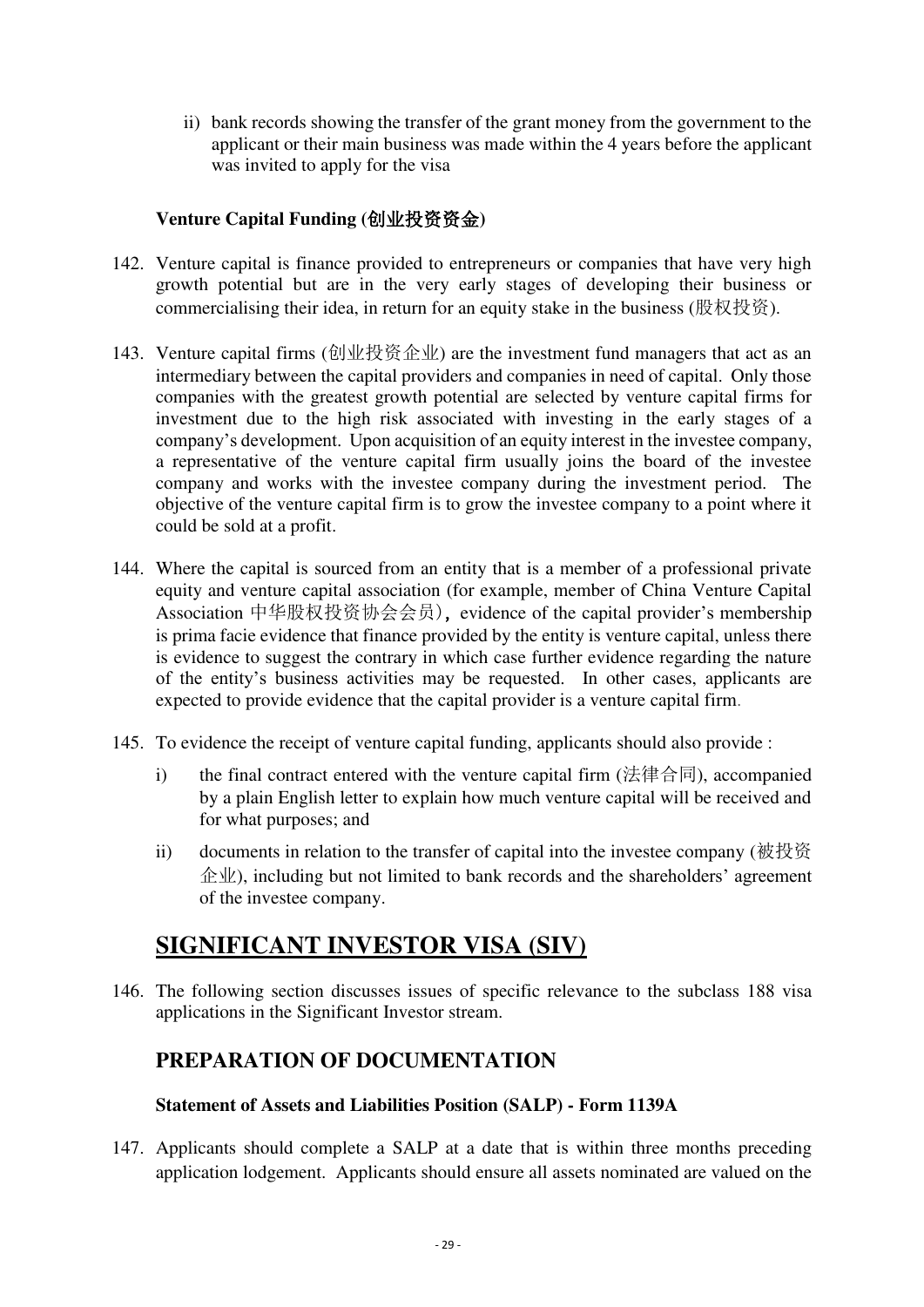same date. Where assets are valued on different dates, further information may be required which may delay the assessment process.

148. Where more assets are indicated in the SALP than those required to make a CSI, the applicant should clearly mark on the SALP which assets they propose to use to fund the CSI. Applicants should also indicate liabilities (if any) against these assets (for example mortgages, loans including unsecured and third party loans, credit cards), and submit evidence to support these assets/liabilities.

#### <span id="page-32-0"></span>**Assets Nominated to Make a CSI**

#### *A. Net business assets*

- 149. If business assets are nominated to fund the CSI, applicants should submit evidence of their ownership of the business and a review report on the financial statements of the business prepared in accordance with ISRE 2400 (or ISRE2400 (Revised) for reviews of financial statements for periods ending on or after 31 December 2013) with balance date corresponding to that nominated on the SALP (a listed company may provide its published annual report).
- 150. Where applicants intend to dispose of their shareholdings, they are required to submit official records retrieved from the AIC indicating the disposal, bank records showing the transfer of the proceeds received and evidence of tax paid on the capital gain on transfer of their shareholding where the appreciation in the value of their shareholding as compared with their original investments is exceptionally large.
- 151. If applicants intend to obtain loans from banks secured by shareholding of their company to fund the CSI, they are required to submit evidence of the registration of the mortgage with the AIC. On registration of the loan with the AIC, a notice of equity pledge (股權 出質设立登记通知书) stamped by the AIC should be submitted as evidence and the notice should contain the following information:
	- i) The names of the pledger (出质人) and the pledgee (质权人);
	- ii) The names of the company in which the equities are pledged (出质股权所在公司); and
	- iii) The amount of the pledged equities (出质股权数额).

The loan must be a commercial loan arranged through a deposit taking financial institution. Generally only banks would meet this definition in China. Further, it is not acceptable if the company simply acts as a guarantor as the loan is not secured by mortgages over any personal assets of the applicant.

152. Where applicants intend to fund the CSI via profit distribution, they are required to submit evidence supporting dividend distribution, bank records supporting receipt of dividends and/or evidence of the payment of personal income tax. Where funds are purportedly withdrawn from a business as profit distribution without dividends being declared, the funds are taken as loans from the business and are not unencumbered funds.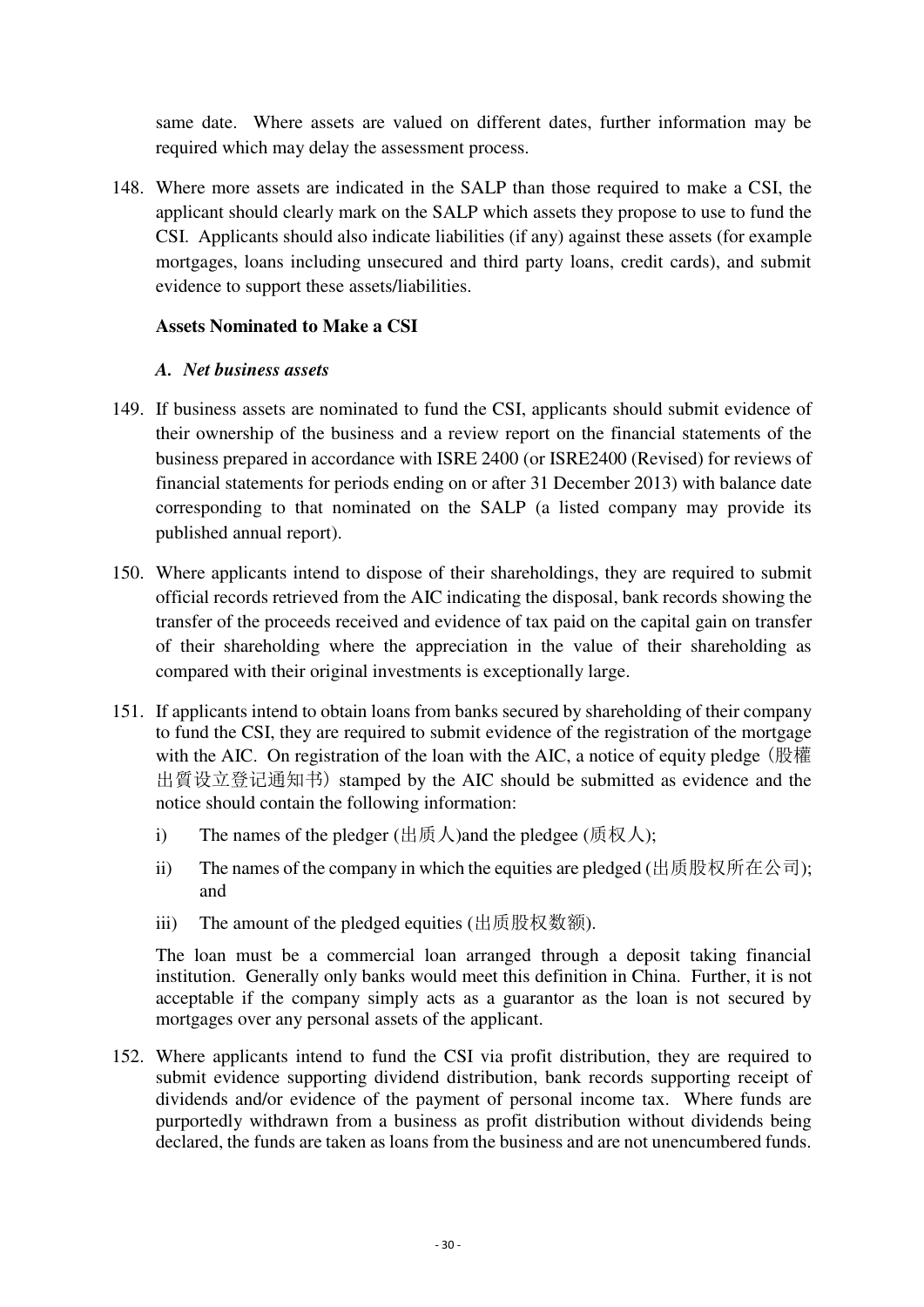#### *B. Properties*

- 153. Where real estate properties are nominated to fund the CSI, applicants should submit valuation of the properties by an accredited property valuer (see paragraphs 103 to 106 on property valuation requirements). It is important to synchronise the property valuation dates with the valuation dates of other assets (e.g. cash deposits) to avoid unnecessary delays in the assessment process. Please note that claims of ownership of properties for which title certificates (房产证) are yet to be issued at the time of assessment are not accepted. In the absence of a valid and enforceable title to a property, the market value of the property could not be properly ascertained. Please also note that where a property is jointly held by the applicant with an adult child (18 years of age or above), the adult child's share of the value of the property will have to be deducted in the calculation of assets available for the CSI.
- 154. If applicants intend to sell a property to fund the CSI, they are required to submit the sale agreement, the associated tax payment receipts (stamp duty, business tax and/or personal income tax), and bank records in relation to the sale proceeds.
- 155. If applicants intend to mortgage a property to obtain a loan to fund the CSI, they are required to submit either a copy of the title certificate indicating the relevant mortgage or a property search (房地产产权信息) retrieved from the Property Management Bureau (房产管理局) giving details of the mortgage, together with the relevant loan agreements and bank records of the loan deposits. The mortgage loan must be a commercial loan arranged through a deposit taking financial institution. Generally only banks would meet this definition in China.

#### *C. Cash on deposit*

- 156. If cash on deposit are nominated to fund the CSI, applicants should submit bank statements or certificate of deposits for the date nominated on the SALP. Different deposits from various bank accounts should be evidenced on the same date.
- 157. As cash deposits can be withdrawn prior to the agreed maturity date, the certification issuance date is considered to be the valuation date.
- 158. The following details (as relevant) should be clearly identified in the documentation submitted to support the applicant's holding of the nominated cash deposits:
	- i) name of account holder (客户姓名);
	- ii) customer number (客户号);
	- iii) account number (账号);
	- iv) card number (卡号);
	- v) passbook number (存折号);and
	- vi) deposit number (存款编号)

Sufficient documentation should be submitted such that all cash deposits nominated can be clearly identified as being held by the applicant and/or their spouse/de facto partner.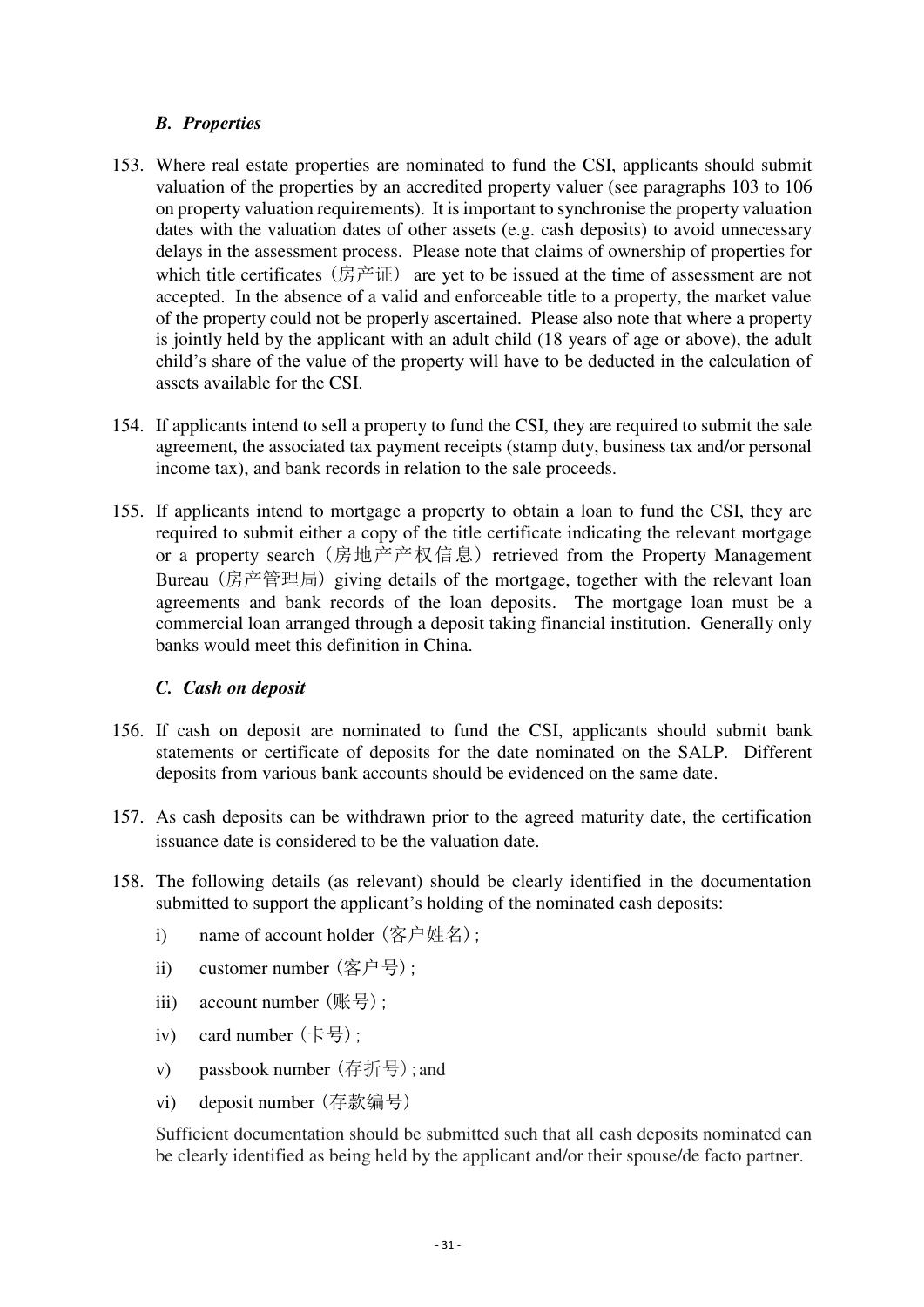#### *D. Loans to business*

159. If loans to a business are nominated to fund the CSI, applicants should submit the loan agreement and the relevant bank records showing the transfer of funds from the applicant's bank account to the business' bank account, as well as a loan statement showing the current balance of the loan lent by the applicant to the business and the balance sheet of the business (PRC audited accounts with notes) as at the date nominated on the SALP. Applicants are also required to submit the bank records showing the repayment of the relevant loan funds from the business to the applicant.

#### *E. Stocks and bonds*

160. If stocks and bonds are nominated to fund the CSI, applicants should submit stocks trading account statements, stocks/bond certificates, transfer certificates etc. for the date nominated on the SALP.

#### *F. Assets held in trust*

161. If assets held in a trust are nominated to fund the CSI, applicants should submit a copy of the relevant trust deed (信托合同) in addition to evidence of the relevant assets' valuation.

#### *G. Financial products*

162. If financial products (理财产品) are nominated to fund the CSI, applicants should submit statements from the entity that issued the financial product dated on the date nominated on the SALP with information identifying the investor (投资者), valuation of the investment on that date (价值), the date of maturity/redemption  $\left(\frac{1}{2}I\right)$  and the expected value of the investment upon maturity/redemption if any  $(\frac{m}{m})$ . Applicants should also provide the contract entered into to acquire the financial product with information on the acquisition value of the investment and any conditions attached to the redemption of the investment.

#### **Source of Funds for Assets Nominated to Make a CSI**

<span id="page-34-0"></span>163. Applicants are expected to submit a signed declaration detailing how they generated/accumulated funds for their asset portfolio and capital investments, with evidence to substantiate their claims.

#### *A. Income from business*

- 164. Where a business has generated the funds for the applicant's assets, it is expected that the applicant would provide evidence of business ownership, and evidence of the profitability of the business including financial statements and taxation records of the business.
- 165. If the applicant's funds are sourced from dividends received, the applicant may submit evidence supporting dividend distribution, bank records supporting receipt of dividends and/or evidence of the payment of personal income tax.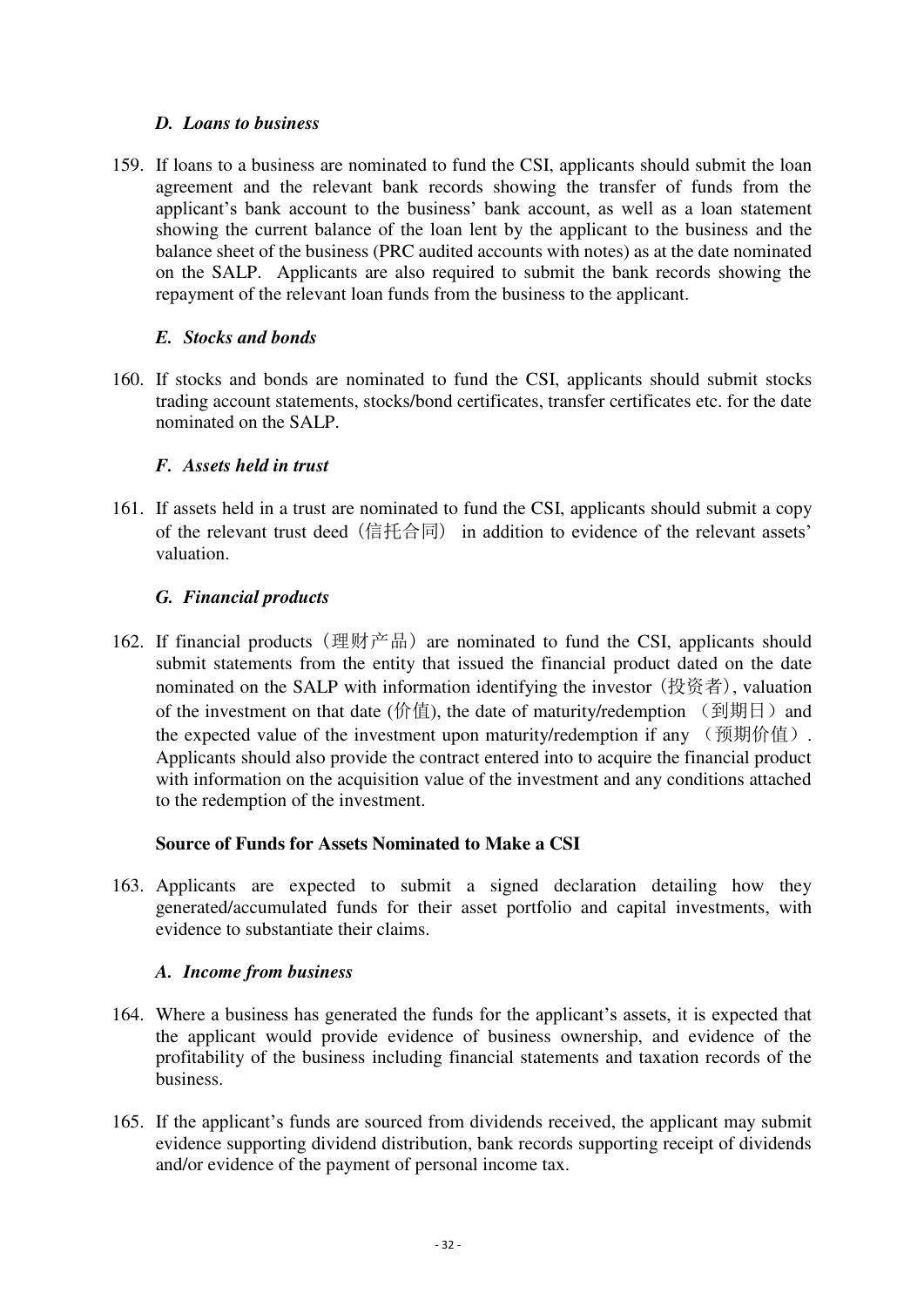166. If the applicant's funds are sourced from the proceeds of business ownership disposal, applicants should submit official records retrieved from the AIC indicating the disposal, bank records showing the transfer of the proceeds received and evidence of tax paid on the capital gain on transfer of their shareholding where the appreciation in the value of their shareholding as compared with their original investments is exceptionally large.

#### *B. Investment income*

167. Where the applicant's funds are sourced from investment incomes, applicants should submit evidence supporting their investment activities and performance (e.g. statements issued by stocks trading company, stocks registers retrieved from the China Securities Depository and Clearing Corporation (中國證券登記結算有限責任公司), financial product contracts, evidence of incomes from rental or sale of properties (please see para 171 for details)

#### *C. Gifts*

- 168. Please refer to the [April 2019 Policy Clarifications](https://hongkong.china.embassy.gov.au/files/hkng/VISMG_BS_188SIV_Gift.pdf) on gift as source of funds for the CSI. For a gift between a parent and child, the applicant should submit a statement of gift signed by the donor indicating that the gifting arrangement is permanent and unconditional.
- 169. Where the nominated funds are gifted funds, evidence demonstrating how the gift provider accumulated or came into possession of the gifted assets is required. The applicant is also expected to provide a certified true copy of the donor's ID card, bank records to substantiate that the nominated funds were transferred from the donor's bank account to the applicant's bank account and the applicant's continuous possession of the gifted funds since the transfer.
- 170. The gifted funds should be in the possession of the applicant as at the date nominated on the SALP.

#### *D. Properties*

- 171. Where the applicant's funds are sourced from incomes in relation to the rental/sale of properties, applicants should submit, as relevant, evidence of their acquisition of the properties and their titles, rental/sale agreements, tax payment receipts (stamp duty, business tax and/or personal income tax) and/or bank records in relation to the rental/sale incomes.
- 172. In addition, applicants are advised to pre-emptively address the source of funds for the purchase of properties in the source of funds declaration. Whether further evidence is pursued would depend on the price of the purchase, the applicant's business and investment profile as well as the time lapse since purchase.

#### *E. Compensation from property demolition and relocation (*房屋拆迁补偿*)*

173. If the applicant's funds are sourced from receipts of compensation from property demolition and relocation, they should submit their bank records showing receipt of the compensation and notification issued by, or agreement with, the relevant Land and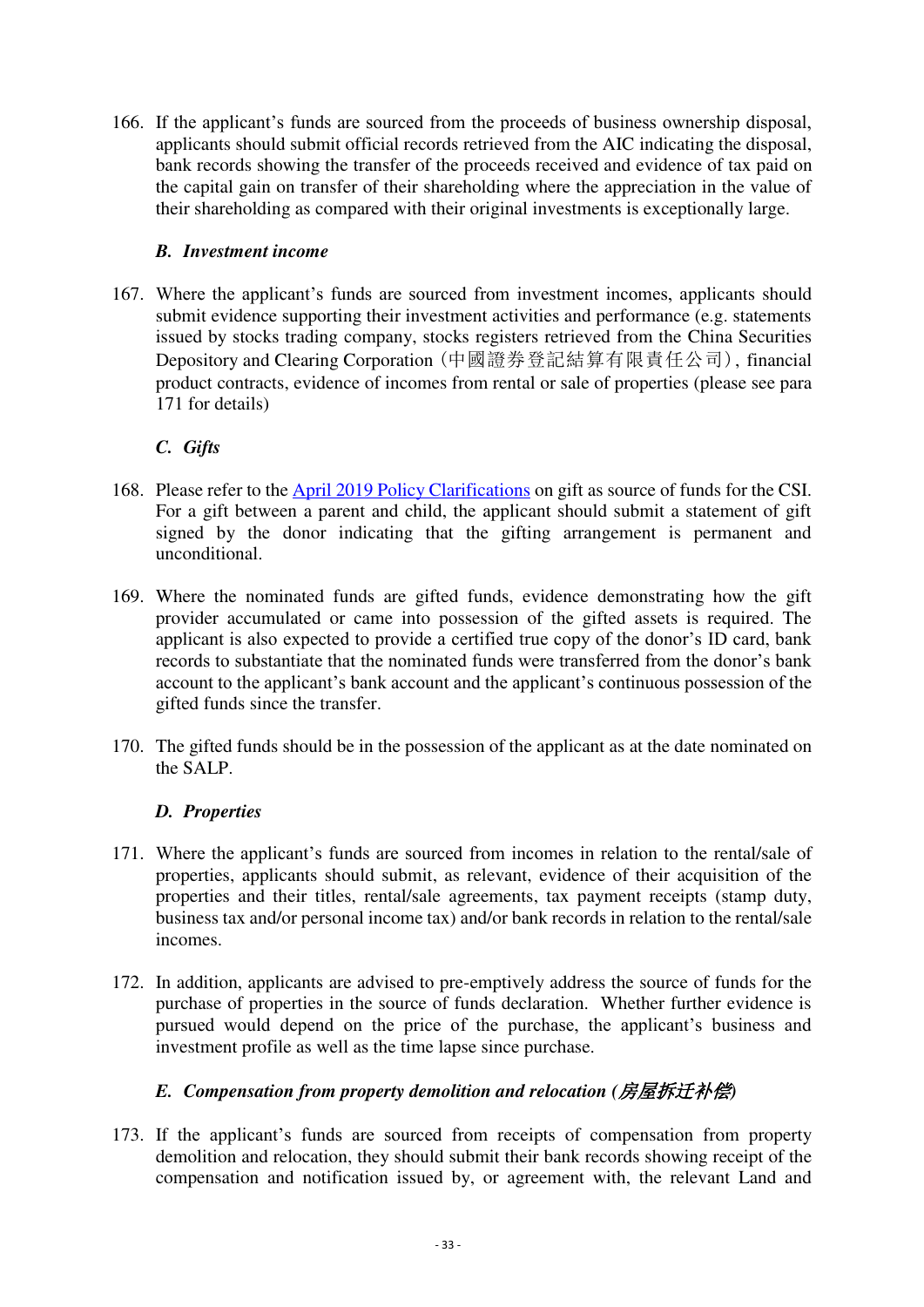Resources Bureau (国土资源局). Applicants should also submit evidence of the acquisition of the relevant property.

#### *F. Income from personal exertion*

174. Where the applicant's funds are sourced from income from personal exertion such as salaries/bonuses, commissions, consultancy fees, they should provide bank records showing receipts of these incomes and/or personal income tax records.

#### *G. Historical accumulation of wealth*

- 175. Where the applicant's funds are sourced from an accumulation from a time in the past when conclusive evidence can no longer be provided, applicants should provide historical bank records together with an explanatory statement and some circumstantial evidence such as business licence, contracts etc. to assist in the establishment of the source of funds.
- 176. If historical bank records indicate significantly fluctuating balances, applicants may wish to provide further explanation in order for the records to be accepted as supporting evidence of continuous possession of a high level of funds.

#### **Fund Transfer**

- <span id="page-36-0"></span>177. The transfer of investment funds to Australia is not within the scope of immigration and will be a matter for applicants to decide. Applicants are suggested to seek professional advice on such matters and at all times observe and comply with the laws of the resident country that regulate such activity.
- 178. Applicants should submit a signed declaration on their proposed method of fund transfer to make the CSI at the time of application.
- 179. Applicants will need to submit documentary evidence to demonstrate that the funds ultimately available to make the CSI are originated from the assets nominated to make the CSI which have been assessed as lawfully acquired and unencumbered. The trail of funds must be reasonably established with supporting evidence accounting for each step of the way. Applicants should therefore keep all records involved in the transfer/exchange of funds. For the sake of clarity, it is advisable that the number of transactions be kept to a minimal.
- 180. If applicants transfer their money via a bank, records showing the transfer of funds from the applicant's bank account in China to their bank account in Australia should be provided.
- 181. For assets held outside of China (including those already held in Australia), where the wealth was generated/accumulated in China, applicants should also submit a declaration, with supporting evidence, on how they had transferred the funds out of China.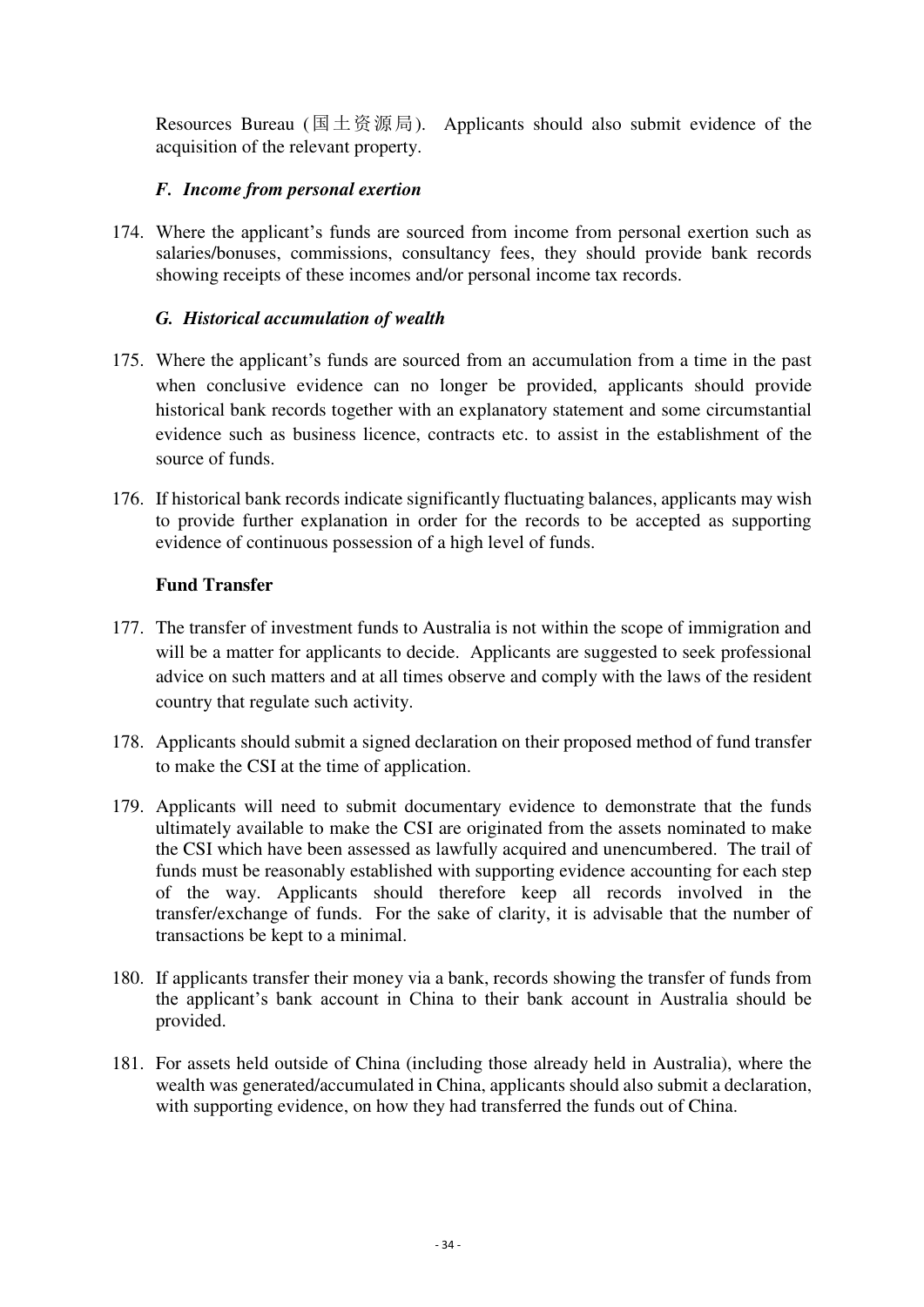#### **Timeframe for the making of Complying Significant Investment (CSI)**

<span id="page-37-0"></span>182. The CSI invitation gives 28 days to make the CSI. If more time is needed for the liquidation of assets, transfer of funds or investment procedures performed by third parties, extension of time may be agreed to. It is however expected that a CSI will be made in no later than the maximum 70 days period. Please note that the extension is not automatic. If a request for extension is not made, on the expiry of the 28 days provided in the CSI invitation, a refusal decision may be made on the application without further communication.

## <span id="page-37-1"></span>**PERSONAL DOCUMENTATION**

#### <span id="page-37-2"></span>**Evidence of Birth**

#### *A. Hospital birth certificate (*出生医学证明*)*

183. Birth certificates in the PRC are not issued by a central authority like the Births and Deaths General Register Office in Hong Kong, or the Registry of Births, Deaths and Marriages in most States in Australia. Up until 1996, the registration of birth was not standardised and was left to the discretion of individual hospitals. Since 1 January 1996, the issuance of birth certificates in China is governed by National Health and Family Planning Commission of the People's Republic of China. All persons born in the PRC from 1 January 1996 are issued with a birth certificate in accordance with legislation, a birth certificate must therefore be provided as proof of identity for those born on or after this date.

#### *B. Notarial certificate of birth (*出生公证书*)*

184. Notarial certificate of birth is the most common evidence of birth for persons born before 1996. While Chinese notaries affix their signatures and office seal to certificates that attest to the probity of claims made by the applicants, the certificates can be based upon primary evidence, secondary evidence, testimony of the applicant or other parties, or investigation by the notary. Notarial certificates rarely cite the basis for their issuance. Thus a notarial certificate in itself may not be adequate evidence of the facts claimed, and is best used in conjunction with primary and contemporaneous secondary evidence. For most notarial certificates of birth, the primary underlying documentation is the household register.

#### *C. Household register or Hukou (*居民户口簿*)*

- 185. The relationship of all members of the household in relation to the principal is stated in the household register. If a child included in the visa application is not listed in the household of either parent, an explanatory statement should be provided.
- 186. The household register also provides additional information of personal particulars such as alias, educational level, occupation, work unit, previous residence, marital status, etc. All these are relevant to an assessment of the applicant's eligibility for the Business Innovation and Investment visa.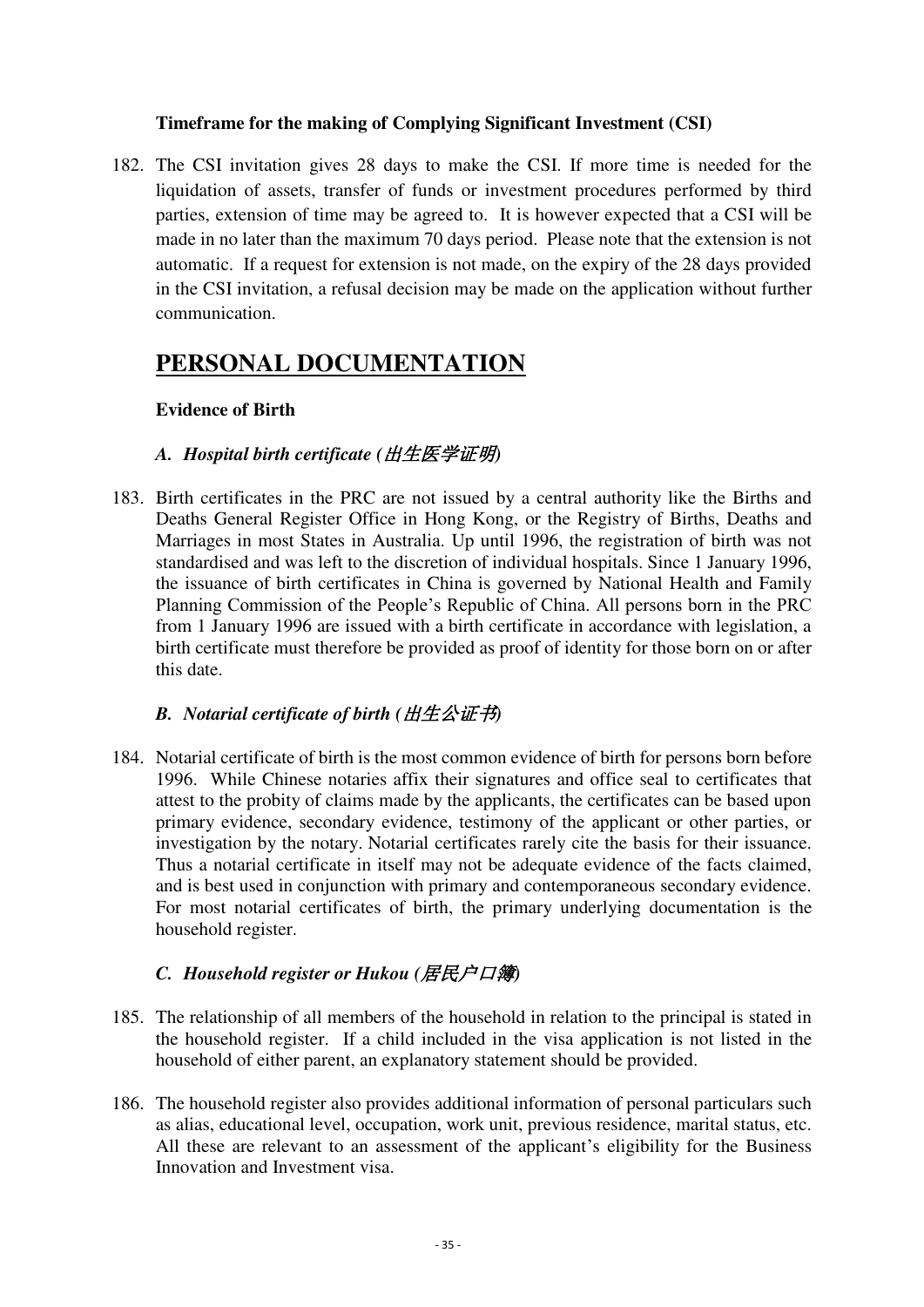#### <span id="page-38-0"></span>**Other Personal Documents**

#### *A. Divorce certificate*

187. In the event that an applicant has gone through a divorce, a divorce certificate (离婚证) should be provided.

#### *B. Adoption*

188. For applications including an adopted child, a formal adoption certificate (收养证书) issued by the Civil Affairs Bureau (民政局) must be submitted. The household register should also indicate the adoptive parent-child relationship. If the adopted child is not included in the household register, an explanatory statement should be provided.

#### *C. Dependent child*

189. For a minor child (under 18 years of age) included in an application not accompanied by both parents, documentary evidence that the migrating parent has the legal right to bring that child to Australia, including a notarial statement of consent signed by the nonmigrating parent, a completed Form 1229 (consent form to grant an Australian visa to a child under the age of 18 years) or certified copies of official legal documents such as a court-issued order permitting the removal of the child, for the settlement of the child in Australia will be required.

#### *D. Non-migrating family members*

190. Please be reminded that members of the family unit of visa applicants (either spouse/de facto partner or dependent children), irrespective of whether they are included in the application, are required to meet the relevant character requirement. Under health policy, non-migrating family members are not ordinarily required to complete health examination. However, assessing officer may request a non-migrating family member to undertake health examinations, depending on the circumstances of the application.

#### **CONCLUSION**

- <span id="page-38-1"></span>191. The content of this document is based on our understanding of the relevant PRC law and practice at the time of writing. While every effort has been made to provide an accurate and current explanation of documentation available to support Business Innovation and Investment visa applicants from the PRC, Chinese law is constantly evolving and is subject to varied practices in different localities. Accordingly, this is a document subject to periodic review. We value feedback from users of this document to further enhance its comprehensiveness.
- 192. The application checklists summarise the documentation required for the visa subclasses under the Business Innovation and Investment program processed by this office. Please make use of the checklist in the preparation of an application.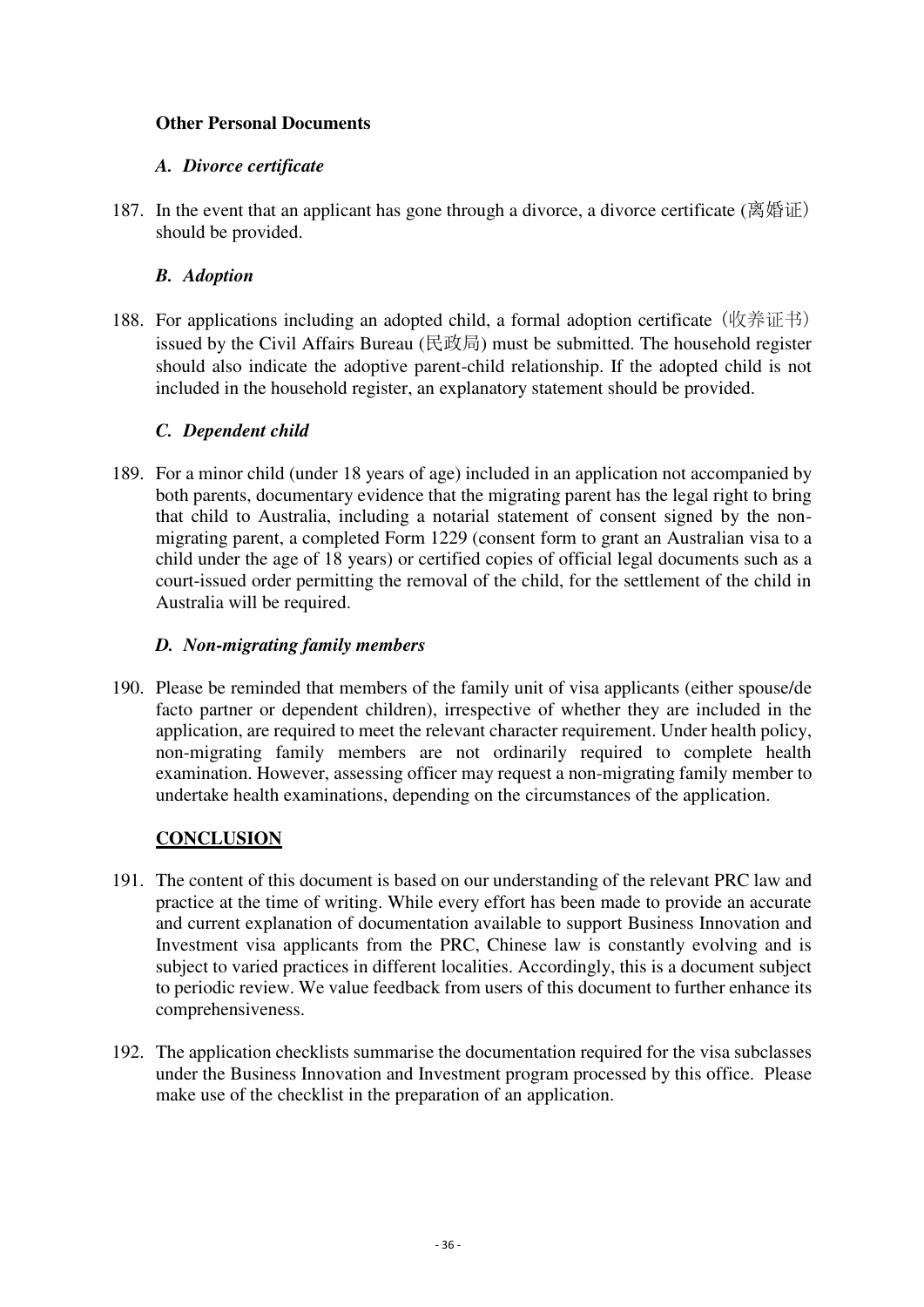Hong Kong Business Skills Processing Centre Australian Consulate-General Hong Kong SAR May 2019